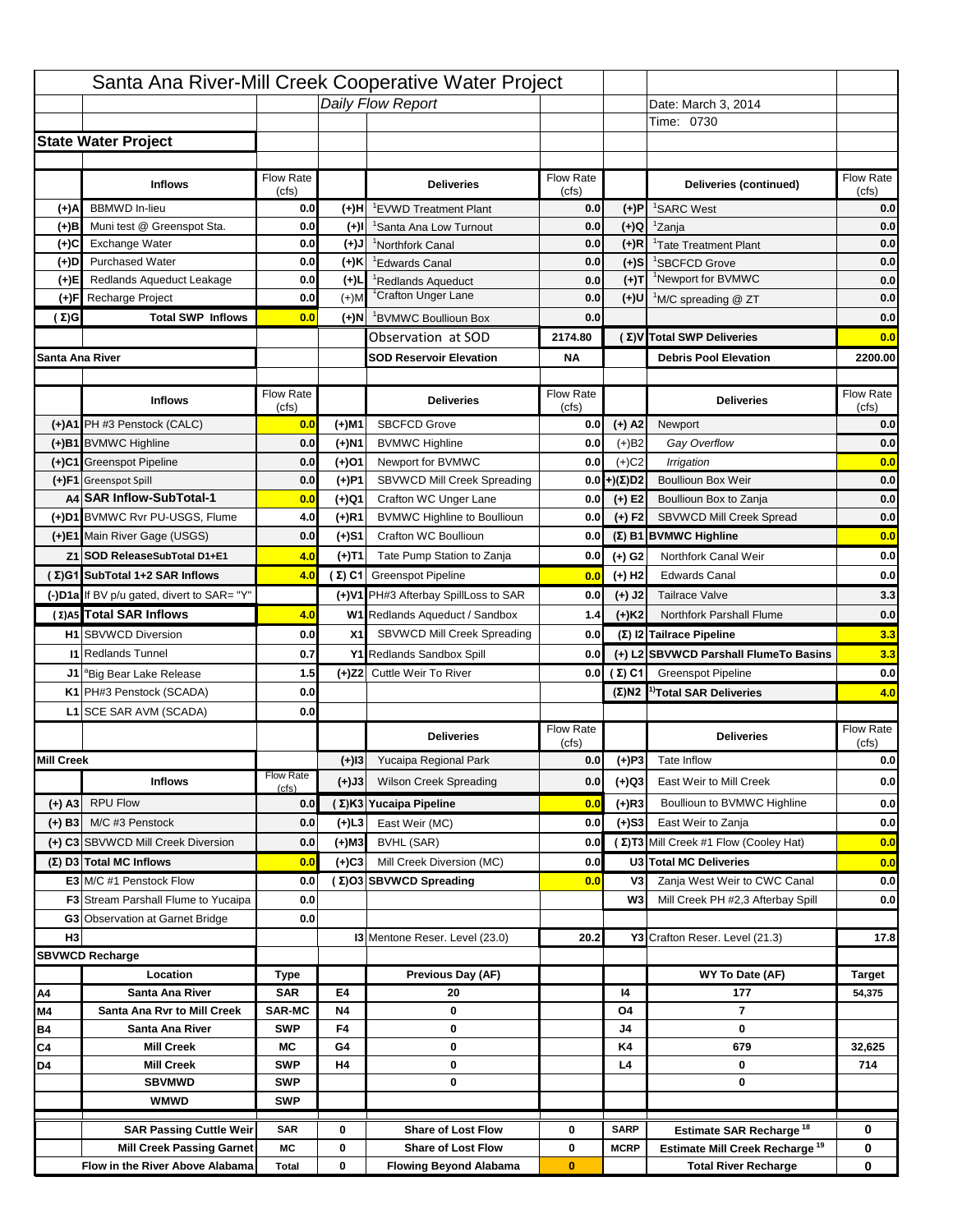|                   |                                                    |                    |           | Santa Ana River-Mill Creek Cooperative Water Project |                           |                      |                                                  |                         |
|-------------------|----------------------------------------------------|--------------------|-----------|------------------------------------------------------|---------------------------|----------------------|--------------------------------------------------|-------------------------|
|                   |                                                    |                    |           | Daily Flow Report                                    |                           |                      | Date: March 4, 2014                              |                         |
|                   |                                                    |                    |           |                                                      |                           |                      | Time: 0730                                       |                         |
|                   | <b>State Water Project</b>                         |                    |           |                                                      |                           |                      |                                                  |                         |
|                   |                                                    |                    |           |                                                      |                           |                      |                                                  |                         |
|                   | <b>Inflows</b>                                     | Flow Rate<br>(cfs) |           | <b>Deliveries</b>                                    | <b>Flow Rate</b><br>(cfs) |                      | Deliveries (continued)                           | Flow Rate<br>(cfs)      |
| (+)A              | <b>BBMWD</b> In-lieu                               | 0.0                | (+)H      | 'EVWD Treatment Plant                                | 0.0                       | (+)P                 | <sup>1</sup> SARC West                           | 0.0                     |
| (+)B              | Muni test @ Greenspot Sta.                         | 0.0                | $(+)$ l   | 'Santa Ana Low Turnout                               | 0.0                       | $(+)Q$               | <sup>1</sup> Zanja                               | 0.0                     |
| (+)C              | Exchange Water                                     | 0.0                | $(L(+)$   | <sup>1</sup> Northfork Canal                         | 0.0                       | $(+)R$               | <sup>1</sup> Tate Treatment Plant                | 0.0                     |
| (+)D              | <b>Purchased Water</b>                             | 0.0                | (+)K      | <sup>1</sup> Edwards Canal                           | 0.0                       | $(+)$ S              | <sup>1</sup> SBCFCD Grove                        | 0.0                     |
| (+)E              | Redlands Aqueduct Leakage                          | 0.0                | $(+)1$    | <sup>1</sup> Redlands Aqueduct                       | 0.0                       | $(+)T$               | <sup>1</sup> Newport for BVMWC                   | 0.0                     |
| (+)F              | Recharge Project                                   | 0.0                | $(+)$ M   | <sup>1</sup> Crafton Unger Lane                      | 0.0                       | $(+)$ U              | <sup>1</sup> M/C spreading @ ZT                  | 0.0                     |
| (Σ)G              | <b>Total SWP Inflows</b>                           | 0.0                | (+)N      | <sup>1</sup> BVMWC Boullioun Box                     | 0.0                       |                      |                                                  | 0.0                     |
|                   |                                                    |                    |           | Observation at SOD                                   | 2176.70                   |                      | (Σ) V Total SWP Deliveries                       | 0.0                     |
|                   | Santa Ana River                                    |                    |           | <b>SOD Reservoir Elevation</b>                       | <b>NA</b>                 |                      | <b>Debris Pool Elevation</b>                     | 2200.00                 |
|                   |                                                    |                    |           |                                                      |                           |                      |                                                  |                         |
|                   | <b>Inflows</b>                                     | Flow Rate          |           | <b>Deliveries</b>                                    | Flow Rate                 |                      | <b>Deliveries</b>                                | Flow Rate               |
|                   | (+)A1 PH #3 Penstock (CALC)                        | (cfs)<br>0.0       | (+)M1     | <b>SBCFCD Grove</b>                                  | (cfs)<br>0.0              | $(+)$ A2             | Newport                                          | (cfs)<br>0.0            |
|                   | (+)B1 BVMWC Highline                               | 0.0                | (+)N1     | <b>BVMWC Highline</b>                                | 0.0                       | $(+)B2$              | Gay Overflow                                     | 0.0                     |
|                   | (+)C1 Greenspot Pipeline                           | 0.0                | (+)01     | Newport for BVMWC                                    | 0.0                       | $(+)$ C <sub>2</sub> | Irrigation                                       | 0.0                     |
|                   | (+)F1 Greenspot Spill                              | 0.0                | (+)P1     | SBVWCD Mill Creek Spreading                          | 0.0                       | (+)(Σ)D2             | <b>Boullioun Box Weir</b>                        | 0.0                     |
|                   | A4 SAR Inflow-SubTotal-1                           | 0.0                | (+)Q1     | Crafton WC Unger Lane                                | 0.0                       | $(+) E2$             | Boullioun Box to Zanja                           | 0.0                     |
|                   | (+)D1 BVMWC Rvr PU-USGS, Flume                     | 4.0                | $(+)$ R1  | <b>BVMWC Highline to Boullioun</b>                   | 0.0                       | $(+) F2$             | SBVWCD Mill Creek Spread                         | 0.0                     |
|                   | (+)E1 Main River Gage (USGS)                       | 0.0                | (+)S1     | Crafton WC Boullioun                                 | 0.0                       |                      | $(\Sigma)$ B1 BVMWC Highline                     | 0.0                     |
|                   | Z1 SOD ReleaseSubTotal D1+E1                       | 4.0                |           | Tate Pump Station to Zanja                           | 0.0                       |                      | Northfork Canal Weir                             | 0.0                     |
|                   | (Σ)G1 SubTotal 1+2 SAR Inflows                     | 4.0                | (+)T1     | (Σ) C1 Greenspot Pipeline                            |                           | (+) G2               | <b>Edwards Canal</b>                             | 0.0                     |
|                   |                                                    |                    |           |                                                      | 0.0                       | $(+)$ H <sub>2</sub> |                                                  |                         |
|                   | (-)D1a If BV p/u gated, divert to SAR= "Y"         |                    |           | (+)V1 PH#3 Afterbay SpillLoss to SAR                 | 0.0                       | $(+)$ J2             | <b>Tailrace Valve</b>                            | 2.3                     |
|                   | (Σ) A5 Total SAR Inflows                           | 4.0                |           | W1 Redlands Aqueduct / Sandbox                       | 1.4                       | $(+)$ K <sub>2</sub> | <b>Northfork Parshall Flume</b>                  | 1.0                     |
|                   | <b>H1</b> SBVWCD Diversion                         | 0.0                | X1        | SBVWCD Mill Creek Spreading                          | 0.0                       |                      | (Σ) I2 Tailrace Pipeline                         | 3.3                     |
|                   | <b>11 Redlands Tunnel</b>                          | 0.7                |           | Y1 Redlands Sandbox Spill                            | 0.0                       |                      | (+) L2 SBVWCD Parshall FlumeTo Basins            | 3.3                     |
|                   | J1 <sup>a</sup> Big Bear Lake Release              | 1.5                |           | (+)Z2 Cuttle Weir To River                           |                           | 0.0 $(\Sigma)$ C1    | <b>Greenspot Pipeline</b>                        | 0.0                     |
|                   | K1 PH#3 Penstock (SCADA)                           | 0.0                |           |                                                      |                           |                      | $(\Sigma)$ N2 <sup>1)</sup> Total SAR Deliveries | 4.0                     |
|                   | L1 SCE SAR AVM (SCADA)                             | 0.0                |           |                                                      |                           |                      |                                                  |                         |
|                   |                                                    |                    |           | <b>Deliveries</b>                                    | <b>Flow Rate</b><br>(cfs) |                      | <b>Deliveries</b>                                | Flow Rate<br>(cfs)      |
| <b>Mill Creek</b> |                                                    |                    | $(+)$ 13  | Yucaipa Regional Park                                | 0.0                       | $(+)P3$              | Tate Inflow                                      | 0.0                     |
|                   | <b>Inflows</b>                                     | <b>Flow Rate</b>   | (+)J3     | <b>Wilson Creek Spreading</b>                        | 0.0                       | (+)Q3                | East Weir to Mill Creek                          | 0.0                     |
| (+) A3            | <b>RPU Flow</b>                                    | (cfs)<br>0.0       |           | (Σ)K3 Yucaipa Pipeline                               | 0.0                       | $(+)$ R3             | Boullioun to BVMWC Highline                      | 0.0                     |
|                   | M/C #3 Penstock                                    | 0.0                |           | East Weir (MC)                                       | 0.0                       |                      | East Weir to Zanja                               |                         |
| $(+)$ B3          |                                                    |                    | $(+)$ L3  |                                                      |                           | $(+)$ S3             | (Σ) T3 Mill Creek #1 Flow (Cooley Hat)           | 0.0                     |
|                   | (+) C3 SBVWCD Mill Creek Diversion                 | 0.0                | (+)M3     | BVHL (SAR)                                           | 0.0                       |                      |                                                  | 0.0                     |
|                   | (Σ) D3 Total MC Inflows<br>E3 M/C #1 Penstock Flow | 0.0                | $(+)C3$   | Mill Creek Diversion (MC)                            | 0.0                       |                      | U3 Total MC Deliveries                           | 0.0                     |
|                   |                                                    | 0.0                |           | (Σ)O3 SBVWCD Spreading                               | 0.0                       | V3<br>W <sub>3</sub> | Zanja West Weir to CWC Canal                     | 0.0                     |
|                   | <b>F3</b> Stream Parshall Flume to Yucaipa         | 0.0<br>0.0         |           |                                                      |                           |                      | Mill Creek PH #2,3 Afterbay Spill                | 0.0                     |
| H <sub>3</sub>    | G3 Observation at Garnet Bridge                    |                    |           |                                                      | 20.2                      |                      |                                                  | 17.7                    |
|                   | <b>SBVWCD Recharge</b>                             |                    |           | 13 Mentone Reser. Level (23.0)                       |                           |                      | Y3 Crafton Reser. Level (21.3)                   |                         |
|                   | Location                                           |                    |           | Previous Day (AF)                                    |                           |                      | WY To Date (AF)                                  |                         |
| Α4                | Santa Ana River                                    | Type<br><b>SAR</b> | E4        | 6                                                    |                           | 14                   | 183                                              | <b>Target</b><br>54,375 |
| M4                | Santa Ana Rvr to Mill Creek                        | <b>SAR-MC</b>      | <b>N4</b> | 0                                                    |                           | O4                   | $\overline{7}$                                   |                         |
| Β4                | Santa Ana River                                    | <b>SWP</b>         | F4        | 0                                                    |                           | J4                   | 0                                                |                         |
| C4                | <b>Mill Creek</b>                                  | МC                 | G4        | 0                                                    |                           | K4                   | 679                                              | 32,625                  |
| D4                | <b>Mill Creek</b>                                  | <b>SWP</b>         | H4        | 0                                                    |                           | L4                   | 0                                                | 714                     |
|                   | <b>SBVMWD</b>                                      | <b>SWP</b>         |           | 0                                                    |                           |                      | 0                                                |                         |
|                   | <b>WMWD</b>                                        | <b>SWP</b>         |           |                                                      |                           |                      |                                                  |                         |
|                   | <b>SAR Passing Cuttle Weir</b>                     | <b>SAR</b>         | 0         | <b>Share of Lost Flow</b>                            | 0                         | <b>SARP</b>          | Estimate SAR Recharge <sup>18</sup>              | 0                       |
|                   | <b>Mill Creek Passing Garnet</b>                   | МC                 | 0         | <b>Share of Lost Flow</b>                            | 0                         | <b>MCRP</b>          | Estimate Mill Creek Recharge <sup>19</sup>       | 0                       |
|                   | Flow in the River Above Alabama                    | <b>Total</b>       | 0         | <b>Flowing Beyond Alabama</b>                        | $\bf{0}$                  |                      | <b>Total River Recharge</b>                      | 0                       |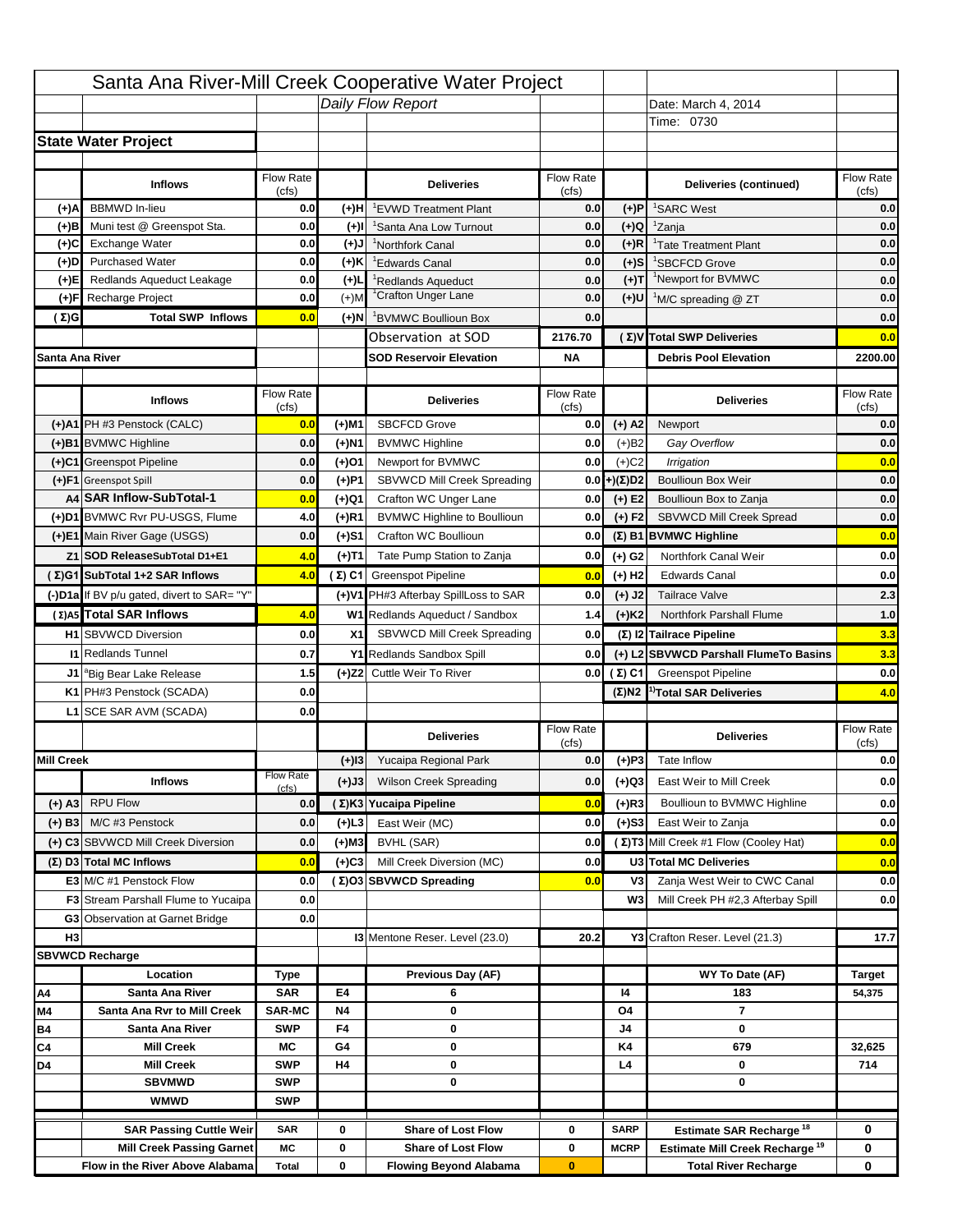|                   |                                            |                    |           | Santa Ana River-Mill Creek Cooperative Water Project |                           |                      |                                                  |                         |
|-------------------|--------------------------------------------|--------------------|-----------|------------------------------------------------------|---------------------------|----------------------|--------------------------------------------------|-------------------------|
|                   |                                            |                    |           | Daily Flow Report                                    |                           |                      | Date: March 5, 2014                              |                         |
|                   |                                            |                    |           |                                                      |                           |                      | Time: 0730                                       |                         |
|                   | <b>State Water Project</b>                 |                    |           |                                                      |                           |                      |                                                  |                         |
|                   |                                            |                    |           |                                                      |                           |                      |                                                  |                         |
|                   | <b>Inflows</b>                             | Flow Rate<br>(cfs) |           | <b>Deliveries</b>                                    | <b>Flow Rate</b><br>(cfs) |                      | Deliveries (continued)                           | Flow Rate<br>(cfs)      |
| (+)A              | <b>BBMWD</b> In-lieu                       | 0.0                | (+)H      | 'EVWD Treatment Plant                                | 0.0                       | (+)P                 | <sup>1</sup> SARC West                           | 0.0                     |
| (+)B              | Muni test @ Greenspot Sta.                 | 0.0                | $(+)$ l   | 'Santa Ana Low Turnout                               | 0.0                       | $(+)Q$               | <sup>1</sup> Zanja                               | 0.0                     |
| (+)C              | Exchange Water                             | 0.0                | $(L(+)$   | <sup>1</sup> Northfork Canal                         | 0.0                       | $(+)R$               | <sup>1</sup> Tate Treatment Plant                | 0.0                     |
| (+)D              | <b>Purchased Water</b>                     | 0.0                | (+)K      | <sup>1</sup> Edwards Canal                           | 0.0                       | $(+)$ S              | <sup>1</sup> SBCFCD Grove                        | 0.0                     |
| (+)E              | Redlands Aqueduct Leakage                  | 0.0                | $(+)1$    | <sup>1</sup> Redlands Aqueduct                       | 0.0                       | $(+)T$               | <sup>1</sup> Newport for BVMWC                   | 0.0                     |
| (+)F              | Recharge Project                           | 0.0                | $(+)$ M   | <sup>1</sup> Crafton Unger Lane                      | 0.0                       | $(+)$ U              | <sup>1</sup> M/C spreading @ ZT                  | 0.0                     |
| (Σ)G              | <b>Total SWP Inflows</b>                   | 0.0                | (+)N      | <sup>1</sup> BVMWC Boullioun Box                     | 0.0                       |                      |                                                  | 0.0                     |
|                   |                                            |                    |           | Observation at SOD                                   | 2178.00                   |                      | (Σ) V Total SWP Deliveries                       | 0.0                     |
|                   | Santa Ana River                            |                    |           | <b>SOD Reservoir Elevation</b>                       | <b>NA</b>                 |                      | <b>Debris Pool Elevation</b>                     | 2200.00                 |
|                   |                                            |                    |           |                                                      |                           |                      |                                                  |                         |
|                   | <b>Inflows</b>                             | Flow Rate          |           | <b>Deliveries</b>                                    | Flow Rate                 |                      | <b>Deliveries</b>                                | Flow Rate               |
|                   | (+)A1 PH #3 Penstock (CALC)                | (cfs)<br>0.0       | (+)M1     | <b>SBCFCD Grove</b>                                  | (cfs)<br>0.0              | $(+)$ A2             | Newport                                          | (cfs)<br>0.0            |
|                   | (+)B1 BVMWC Highline                       | 0.0                | (+)N1     | <b>BVMWC Highline</b>                                | 0.0                       | $(+)B2$              | Gay Overflow                                     | 0.0                     |
|                   | (+)C1 Greenspot Pipeline                   | 0.0                | (+)01     | Newport for BVMWC                                    | 0.0                       | $(+)$ C <sub>2</sub> | Irrigation                                       | 0.0                     |
|                   | (+)F1 Greenspot Spill                      | 0.0                | (+)P1     | SBVWCD Mill Creek Spreading                          | 0.0                       | (+)(Σ)D2             | <b>Boullioun Box Weir</b>                        | 0.0                     |
|                   | A4 SAR Inflow-SubTotal-1                   | 0.0                | (+)Q1     | Crafton WC Unger Lane                                | 0.0                       | $(+) E2$             | Boullioun Box to Zanja                           | 0.0                     |
|                   | (+)D1 BVMWC Rvr PU-USGS, Flume             | 2.9                | $(+)$ R1  | <b>BVMWC Highline to Boullioun</b>                   | 0.0                       | $(+) F2$             | SBVWCD Mill Creek Spread                         | 0.0                     |
|                   | (+)E1 Main River Gage (USGS)               | 0.0                | (+)S1     | Crafton WC Boullioun                                 | 0.0                       |                      | $(\Sigma)$ B1 BVMWC Highline                     | 0.0                     |
|                   | Z1 SOD ReleaseSubTotal D1+E1               | 2.9                |           | Tate Pump Station to Zanja                           | 0.0                       |                      | Northfork Canal Weir                             | 0.0                     |
|                   | (Σ)G1 SubTotal 1+2 SAR Inflows             | 2.9                | (+)T1     | (Σ) C1 Greenspot Pipeline                            |                           | (+) G2               | <b>Edwards Canal</b>                             | 0.0                     |
|                   |                                            |                    |           |                                                      | 0.0                       | $(+)$ H <sub>2</sub> |                                                  |                         |
|                   | (-)D1a If BV p/u gated, divert to SAR= "Y" |                    |           | (+)V1 PH#3 Afterbay SpillLoss to SAR                 | 0.0                       | $(+)$ J2             | <b>Tailrace Valve</b>                            | 1.9                     |
|                   | (Σ) A5 Total SAR Inflows                   | 2.9                |           | W1 Redlands Aqueduct / Sandbox                       | 1.0                       | $(+)$ K <sub>2</sub> | <b>Northfork Parshall Flume</b>                  | 1.0                     |
|                   | <b>H1</b> SBVWCD Diversion                 | 0.0                | X1        | SBVWCD Mill Creek Spreading                          | 0.0                       |                      | (Σ) I2 Tailrace Pipeline                         | 2.9                     |
|                   | <b>11 Redlands Tunnel</b>                  | 1.0                |           | Y1 Redlands Sandbox Spill                            | 0.0                       |                      | (+) L2 SBVWCD Parshall FlumeTo Basins            | 2.9                     |
|                   | J1 <sup>a</sup> Big Bear Lake Release      | 1.5                |           | (+)Z2 Cuttle Weir To River                           |                           | 0.0 $(\Sigma)$ C1    | <b>Greenspot Pipeline</b>                        | 0.0                     |
|                   | K1 PH#3 Penstock (SCADA)                   | 0.0                |           |                                                      |                           |                      | $(\Sigma)$ N2 <sup>1)</sup> Total SAR Deliveries | 2.9                     |
|                   | L1 SCE SAR AVM (SCADA)                     | 0.0                |           |                                                      |                           |                      |                                                  |                         |
|                   |                                            |                    |           | <b>Deliveries</b>                                    | <b>Flow Rate</b><br>(cfs) |                      | <b>Deliveries</b>                                | Flow Rate<br>(cfs)      |
| <b>Mill Creek</b> |                                            |                    | $(+)$ 13  | Yucaipa Regional Park                                | 0.0                       | $(+)P3$              | Tate Inflow                                      | 0.0                     |
|                   | <b>Inflows</b>                             | <b>Flow Rate</b>   | (+)J3     | <b>Wilson Creek Spreading</b>                        | 0.0                       | (+)Q3                | East Weir to Mill Creek                          | 0.0                     |
| (+) A3            | <b>RPU Flow</b>                            | (cfs)<br>0.0       |           | (Σ)K3 Yucaipa Pipeline                               | 0.0                       | $(+)$ R3             | Boullioun to BVMWC Highline                      | 0.0                     |
|                   | M/C #3 Penstock                            | 0.0                |           | East Weir (MC)                                       | 0.0                       |                      | East Weir to Zanja                               |                         |
| $(+)$ B3          | (+) C3 SBVWCD Mill Creek Diversion         | 0.0                | $(+)$ L3  | BVHL (SAR)                                           | 0.0                       | $(+)$ S3             | (Σ) T3 Mill Creek #1 Flow (Cooley Hat)           | 0.0<br>0.0              |
|                   |                                            |                    | (+)M3     |                                                      |                           |                      |                                                  |                         |
|                   | (Σ) D3 Total MC Inflows                    | 0.0                | $(+)C3$   | Mill Creek Diversion (MC)                            | 0.0                       |                      | U3 Total MC Deliveries                           | 0.0                     |
|                   | E3 M/C #1 Penstock Flow                    | 0.0                |           | (Σ)O3 SBVWCD Spreading                               | 0.0                       | V3                   | Zanja West Weir to CWC Canal                     | 0.0                     |
|                   | <b>F3</b> Stream Parshall Flume to Yucaipa | 0.0                |           |                                                      |                           | W <sub>3</sub>       | Mill Creek PH #2,3 Afterbay Spill                | 0.0                     |
| H <sub>3</sub>    | G3 Observation at Garnet Bridge            | 0.0                |           | 13 Mentone Reser. Level (23.0)                       | 19.7                      |                      | Y3 Crafton Reser. Level (21.3)                   | 17.4                    |
|                   |                                            |                    |           |                                                      |                           |                      |                                                  |                         |
|                   | <b>SBVWCD Recharge</b><br>Location         |                    |           | Previous Day (AF)                                    |                           |                      | WY To Date (AF)                                  |                         |
|                   | Santa Ana River                            | Type<br><b>SAR</b> | E4        |                                                      |                           | 14                   | 189                                              | <b>Target</b><br>54,375 |
| Α4<br>M4          | Santa Ana Rvr to Mill Creek                | <b>SAR-MC</b>      | <b>N4</b> | 6<br>0                                               |                           | O4                   | $\overline{7}$                                   |                         |
| Β4                | Santa Ana River                            | <b>SWP</b>         | F4        | 0                                                    |                           | J4                   | 0                                                |                         |
| C4                | <b>Mill Creek</b>                          | МC                 | G4        | 0                                                    |                           | K4                   | 679                                              | 32,625                  |
| D4                | <b>Mill Creek</b>                          | <b>SWP</b>         | H4        | 0                                                    |                           | L4                   | 0                                                | 714                     |
|                   | <b>SBVMWD</b>                              | <b>SWP</b>         |           | 0                                                    |                           |                      | 0                                                |                         |
|                   | <b>WMWD</b>                                | <b>SWP</b>         |           |                                                      |                           |                      |                                                  |                         |
|                   | <b>SAR Passing Cuttle Weir</b>             | <b>SAR</b>         | 0         | <b>Share of Lost Flow</b>                            | 0                         | <b>SARP</b>          | Estimate SAR Recharge <sup>18</sup>              | 0                       |
|                   | <b>Mill Creek Passing Garnet</b>           | МC                 | 0         | <b>Share of Lost Flow</b>                            | 0                         | <b>MCRP</b>          | Estimate Mill Creek Recharge <sup>19</sup>       | 0                       |
|                   | Flow in the River Above Alabama            | <b>Total</b>       | 0         | <b>Flowing Beyond Alabama</b>                        | $\bf{0}$                  |                      | <b>Total River Recharge</b>                      | 0                       |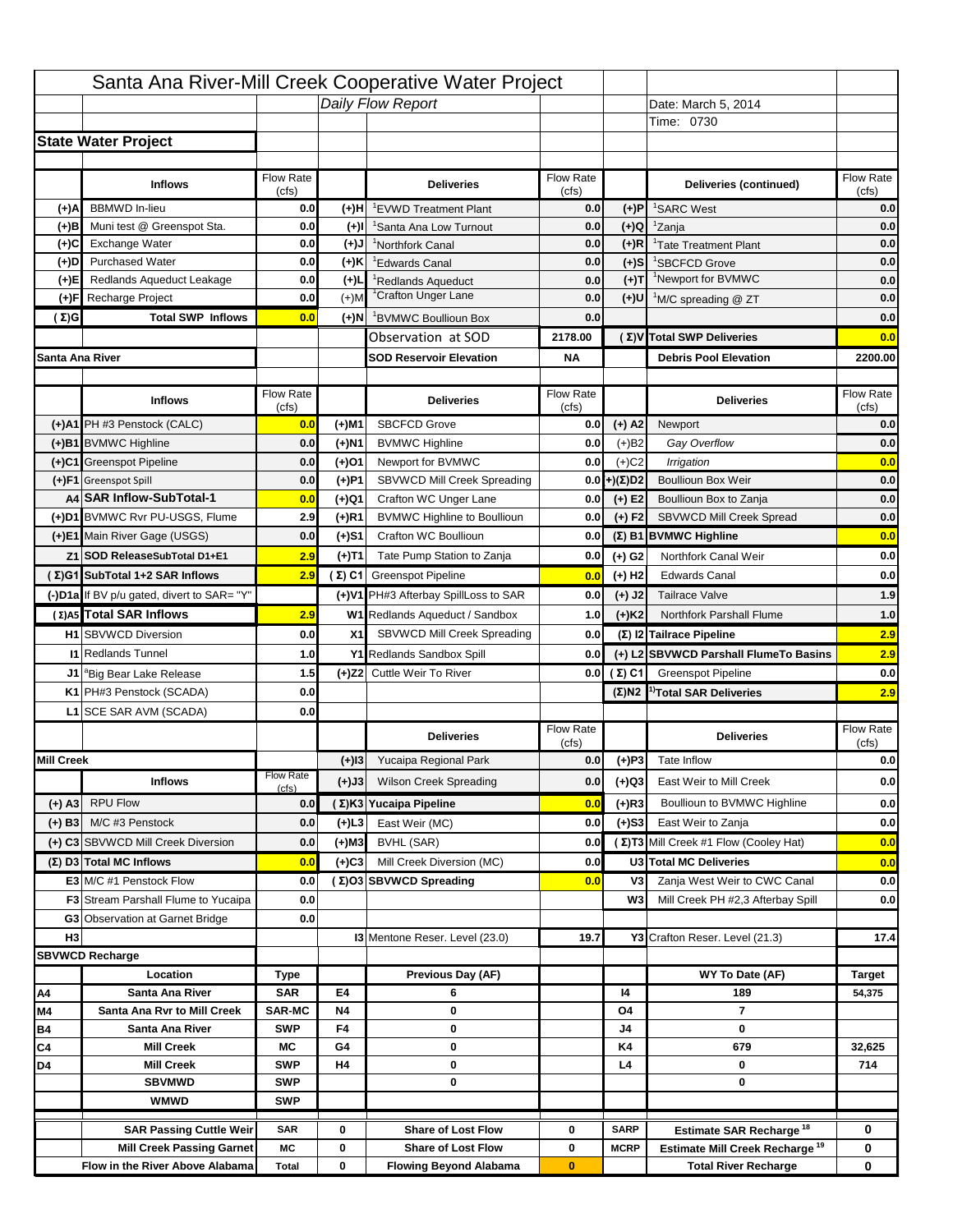|                   |                                                                    |                    |                   | Santa Ana River-Mill Creek Cooperative Water Project   |                           |                            |                                                                                   |                    |
|-------------------|--------------------------------------------------------------------|--------------------|-------------------|--------------------------------------------------------|---------------------------|----------------------------|-----------------------------------------------------------------------------------|--------------------|
|                   |                                                                    |                    |                   | Daily Flow Report                                      |                           |                            | Date: March 6, 2014                                                               |                    |
|                   |                                                                    |                    |                   |                                                        |                           |                            | Time: 0730                                                                        |                    |
|                   | <b>State Water Project</b>                                         |                    |                   |                                                        |                           |                            |                                                                                   |                    |
|                   |                                                                    |                    |                   |                                                        |                           |                            |                                                                                   |                    |
|                   | <b>Inflows</b>                                                     | Flow Rate          |                   | <b>Deliveries</b>                                      | <b>Flow Rate</b>          |                            | Deliveries (continued)                                                            | Flow Rate          |
| (+)A              | <b>BBMWD</b> In-lieu                                               | (cfs)<br>0.0       | (+)H              | 'EVWD Treatment Plant                                  | (cfs)<br>0.0              | (+)P                       | <sup>1</sup> SARC West                                                            | (cfs)<br>0.0       |
| (+)B              | Muni test @ Greenspot Sta.                                         | 0.0                | $(+)$ l           | 'Santa Ana Low Turnout                                 | 0.0                       | $(+)Q$                     | <sup>1</sup> Zanja                                                                | 0.0                |
| (+)C              | Exchange Water                                                     | 0.0                | $(L(+)$           | <sup>1</sup> Northfork Canal                           | 0.0                       | $(+)R$                     | <sup>1</sup> Tate Treatment Plant                                                 | 0.0                |
| (+)D              | <b>Purchased Water</b>                                             | 0.0                | (+)K              | <sup>1</sup> Edwards Canal                             | 0.0                       | $(+)$ S                    | <sup>1</sup> SBCFCD Grove                                                         | 0.0                |
| (+)E              | Redlands Aqueduct Leakage                                          | 0.0                | $(+)1$            | <sup>1</sup> Redlands Aqueduct                         | 0.0                       | $(+)T$                     | <sup>1</sup> Newport for BVMWC                                                    | 0.0                |
| (+)F              | Recharge Project                                                   | 0.0                | $(+)$ M           | <sup>1</sup> Crafton Unger Lane                        | 0.0                       | $(+)$ U                    | <sup>1</sup> M/C spreading @ ZT                                                   | 0.0                |
| (Σ)G              | <b>Total SWP Inflows</b>                                           | 0.0                | (+)N              | <sup>1</sup> BVMWC Boullioun Box                       | 0.0                       |                            |                                                                                   | 0.0                |
|                   |                                                                    |                    |                   | Observation at SOD                                     | 2179.50                   |                            | (Σ)V Total SWP Deliveries                                                         | 0.0                |
| Santa Ana River   |                                                                    |                    |                   | <b>SOD Reservoir Elevation</b>                         | <b>NA</b>                 |                            | <b>Debris Pool Elevation</b>                                                      | 2200.00            |
|                   |                                                                    |                    |                   |                                                        |                           |                            |                                                                                   |                    |
|                   | <b>Inflows</b>                                                     | Flow Rate          |                   | <b>Deliveries</b>                                      | Flow Rate                 |                            | <b>Deliveries</b>                                                                 | Flow Rate          |
|                   | (+)A1 PH #3 Penstock (CALC)                                        | (cfs)              |                   | <b>SBCFCD Grove</b>                                    | (cfs)                     |                            |                                                                                   | (cfs)              |
|                   |                                                                    | 0.0                | (+)M1             |                                                        | 0.0                       | $(+)$ A2                   | Newport                                                                           | 0.0                |
|                   | (+)B1 BVMWC Highline                                               | 0.0                | (+)N1             | <b>BVMWC Highline</b>                                  | 0.0                       | $(+)B2$                    | Gay Overflow                                                                      | 0.0                |
|                   | (+)C1 Greenspot Pipeline                                           | 0.0                | (+)01             | Newport for BVMWC<br>SBVWCD Mill Creek Spreading       | 0.0                       | $(+)$ C <sub>2</sub>       | Irrigation                                                                        | 0.0                |
|                   | (+)F1 Greenspot Spill<br>A4 SAR Inflow-SubTotal-1                  | 0.0                | (+)P1             | Crafton WC Unger Lane                                  | 0.0                       | (+)(Σ)D2                   | <b>Boullioun Box Weir</b>                                                         | 0.0                |
|                   | (+)D1 BVMWC Rvr PU-USGS, Flume                                     | 0.0<br>2.6         | (+)Q1<br>$(+)$ R1 | <b>BVMWC Highline to Boullioun</b>                     | 0.0<br>0.0                | $(+) E2$<br>$(+) F2$       | Boullioun Box to Zanja<br>SBVWCD Mill Creek Spread                                | 0.0<br>0.0         |
|                   | (+)E1 Main River Gage (USGS)                                       | 0.0                |                   | Crafton WC Boullioun                                   | 0.0                       |                            |                                                                                   | 0.0                |
|                   |                                                                    |                    | (+)S1             |                                                        |                           |                            | $(\Sigma)$ B1 BVMWC Highline                                                      |                    |
|                   | Z1 SOD ReleaseSubTotal D1+E1                                       | 2.6                | (+)T1             | Tate Pump Station to Zanja                             | 0.0                       | (+) G2                     | Northfork Canal Weir                                                              | 0.0                |
|                   | (Σ)G1 SubTotal 1+2 SAR Inflows                                     | 2.6                |                   | (Σ) C1 Greenspot Pipeline                              | 0.0                       | $(+)$ H <sub>2</sub>       | <b>Edwards Canal</b>                                                              | 0.0                |
|                   | (-)D1a If BV p/u gated, divert to SAR= "Y"                         |                    |                   | (+)V1 PH#3 Afterbay SpillLoss to SAR                   | 0.0                       | $(+)$ J2                   | <b>Tailrace Valve</b>                                                             | 1.6                |
|                   | (Σ) A5 Total SAR Inflows                                           | 2.6                |                   | W1 Redlands Aqueduct / Sandbox                         | 1.0                       | $(+)$ K <sub>2</sub>       | <b>Northfork Parshall Flume</b>                                                   | 1.0                |
|                   | <b>H1</b> SBVWCD Diversion                                         | 0.0                | X1                | SBVWCD Mill Creek Spreading                            | 0.0                       |                            | (Σ) I2 Tailrace Pipeline                                                          | 2.6                |
|                   | <b>11 Redlands Tunnel</b>                                          | 1.0                |                   | Y1 Redlands Sandbox Spill                              | 0.0                       |                            | (+) L2 SBVWCD Parshall FlumeTo Basins                                             | 2.6                |
|                   | J1 <sup>a</sup> Big Bear Lake Release                              | 1.5                |                   | (+)Z2 Cuttle Weir To River                             |                           | 0.0 $(\Sigma)$ C1          | <b>Greenspot Pipeline</b>                                                         | 0.0                |
|                   | K1 PH#3 Penstock (SCADA)                                           | 0.0                |                   |                                                        |                           |                            | $(\Sigma)$ N2 <sup>1)</sup> Total SAR Deliveries                                  | 2.6                |
|                   | L1 SCE SAR AVM (SCADA)                                             | 0.0                |                   |                                                        |                           |                            |                                                                                   |                    |
|                   |                                                                    |                    |                   | <b>Deliveries</b>                                      | <b>Flow Rate</b><br>(cfs) |                            | <b>Deliveries</b>                                                                 | Flow Rate<br>(cfs) |
| <b>Mill Creek</b> |                                                                    |                    | $(+)$ 13          | Yucaipa Regional Park                                  | 0.0                       | $(+)P3$                    | Tate Inflow                                                                       | 0.0                |
|                   | <b>Inflows</b>                                                     | <b>Flow Rate</b>   | (+)J3             | <b>Wilson Creek Spreading</b>                          | 0.0                       | (+)Q3                      | East Weir to Mill Creek                                                           | 0.0                |
|                   | <b>RPU Flow</b>                                                    | (cfs)              |                   |                                                        |                           | $(+)$ R3                   | Boullioun to BVMWC Highline                                                       |                    |
| (+) A3            |                                                                    | 0.0                |                   | (Σ)K3 Yucaipa Pipeline                                 | 0.0                       |                            |                                                                                   | 0.0                |
| $(+)$ B3          | M/C #3 Penstock                                                    | 0.0                | $(+)$ L3          | East Weir (MC)                                         | 0.0                       | $(+)$ S3                   | East Weir to Zanja                                                                | 0.0                |
|                   | (+) C3 SBVWCD Mill Creek Diversion                                 | 0.0                | (+)M3             | BVHL (SAR)                                             | 0.0                       |                            | (Σ) T3 Mill Creek #1 Flow (Cooley Hat)                                            | 0.0                |
|                   | (Σ) D3 Total MC Inflows                                            | 0.0                | $(+)C3$           | Mill Creek Diversion (MC)                              | 0.0                       |                            | U3 Total MC Deliveries                                                            | 0.0                |
|                   | E3 M/C #1 Penstock Flow                                            | 0.0                |                   | (Σ)O3 SBVWCD Spreading                                 | 0.0                       | V3                         | Zanja West Weir to CWC Canal                                                      | 0.0                |
|                   | <b>F3</b> Stream Parshall Flume to Yucaipa                         | 0.0                |                   |                                                        |                           | W <sub>3</sub>             | Mill Creek PH #2,3 Afterbay Spill                                                 | 0.0                |
| H <sub>3</sub>    | G3 Observation at Garnet Bridge                                    | 0.0                |                   |                                                        |                           |                            |                                                                                   |                    |
|                   |                                                                    |                    |                   | 13 Mentone Reser. Level (23.0)                         | 19.8                      |                            | Y3 Crafton Reser. Level (21.3)                                                    | 16.8               |
|                   | <b>SBVWCD Recharge</b><br>Location                                 |                    |                   | Previous Day (AF)                                      |                           |                            | WY To Date (AF)                                                                   |                    |
| Α4                | Santa Ana River                                                    | Type<br><b>SAR</b> | E4                | 5                                                      |                           | 14                         | 194                                                                               | Target<br>54,375   |
| M4                | Santa Ana Rvr to Mill Creek                                        | <b>SAR-MC</b>      | <b>N4</b>         | 0                                                      |                           | O4                         | $\overline{7}$                                                                    |                    |
| Β4                | Santa Ana River                                                    | <b>SWP</b>         | F4                | 0                                                      |                           | J4                         | 0                                                                                 |                    |
| C4                | <b>Mill Creek</b>                                                  | МC                 | G4                | 0                                                      |                           | K4                         | 679                                                                               | 32,625             |
| D4                | <b>Mill Creek</b>                                                  | <b>SWP</b>         | H4                | 0                                                      |                           | L4                         | 0                                                                                 | 714                |
|                   | <b>SBVMWD</b>                                                      | <b>SWP</b>         |                   | 0                                                      |                           |                            | 0                                                                                 |                    |
|                   |                                                                    |                    |                   |                                                        |                           |                            |                                                                                   |                    |
|                   | <b>WMWD</b>                                                        | <b>SWP</b>         |                   |                                                        |                           |                            |                                                                                   |                    |
|                   |                                                                    |                    |                   |                                                        |                           |                            |                                                                                   |                    |
|                   | <b>SAR Passing Cuttle Weir</b><br><b>Mill Creek Passing Garnet</b> | <b>SAR</b><br>МC   | 0<br>0            | <b>Share of Lost Flow</b><br><b>Share of Lost Flow</b> | 0<br>0                    | <b>SARP</b><br><b>MCRP</b> | Estimate SAR Recharge <sup>18</sup><br>Estimate Mill Creek Recharge <sup>19</sup> | 0<br>0             |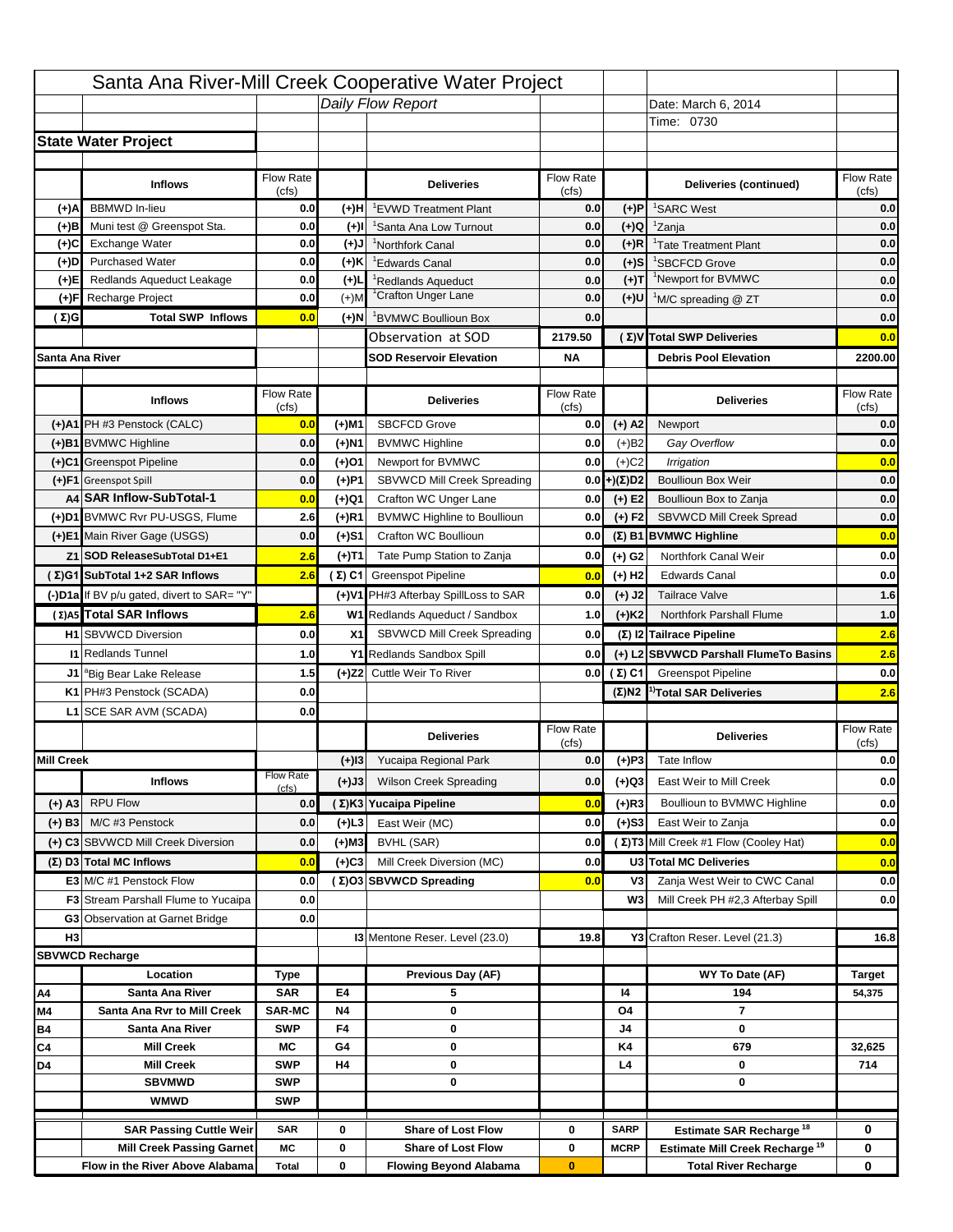|                   |                                            |                    |           | Santa Ana River-Mill Creek Cooperative Water Project |                           |                      |                                                                                   |                                  |
|-------------------|--------------------------------------------|--------------------|-----------|------------------------------------------------------|---------------------------|----------------------|-----------------------------------------------------------------------------------|----------------------------------|
|                   |                                            |                    |           | Daily Flow Report                                    |                           |                      | Date: March 7, 2014                                                               |                                  |
|                   |                                            |                    |           |                                                      |                           |                      | Time: 0800                                                                        |                                  |
|                   | <b>State Water Project</b>                 |                    |           |                                                      |                           |                      |                                                                                   |                                  |
|                   |                                            |                    |           |                                                      |                           |                      |                                                                                   |                                  |
|                   | <b>Inflows</b>                             | Flow Rate<br>(cfs) |           | <b>Deliveries</b>                                    | <b>Flow Rate</b><br>(cfs) |                      | Deliveries (continued)                                                            | Flow Rate<br>(cfs)               |
| (+)A              | <b>BBMWD</b> In-lieu                       | 0.0                | (+)H      | 'EVWD Treatment Plant                                | 0.0                       | (+)P                 | <sup>1</sup> SARC West                                                            | 0.0                              |
| (+)B              | Muni test @ Greenspot Sta.                 | 0.0                | $(+)$ l   | <sup>1</sup> Santa Ana Low Turnout                   | 0.0                       | $(+)Q$               | <sup>1</sup> Zanja                                                                | 0.0                              |
| (+)C              | Exchange Water                             | 0.0                | $(L(+)$   | <sup>1</sup> Northfork Canal                         | 0.0                       | $(+)R$               | <sup>1</sup> Tate Treatment Plant                                                 | 0.0                              |
| (+)D              | <b>Purchased Water</b>                     | 0.0                | (+)K      | <sup>1</sup> Edwards Canal                           | 0.0                       | $(+)$ S              | <sup>1</sup> SBCFCD Grove                                                         | 0.0                              |
| (+)E              | Redlands Aqueduct Leakage                  | 0.0                | $(+)1$    | <sup>1</sup> Redlands Aqueduct                       | 0.0                       | $(+)T$               | <sup>1</sup> Newport for BVMWC                                                    | 0.0                              |
| (+)F              | Recharge Project                           | 0.0                | $(+)$ M   | <sup>1</sup> Crafton Unger Lane                      | 0.0                       | $(+)$ U              | <sup>1</sup> M/C spreading @ ZT                                                   | 0.0                              |
| ( Σ)G             | <b>Total SWP Inflows</b>                   | 0.0                | (+)N      | <sup>1</sup> BVMWC Boullioun Box                     | 0.0                       |                      |                                                                                   | 0.0                              |
|                   |                                            |                    |           | Observation at SOD                                   | 2180.00                   |                      | (Σ) V Total SWP Deliveries                                                        | 0.0                              |
| Santa Ana River   |                                            |                    |           | <b>SOD Reservoir Elevation</b>                       | <b>NA</b>                 |                      | <b>Debris Pool Elevation</b>                                                      | 2200.00                          |
|                   |                                            |                    |           |                                                      |                           |                      |                                                                                   |                                  |
|                   | <b>Inflows</b>                             | Flow Rate<br>(cfs) |           | <b>Deliveries</b>                                    | Flow Rate<br>(cfs)        |                      | <b>Deliveries</b>                                                                 | Flow Rate<br>(cfs)               |
|                   | (+)A1 PH #3 Penstock (CALC)                | 26.2               | (+)M1     | <b>SBCFCD Grove</b>                                  | 0.0                       | $(+)$ A2             | Newport                                                                           | 0.0                              |
|                   | (+)B1 BVMWC Highline                       | 1.8                | (+)N1     | <b>BVMWC Highline</b>                                | 0.0                       | $(+)B2$              | Gay Overflow                                                                      | 1.0                              |
|                   | (+)C1 Greenspot Pipeline                   | 0.0                | (+)01     | Newport for BVMWC                                    | 0.0                       | $(+)$ C <sub>2</sub> | Irrigation                                                                        | 0.8                              |
|                   | (+)F1 Greenspot Spill                      | 0.0                | (+)P1     | SBVWCD Mill Creek Spreading                          | 0.0                       | (+)(Σ)D2             | <b>Boullioun Box Weir</b>                                                         | 1.8                              |
|                   | A4 SAR Inflow-SubTotal-1                   | 28.0               | (+)Q1     | Crafton WC Unger Lane                                | 0.0                       | $(+) E2$             | Boullioun Box to Zanja                                                            | 0.0                              |
|                   | (+)D1 BVMWC Rvr PU-USGS, Flume             | 0.7                | $(+)$ R1  | <b>BVMWC Highline to Boullioun</b>                   | 0.0                       | $(+) F2$             | <b>SBVWCD Mill Creek Spread</b>                                                   | 0.0                              |
|                   | (+)E1 Main River Gage (USGS)               | 3.3                | (+)S1     | Crafton WC Boullioun                                 | 0.0                       |                      | $(\Sigma)$ B1 BVMWC Highline                                                      | 1.8                              |
|                   | Z1 SOD ReleaseSubTotal D1+E1               | 4.0                | (+)T1     | Tate Pump Station to Zanja                           | 0.0                       | (+) G2               | Northfork Canal Weir                                                              | 2.3                              |
|                   | (Σ)G1 SubTotal 1+2 SAR Inflows             | 32.0               |           | (Σ) C1 Greenspot Pipeline                            | 0.0                       | $(+)$ H <sub>2</sub> | <b>Edwards Canal</b>                                                              | 0.0                              |
|                   | (-)D1a If BV p/u gated, divert to SAR= "Y" |                    |           | (+)V1 PH#3 Afterbay SpillLoss to SAR                 | 0.2                       | $(+)$ J2             | <b>Tailrace Valve</b>                                                             | 0.0                              |
|                   | (Σ) A5 Total SAR Inflows                   | 32.0               |           | W1 Redlands Aqueduct / Sandbox                       | 19.8                      | $(+)$ K <sub>2</sub> | <b>Northfork Parshall Flume</b>                                                   | 5.6                              |
|                   |                                            |                    |           |                                                      |                           |                      |                                                                                   |                                  |
|                   |                                            |                    |           |                                                      |                           |                      |                                                                                   |                                  |
|                   | <b>H1</b> SBVWCD Diversion                 | 3.3                | X1        | SBVWCD Mill Creek Spreading                          | 10.1                      |                      | (Σ) I2 Tailrace Pipeline                                                          | 7.9                              |
|                   | <b>11 Redlands Tunnel</b>                  | 1.0                |           | Y1 Redlands Sandbox Spill                            | 0.0                       |                      | (+) L2 SBVWCD Parshall FlumeTo Basins                                             | 8.9                              |
|                   | J1 <sup>a</sup> Big Bear Lake Release      | 1.5                |           | (+)Z2 Cuttle Weir To River                           |                           |                      | <b>0.0 (Σ) C1</b> Greenspot Pipeline                                              |                                  |
|                   | K1 PH#3 Penstock (SCADA)                   | 28.8               |           |                                                      |                           |                      | $(\Sigma)$ N2 <sup>1)</sup> Total SAR Deliveries                                  |                                  |
|                   | L1 SCE SAR AVM (SCADA)                     | 30.1               |           |                                                      |                           |                      |                                                                                   |                                  |
|                   |                                            |                    |           | <b>Deliveries</b>                                    | <b>Flow Rate</b>          |                      | <b>Deliveries</b>                                                                 | Flow Rate<br>(cfs)               |
| <b>Mill Creek</b> |                                            |                    | $(+)$ 13  | Yucaipa Regional Park                                | (cfs)<br>0.0              | $(+)P3$              | Tate Inflow                                                                       |                                  |
|                   | <b>Inflows</b>                             | <b>Flow Rate</b>   |           | <b>Wilson Creek Spreading</b>                        | 0.0                       |                      | East Weir to Mill Creek                                                           |                                  |
|                   |                                            | (cfs)              | (+)J3     |                                                      |                           | (+)Q3                |                                                                                   |                                  |
| (+) A3            | <b>RPU Flow</b>                            | 0.0                |           | (Σ)K3 Yucaipa Pipeline                               | 0.0                       | $(+)$ R3             | Boullioun to BVMWC Highline                                                       | 0.0<br>32.0<br>0.0<br>0.0<br>0.0 |
| $(+)$ B3          | M/C #3 Penstock                            | 0.0                | $(+)$ L3  | East Weir (MC)                                       | 0.0                       | $(+)$ S3             | East Weir to Zanja                                                                | 0.0                              |
|                   | (+) C3 SBVWCD Mill Creek Diversion         | 0.0                | (+)M3     | BVHL (SAR)                                           | 0.0                       |                      | (Σ) T3 Mill Creek #1 Flow (Cooley Hat)                                            | 0.0                              |
|                   | (Σ) D3 Total MC Inflows                    | 0.0                | $(+)C3$   | Mill Creek Diversion (MC)                            | 0.0                       |                      | U3 Total MC Deliveries                                                            | 0.0                              |
|                   | E3 M/C #1 Penstock Flow                    | 0.0                |           | (Σ)O3 SBVWCD Spreading                               | 0.0                       | V3                   | Zanja West Weir to CWC Canal                                                      |                                  |
|                   | <b>F3</b> Stream Parshall Flume to Yucaipa | 0.0                |           |                                                      |                           | W <sub>3</sub>       | Mill Creek PH #2,3 Afterbay Spill                                                 | 0.0<br>0.0                       |
|                   | G3 Observation at Garnet Bridge            | 0.0                |           |                                                      |                           |                      |                                                                                   |                                  |
| H <sub>3</sub>    |                                            |                    |           | 13 Mentone Reser. Level (23.0)                       | 20.5                      |                      | Y3 Crafton Reser. Level (21.3)                                                    | 17.8                             |
|                   | <b>SBVWCD Recharge</b>                     |                    |           |                                                      |                           |                      |                                                                                   |                                  |
|                   | Location<br>Santa Ana River                | Type<br><b>SAR</b> | E4        | Previous Day (AF)<br>18                              |                           | 14                   | WY To Date (AF)<br>211                                                            | <b>Target</b><br>54,375          |
| Α4<br>M4          | Santa Ana Rvr to Mill Creek                | <b>SAR-MC</b>      | <b>N4</b> | 15                                                   |                           | O4                   | 22                                                                                |                                  |
| Β4                | Santa Ana River                            | <b>SWP</b>         | F4        | 0                                                    |                           | J4                   | 0                                                                                 |                                  |
| C4                | <b>Mill Creek</b>                          | МC                 | G4        | 0                                                    |                           | K4                   | 679                                                                               | 32,625                           |
| D4                | <b>Mill Creek</b>                          | <b>SWP</b>         | H4        | 0                                                    |                           | L4                   | 0                                                                                 | 714                              |
|                   | <b>SBVMWD</b>                              | <b>SWP</b>         |           | 0                                                    |                           |                      | 0                                                                                 |                                  |
|                   | <b>WMWD</b>                                | <b>SWP</b>         |           |                                                      |                           |                      |                                                                                   |                                  |
|                   | <b>SAR Passing Cuttle Weir</b>             | <b>SAR</b>         | 0         | <b>Share of Lost Flow</b>                            | 0                         | <b>SARP</b>          |                                                                                   | 0                                |
|                   | <b>Mill Creek Passing Garnet</b>           | МC                 | 0         | <b>Share of Lost Flow</b>                            | 0                         | <b>MCRP</b>          | Estimate SAR Recharge <sup>18</sup><br>Estimate Mill Creek Recharge <sup>19</sup> | 0                                |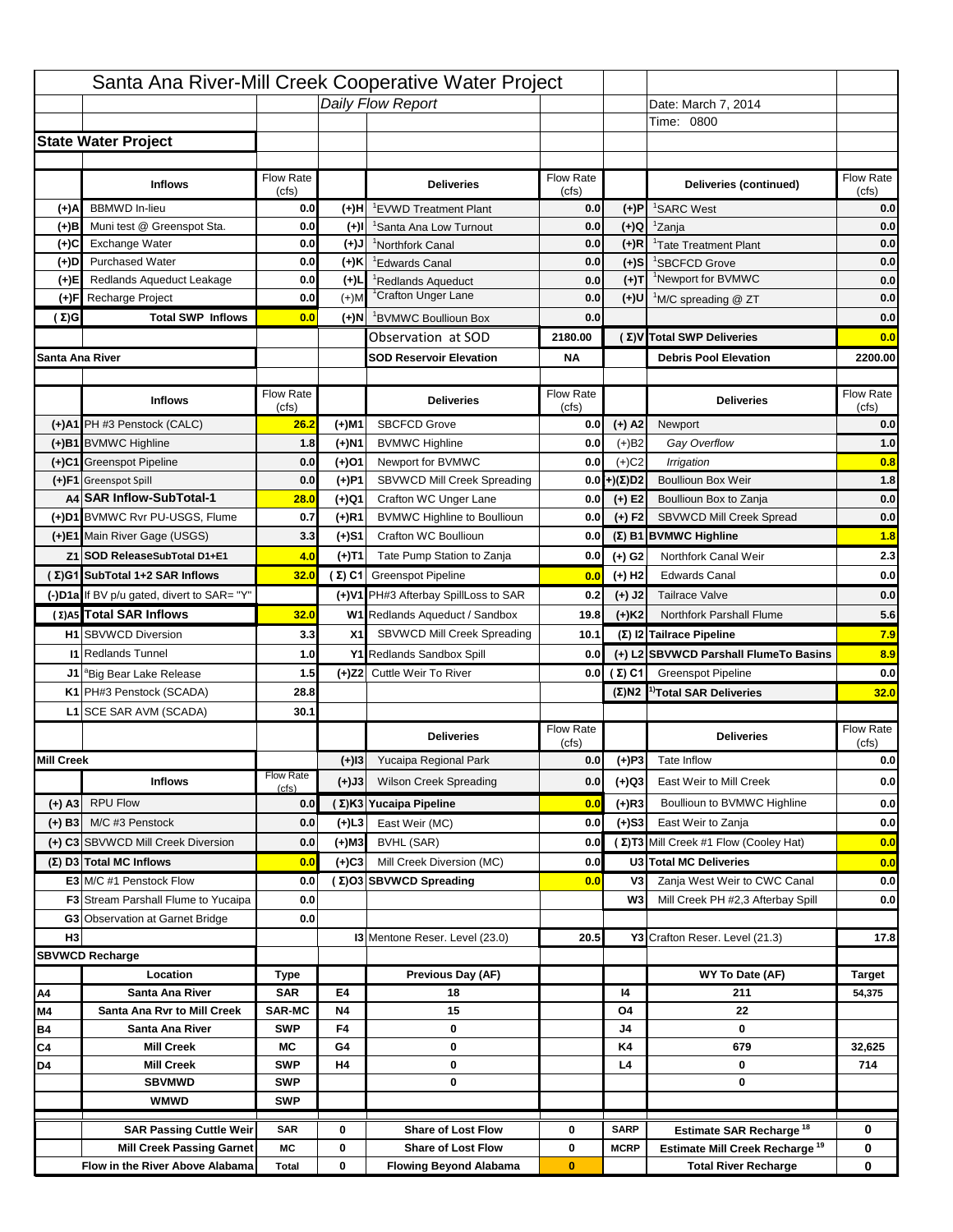|                   |                                            |                    |           | Santa Ana River-Mill Creek Cooperative Water Project |                           |                      |                                                  |                    |
|-------------------|--------------------------------------------|--------------------|-----------|------------------------------------------------------|---------------------------|----------------------|--------------------------------------------------|--------------------|
|                   |                                            |                    |           | Daily Flow Report                                    |                           |                      | Date: March 10, 2014                             |                    |
|                   |                                            |                    |           |                                                      |                           |                      | Time: 0800                                       |                    |
|                   | <b>State Water Project</b>                 |                    |           |                                                      |                           |                      |                                                  |                    |
|                   |                                            |                    |           |                                                      |                           |                      |                                                  |                    |
|                   | <b>Inflows</b>                             | Flow Rate<br>(cfs) |           | <b>Deliveries</b>                                    | <b>Flow Rate</b><br>(cfs) |                      | Deliveries (continued)                           | Flow Rate<br>(cfs) |
| (+)A              | <b>BBMWD</b> In-lieu                       | 0.0                | (+)H      | 'EVWD Treatment Plant                                | 0.0                       | (+)P                 | <sup>1</sup> SARC West                           | 0.0                |
| (+)B              | Muni test @ Greenspot Sta.                 | 0.0                | $(+)$ l   | <sup>1</sup> Santa Ana Low Turnout                   | 0.0                       | $(+)Q$               | <sup>1</sup> Zanja                               | 0.0                |
| (+)C              | Exchange Water                             | 0.0                | $(L(+)$   | <sup>1</sup> Northfork Canal                         | 0.0                       | $(+)R$               | <sup>1</sup> Tate Treatment Plant                | 0.0                |
| (+)D              | <b>Purchased Water</b>                     | 0.0                | (+)K      | <sup>1</sup> Edwards Canal                           | 0.0                       | $(+)$ S              | <sup>1</sup> SBCFCD Grove                        | 0.0                |
| (+)E              | Redlands Aqueduct Leakage                  | 0.0                | $(+)1$    | <sup>1</sup> Redlands Aqueduct                       | 0.0                       | $(+)T$               | <sup>1</sup> Newport for BVMWC                   | 0.0                |
| (+)F              | Recharge Project                           | 0.0                | $(+)$ M   | <sup>1</sup> Crafton Unger Lane                      | 0.0                       | (+)U                 | <sup>1</sup> M/C spreading @ ZT                  | 0.0                |
| (Σ)G              | <b>Total SWP Inflows</b>                   | 0.0                | (+)N      | <sup>1</sup> BVMWC Boullioun Box                     | 0.0                       |                      |                                                  | 0.0                |
|                   |                                            |                    |           | Observation at SOD                                   | 2180.20                   |                      | (Σ)V Total SWP Deliveries                        | 0.0                |
| Santa Ana River   |                                            |                    |           | <b>SOD Reservoir Elevation</b>                       | <b>NA</b>                 |                      | <b>Debris Pool Elevation</b>                     | 2200.00            |
|                   |                                            |                    |           |                                                      |                           |                      |                                                  |                    |
|                   | <b>Inflows</b>                             | Flow Rate          |           | <b>Deliveries</b>                                    | Flow Rate                 |                      | <b>Deliveries</b>                                | Flow Rate<br>(cfs) |
|                   | (+)A1 PH #3 Penstock (CALC)                | (cfs)<br>20.5      | (+)M1     | <b>SBCFCD Grove</b>                                  | (cfs)<br>0.0              | $(+)$ A2             | Newport                                          | 0.0                |
|                   | (+)B1 BVMWC Highline                       | 1.7                | (+)N1     | <b>BVMWC Highline</b>                                | 0.0                       | $(+)B2$              | Gay Overflow                                     | 0.8                |
|                   | (+)C1 Greenspot Pipeline                   | 0.0                | (+)01     | Newport for BVMWC                                    | 0.0                       | $(+)$ C <sub>2</sub> | Irrigation                                       | 0.9                |
|                   | (+)F1 Greenspot Spill                      | 0.0                | (+)P1     | SBVWCD Mill Creek Spreading                          | 0.0                       | (+)(Σ)D2             | <b>Boullioun Box Weir</b>                        | $1.7$              |
|                   | A4 SAR Inflow-SubTotal-1                   | 22.2               | (+)Q1     | Crafton WC Unger Lane                                | 0.0                       | $(+) E2$             | Boullioun Box to Zanja                           | 0.0                |
|                   | (+)D1 BVMWC Rvr PU-USGS, Flume             | 0.5                | $(+)$ R1  | <b>BVMWC Highline to Boullioun</b>                   | 0.0                       | $(+) F2$             | <b>SBVWCD Mill Creek Spread</b>                  | 0.0                |
|                   | (+)E1 Main River Gage (USGS)               | 3.3                | (+)S1     | Crafton WC Boullioun                                 | 0.0                       |                      | $(\Sigma)$ B1 BVMWC Highline                     | 1.7                |
|                   | Z1 SOD ReleaseSubTotal D1+E1               | 3.8                |           | Tate Pump Station to Zanja                           | 0.0                       |                      | Northfork Canal Weir                             | 6.8                |
|                   | (Σ)G1 SubTotal 1+2 SAR Inflows             | 26.0               | (+)T1     | (Σ) C1 Greenspot Pipeline                            |                           | (+) G2               | <b>Edwards Canal</b>                             | 0.0                |
|                   |                                            |                    |           |                                                      | 0.0                       | $(+)$ H <sub>2</sub> |                                                  |                    |
|                   | (-)D1a If BV p/u gated, divert to SAR= "Y" |                    |           | (+)V1 PH#3 Afterbay SpillLoss to SAR                 | 0.0                       | $(+)$ J2             | <b>Tailrace Valve</b>                            | 0.0                |
|                   | (Σ) A5 Total SAR Inflows                   | 26.0               |           | W1 Redlands Aqueduct / Sandbox                       | 15.2                      | $(+)$ K <sub>2</sub> | <b>Northfork Parshall Flume</b>                  | 0.0                |
|                   | <b>H1</b> SBVWCD Diversion                 | 3.3                | X1        | SBVWCD Mill Creek Spreading                          | 8.8                       |                      | (Σ) I2 Tailrace Pipeline                         | 6.8                |
|                   | <b>11 Redlands Tunnel</b>                  | 1.0                |           | Y1 Redlands Sandbox Spill                            | 0.0                       |                      | (+) L2 SBVWCD Parshall FlumeTo Basins            | 3.3                |
|                   | J1 <sup>a</sup> Big Bear Lake Release      | 1.5                |           | (+)Z2 Cuttle Weir To River                           |                           | 0.0 $(\Sigma)$ C1    | <b>Greenspot Pipeline</b>                        | 0.0                |
|                   | K1 PH#3 Penstock (SCADA)                   | 22.1               |           |                                                      |                           |                      | $(\Sigma)$ N2 <sup>1)</sup> Total SAR Deliveries | 26.0               |
|                   | L1 SCE SAR AVM (SCADA)                     | 24.1               |           |                                                      |                           |                      |                                                  |                    |
|                   |                                            |                    |           | <b>Deliveries</b>                                    | <b>Flow Rate</b><br>(cfs) |                      | <b>Deliveries</b>                                | Flow Rate<br>(cfs) |
| <b>Mill Creek</b> |                                            |                    | $(+)$ 13  | Yucaipa Regional Park                                | 0.0                       | $(+)P3$              | Tate Inflow                                      | 0.0                |
|                   | <b>Inflows</b>                             | <b>Flow Rate</b>   | (+)J3     | <b>Wilson Creek Spreading</b>                        | 0.0                       | (+)Q3                | East Weir to Mill Creek                          | 6.0                |
| (+) A3            | <b>RPU Flow</b>                            | (cfs)<br>3.3       |           | (Σ)K3 Yucaipa Pipeline                               | 0.0                       | $(+)$ R3             | Boullioun to BVMWC Highline                      | 0.0                |
|                   | M/C #3 Penstock                            |                    |           |                                                      |                           |                      | East Weir to Zanja                               |                    |
| $(+)$ B3          |                                            | 3.9                | $(+)$ L3  | East Weir (MC)                                       | 6.0                       | $(+)$ S3             | (Σ) T3 Mill Creek #1 Flow (Cooley Hat)           | $1.2$              |
|                   | (+) C3 SBVWCD Mill Creek Diversion         | 0.0                | (+)M3     | BVHL (SAR)                                           | 0.0                       |                      |                                                  | 7.2                |
|                   | (Σ) D3 Total MC Inflows                    | 7.2                | $(+)C3$   | Mill Creek Diversion (MC)                            | 0.0                       |                      | U3 Total MC Deliveries                           | 7.2                |
|                   | E3 M/C #1 Penstock Flow                    | 7.2                |           | (Σ)O3 SBVWCD Spreading                               | 6.0                       | V3                   | Zanja West Weir to CWC Canal                     | 0.4                |
|                   | <b>F3</b> Stream Parshall Flume to Yucaipa | 0.0                |           |                                                      |                           | W <sub>3</sub>       | Mill Creek PH #2,3 Afterbay Spill                | 0.0                |
| H <sub>3</sub>    | G3 Observation at Garnet Bridge            | 0.0                |           |                                                      |                           |                      |                                                  |                    |
|                   |                                            |                    |           | 13 Mentone Reser. Level (23.0)                       | 21.2                      |                      | Y3 Crafton Reser. Level (21.3)                   | 19.0               |
|                   | <b>SBVWCD Recharge</b><br>Location         |                    |           | Previous Day (AF)                                    |                           |                      | WY To Date (AF)                                  |                    |
| Α4                | Santa Ana River                            | Type<br><b>SAR</b> | E4        | 20                                                   |                           | 14                   | 231                                              | Target<br>54,375   |
| M4                | Santa Ana Rvr to Mill Creek                | <b>SAR-MC</b>      | <b>N4</b> | 60                                                   |                           | O4                   | 82                                               |                    |
| Β4                | Santa Ana River                            | <b>SWP</b>         | F4        | 0                                                    |                           | J4                   | 0                                                |                    |
| C4                | <b>Mill Creek</b>                          | МC                 | G4        | 21                                                   |                           | K4                   | 700                                              | 32,625             |
| D4                | <b>Mill Creek</b>                          | <b>SWP</b>         | H4        | 0                                                    |                           | L4                   | 0                                                | 714                |
|                   | <b>SBVMWD</b>                              | <b>SWP</b>         |           | 0                                                    |                           |                      | 0                                                |                    |
|                   | <b>WMWD</b>                                | <b>SWP</b>         |           |                                                      |                           |                      |                                                  |                    |
|                   | <b>SAR Passing Cuttle Weir</b>             | <b>SAR</b>         | 0         | <b>Share of Lost Flow</b>                            | 0                         | <b>SARP</b>          | Estimate SAR Recharge <sup>18</sup>              | 0                  |
|                   |                                            |                    |           |                                                      |                           | <b>MCRP</b>          | Estimate Mill Creek Recharge <sup>19</sup>       |                    |
|                   | <b>Mill Creek Passing Garnet</b>           | МC                 | 0         | <b>Share of Lost Flow</b>                            | 0                         |                      |                                                  | 0                  |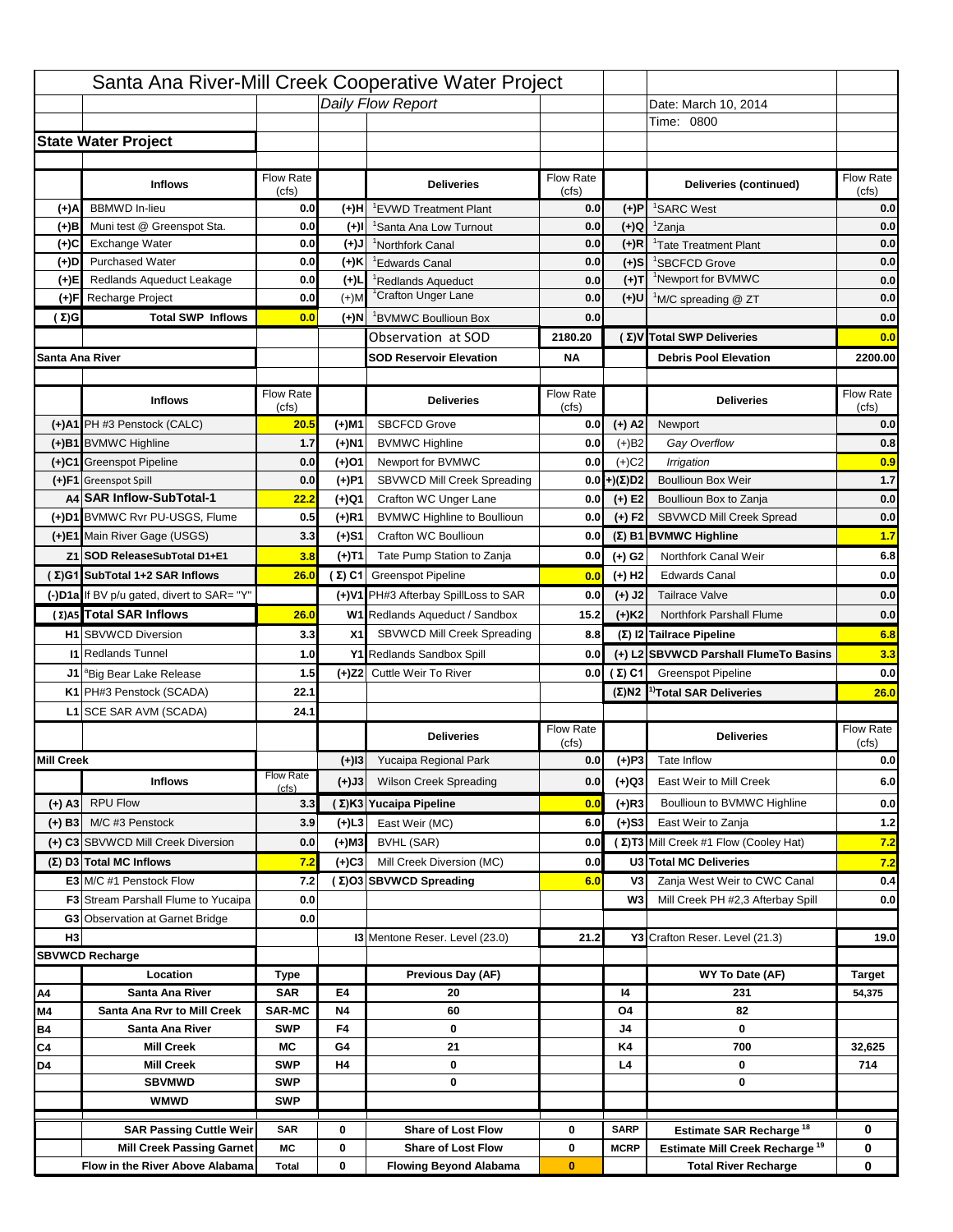|                   |                                                   |                    |                   | Santa Ana River-Mill Creek Cooperative Water Project        |                           |                      |                                                           |                                                       |
|-------------------|---------------------------------------------------|--------------------|-------------------|-------------------------------------------------------------|---------------------------|----------------------|-----------------------------------------------------------|-------------------------------------------------------|
|                   |                                                   |                    |                   | Daily Flow Report                                           |                           |                      | Date: March 11, 2014                                      |                                                       |
|                   |                                                   |                    |                   |                                                             |                           |                      | Time: 0730                                                |                                                       |
|                   | <b>State Water Project</b>                        |                    |                   |                                                             |                           |                      |                                                           |                                                       |
|                   |                                                   |                    |                   |                                                             |                           |                      |                                                           |                                                       |
|                   | <b>Inflows</b>                                    | Flow Rate<br>(cfs) |                   | <b>Deliveries</b>                                           | <b>Flow Rate</b><br>(cfs) |                      | Deliveries (continued)                                    | Flow Rate<br>(cfs)                                    |
| (+)A              | <b>BBMWD</b> In-lieu                              | 0.0                | (+)H              | 'EVWD Treatment Plant                                       | 0.0                       | (+)P                 | <sup>1</sup> SARC West                                    | 0.0                                                   |
| (+)B              | Muni test @ Greenspot Sta.                        | 0.0                | $(+)$ l           | 'Santa Ana Low Turnout                                      | 0.0                       | $(+)Q$               | <sup>1</sup> Zanja                                        | 0.0                                                   |
| (+)C              | Exchange Water                                    | 0.0                | $(L(+)$           | <sup>1</sup> Northfork Canal                                | 0.0                       | $(+)R$               | <sup>1</sup> Tate Treatment Plant                         | 0.0                                                   |
| (+)D              | <b>Purchased Water</b>                            | 0.0                | (+)K              | <sup>1</sup> Edwards Canal                                  | 0.0                       | $(+)$ S              | <sup>1</sup> SBCFCD Grove                                 | 0.0                                                   |
| (+)E              | Redlands Aqueduct Leakage                         | 0.0                | $(+)1$            | <sup>1</sup> Redlands Aqueduct                              | 0.0                       | $(+)$ T              | <sup>1</sup> Newport for BVMWC                            | 0.0                                                   |
| (+)F              | Recharge Project                                  | 0.0                | $(+)$ M           | <sup>1</sup> Crafton Unger Lane                             | 0.0                       | $(+)$ U              | <sup>1</sup> M/C spreading @ ZT                           | 0.0                                                   |
| (Σ)G              | <b>Total SWP Inflows</b>                          | 0.0                | (+)N              | <sup>1</sup> BVMWC Boullioun Box                            | 0.0                       |                      |                                                           | 0.0                                                   |
|                   |                                                   |                    |                   | Observation at SOD                                          | ΝA                        |                      | (Σ) V Total SWP Deliveries                                | 0.0                                                   |
| Santa Ana River   |                                                   |                    |                   | <b>SOD Reservoir Elevation</b>                              | ΝA                        |                      | <b>Debris Pool Elevation</b>                              | 2200.00                                               |
|                   |                                                   |                    |                   |                                                             |                           |                      |                                                           |                                                       |
|                   | <b>Inflows</b>                                    | Flow Rate          |                   | <b>Deliveries</b>                                           | Flow Rate                 |                      | <b>Deliveries</b>                                         | Flow Rate                                             |
|                   |                                                   | (cfs)              |                   |                                                             | (cfs)                     |                      |                                                           | (cfs)                                                 |
|                   | (+)A1 PH #3 Penstock (CALC)                       | 20.7               | (+)M1             | <b>SBCFCD Grove</b>                                         | 0.0                       | $(+)$ A2             | Newport                                                   | 0.0                                                   |
|                   | (+)B1 BVMWC Highline                              | 1.7                | (+)N1             | <b>BVMWC Highline</b>                                       | 0.0                       | $(+)B2$              | Gay Overflow                                              | 1.6                                                   |
|                   | (+)C1 Greenspot Pipeline                          | 0.0                | (+)01             | Newport for BVMWC<br>SBVWCD Mill Creek Spreading            | 0.0                       | $(+)$ C <sub>2</sub> | Irrigation                                                | 0.1<br>$1.7$                                          |
|                   | (+)F1 Greenspot Spill<br>A4 SAR Inflow-SubTotal-1 | 0.0                | (+)P1             |                                                             | 0.0                       | (+)(Σ)D2             | <b>Boullioun Box Weir</b>                                 |                                                       |
|                   | (+)D1 BVMWC Rvr PU-USGS, Flume                    | 22.4<br>0.6        | (+)Q1<br>$(+)$ R1 | Crafton WC Unger Lane<br><b>BVMWC Highline to Boullioun</b> | 0.0<br>0.0                | $(+) E2$<br>$(+) F2$ | Boullioun Box to Zanja<br><b>SBVWCD Mill Creek Spread</b> | 0.0<br>0.0                                            |
|                   | (+)E1 Main River Gage (USGS)                      | 3.5                |                   | Crafton WC Boullioun                                        | 0.0                       |                      |                                                           | 1.7                                                   |
|                   |                                                   |                    | (+)S1             |                                                             |                           |                      | $(\Sigma)$ B1 BVMWC Highline                              |                                                       |
|                   | Z1 SOD ReleaseSubTotal D1+E1                      | 4.1                | (+)T1             | Tate Pump Station to Zanja                                  | 0.0                       | (+) G2               | Northfork Canal Weir                                      | 7.1                                                   |
|                   | (Σ)G1 SubTotal 1+2 SAR Inflows                    | 26.5               |                   | (Σ) C1 Greenspot Pipeline                                   | 0.0                       | $(+)$ H <sub>2</sub> | <b>Edwards Canal</b>                                      | 0.0                                                   |
|                   | (-)D1a If BV p/u gated, divert to SAR= "Y"        |                    |                   | (+)V1 PH#3 Afterbay SpillLoss to SAR                        | 0.0                       | $(+)$ J2             | <b>Tailrace Valve</b>                                     | 0.0                                                   |
|                   | (Σ) A5 Total SAR Inflows                          | 26.5               |                   | W1 Redlands Aqueduct / Sandbox                              | 15.2                      | $(+)$ K <sub>2</sub> | <b>Northfork Parshall Flume</b>                           | 0.0                                                   |
|                   | <b>H1</b> SBVWCD Diversion                        | 3.5                | X1                |                                                             |                           |                      | (Σ) I2 Tailrace Pipeline                                  |                                                       |
|                   |                                                   |                    |                   | SBVWCD Mill Creek Spreading                                 | 9.8                       |                      |                                                           |                                                       |
|                   | <b>11 Redlands Tunnel</b>                         | 1.0                |                   | Y1 Redlands Sandbox Spill                                   | 0.0                       |                      | (+) L2 SBVWCD Parshall FlumeTo Basins                     |                                                       |
|                   | J1 <sup>a</sup> Big Bear Lake Release             | 1.5                |                   | (+)Z2 Cuttle Weir To River                                  |                           |                      | <b>0.0 (Σ) C1</b> Greenspot Pipeline                      |                                                       |
|                   | K1 PH#3 Penstock (SCADA)                          | 20.2               |                   |                                                             |                           |                      | $(\Sigma)$ N2 <sup>1)</sup> Total SAR Deliveries          |                                                       |
|                   | L1 SCE SAR AVM (SCADA)                            | 21.6               |                   |                                                             |                           |                      |                                                           |                                                       |
|                   |                                                   |                    |                   | <b>Deliveries</b>                                           | <b>Flow Rate</b>          |                      | <b>Deliveries</b>                                         | Flow Rate                                             |
|                   |                                                   |                    |                   |                                                             | (cfs)                     |                      |                                                           | (cfs)                                                 |
| <b>Mill Creek</b> |                                                   | <b>Flow Rate</b>   | $(+)$ 13          | Yucaipa Regional Park                                       | 0.0                       | $(+)P3$              | Tate Inflow                                               |                                                       |
|                   | <b>Inflows</b>                                    | (cfs)              | (+)J3             | <b>Wilson Creek Spreading</b>                               | 0.0                       | (+)Q3                | East Weir to Mill Creek                                   |                                                       |
| (+) A3            | <b>RPU Flow</b>                                   | 3.6                |                   | (Σ)K3 Yucaipa Pipeline                                      | 0.0                       | $(+)$ R3             | Boullioun to BVMWC Highline                               |                                                       |
| $(+)$ B3          | M/C #3 Penstock                                   | 4.5                | $(+)$ L3          | East Weir (MC)                                              | 7.0                       | $(+)$ S3             | East Weir to Zanja                                        | 7.1<br>3.5<br>0.0<br>26.5<br>0.0<br>7.0<br>0.0<br>1.1 |
|                   | (+) C3 SBVWCD Mill Creek Diversion                | 0.0                | (+)M3             | BVHL (SAR)                                                  | 0.0                       |                      | (Σ) T3 Mill Creek #1 Flow (Cooley Hat)                    | 8.1                                                   |
|                   | (Σ) D3 Total MC Inflows                           | 8.1                | $(+)C3$           | Mill Creek Diversion (MC)                                   | 0.0                       |                      | U3 Total MC Deliveries                                    | 8.1                                                   |
|                   | E3 M/C #1 Penstock Flow                           | 8.1                |                   | (Σ)O3 SBVWCD Spreading                                      | 7.0                       | V3                   | Zanja West Weir to CWC Canal                              | 0.4                                                   |
|                   | <b>F3</b> Stream Parshall Flume to Yucaipa        | 0.0                |                   |                                                             |                           | W <sub>3</sub>       | Mill Creek PH #2,3 Afterbay Spill                         |                                                       |
|                   | G3 Observation at Garnet Bridge                   | 0.0                |                   |                                                             |                           |                      |                                                           | 0.0                                                   |
| H <sub>3</sub>    |                                                   |                    |                   | 13 Mentone Reser. Level (23.0)                              | 20.3                      |                      | Y3 Crafton Reser. Level (21.3)                            | 19.7                                                  |
|                   | <b>SBVWCD Recharge</b>                            |                    |                   |                                                             |                           |                      |                                                           |                                                       |
|                   | Location                                          | Type               |                   | Previous Day (AF)                                           |                           |                      | WY To Date (AF)                                           | <b>Target</b>                                         |
| Α4                | Santa Ana River                                   | <b>SAR</b>         | E4                | 7                                                           |                           | 14                   | 238                                                       | 54,375                                                |
| M4                | Santa Ana Rvr to Mill Creek                       | <b>SAR-MC</b>      | <b>N4</b>         | 19                                                          |                           | O4                   | 101                                                       |                                                       |
| Β4                | Santa Ana River                                   | <b>SWP</b>         | F4                | 0                                                           |                           | J4                   | 0                                                         |                                                       |
| C4                | <b>Mill Creek</b>                                 | МC                 | G4                | 14                                                          |                           | K4                   | 713                                                       | 32,625                                                |
| D4                | <b>Mill Creek</b>                                 | <b>SWP</b>         | H4                | 0                                                           |                           | L4                   | 0                                                         | 714                                                   |
|                   | <b>SBVMWD</b>                                     | <b>SWP</b>         |                   | 0                                                           |                           |                      | 0                                                         |                                                       |
|                   | <b>WMWD</b>                                       | <b>SWP</b>         |                   |                                                             |                           |                      |                                                           |                                                       |
|                   | <b>SAR Passing Cuttle Weir</b>                    | <b>SAR</b>         | 0                 | <b>Share of Lost Flow</b>                                   | 0                         | <b>SARP</b>          | Estimate SAR Recharge <sup>18</sup>                       | 0                                                     |
|                   | <b>Mill Creek Passing Garnet</b>                  | МC                 | 0                 | <b>Share of Lost Flow</b><br><b>Flowing Beyond Alabama</b>  | 0                         | <b>MCRP</b>          | Estimate Mill Creek Recharge <sup>19</sup>                | 0                                                     |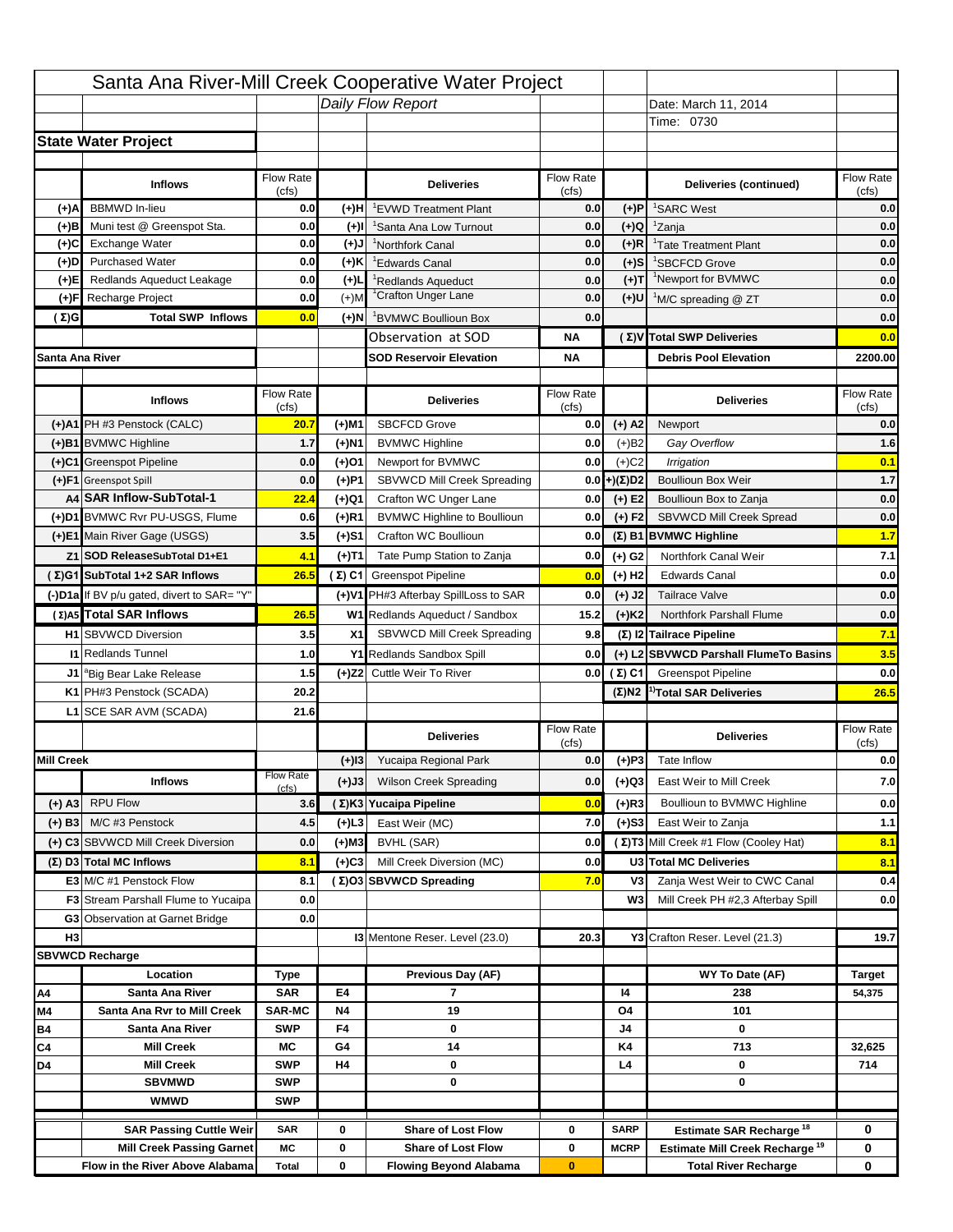|                   |                                                                     |                             |                   | Santa Ana River-Mill Creek Cooperative Water Project        |                           |                            |                                                                           |                    |
|-------------------|---------------------------------------------------------------------|-----------------------------|-------------------|-------------------------------------------------------------|---------------------------|----------------------------|---------------------------------------------------------------------------|--------------------|
|                   |                                                                     |                             |                   | Daily Flow Report                                           |                           |                            | Date: March 12, 2014                                                      |                    |
|                   |                                                                     |                             |                   |                                                             |                           |                            | Time: 0700                                                                |                    |
|                   | <b>State Water Project</b>                                          |                             |                   |                                                             |                           |                            |                                                                           |                    |
|                   |                                                                     |                             |                   |                                                             |                           |                            |                                                                           |                    |
|                   | <b>Inflows</b>                                                      | Flow Rate                   |                   | <b>Deliveries</b>                                           | <b>Flow Rate</b>          |                            | Deliveries (continued)                                                    | Flow Rate          |
| (+)A              | <b>BBMWD</b> In-lieu                                                | (cfs)<br>0.0                | (+)H              | 'EVWD Treatment Plant                                       | (cfs)<br>0.0              | (+)P                       | <sup>1</sup> SARC West                                                    | (cfs)<br>0.0       |
| (+)B              | Muni test @ Greenspot Sta.                                          | 0.0                         | $(+)$ l           | 'Santa Ana Low Turnout                                      | 0.0                       | $(+)Q$                     | <sup>1</sup> Zanja                                                        | 0.0                |
| (+)C              | Exchange Water                                                      | 0.0                         | $(L(+)$           | <sup>1</sup> Northfork Canal                                | 0.0                       | $(+)R$                     | <sup>1</sup> Tate Treatment Plant                                         | 0.0                |
| (+)D              | <b>Purchased Water</b>                                              | 0.0                         | (+)K              | <sup>1</sup> Edwards Canal                                  | 0.0                       | $(+)$ S                    | <sup>1</sup> SBCFCD Grove                                                 | 0.0                |
| (+)E              | Redlands Aqueduct Leakage                                           | 0.0                         | $(+)1$            | <sup>1</sup> Redlands Aqueduct                              | 0.0                       | $(+)T$                     | <sup>1</sup> Newport for BVMWC                                            | 0.0                |
| (+)F              | Recharge Project                                                    | 0.0                         | $(+)$ M           | <sup>1</sup> Crafton Unger Lane                             | 0.0                       | $(+)$ U                    | <sup>1</sup> M/C spreading @ ZT                                           | 0.0                |
| (Σ)G              | <b>Total SWP Inflows</b>                                            | 0.0                         | (+)N              | <sup>1</sup> BVMWC Boullioun Box                            | 0.0                       |                            |                                                                           | 0.0                |
|                   |                                                                     |                             |                   | Observation at SOD                                          | 2180.60                   |                            | (Σ) V Total SWP Deliveries                                                | 0.0                |
| Santa Ana River   |                                                                     |                             |                   | <b>SOD Reservoir Elevation</b>                              | <b>NA</b>                 |                            | <b>Debris Pool Elevation</b>                                              | 2200.00            |
|                   |                                                                     |                             |                   |                                                             |                           |                            |                                                                           |                    |
|                   | <b>Inflows</b>                                                      | Flow Rate                   |                   | <b>Deliveries</b>                                           | Flow Rate                 |                            | <b>Deliveries</b>                                                         | Flow Rate          |
|                   | (+)A1 PH #3 Penstock (CALC)                                         | (cfs)                       |                   | <b>SBCFCD Grove</b>                                         | (cfs)                     |                            |                                                                           | (cfs)              |
|                   |                                                                     | 19.2                        | (+)M1             |                                                             | 0.0                       | $(+)$ A2                   | Newport                                                                   | 0.0                |
|                   | (+)B1 BVMWC Highline                                                | 1.7                         | (+)N1             | <b>BVMWC Highline</b>                                       | 0.0                       | $(+)B2$                    | Gay Overflow                                                              | 1.5                |
|                   | (+)C1 Greenspot Pipeline                                            | 0.0                         | (+)01             | Newport for BVMWC                                           | 0.0                       | $(+)$ C <sub>2</sub>       | Irrigation                                                                | 0.2<br>$1.7$       |
|                   | (+)F1 Greenspot Spill<br>A4 SAR Inflow-SubTotal-1                   | 0.0                         | (+)P1             | SBVWCD Mill Creek Spreading                                 | 0.0                       | (+)(Σ)D2                   | <b>Boullioun Box Weir</b>                                                 |                    |
|                   | (+)D1 BVMWC Rvr PU-USGS, Flume                                      | 20.9<br>0.6                 | (+)Q1<br>$(+)$ R1 | Crafton WC Unger Lane<br><b>BVMWC Highline to Boullioun</b> | 0.0<br>0.0                | $(+) E2$<br>$(+) F2$       | Boullioun Box to Zanja<br><b>SBVWCD Mill Creek Spread</b>                 | 0.0<br>0.0         |
|                   | (+)E1 Main River Gage (USGS)                                        | 3.6                         |                   | Crafton WC Boullioun                                        | 0.0                       |                            |                                                                           | 1.7                |
|                   |                                                                     |                             | (+)S1             |                                                             |                           |                            | $(\Sigma)$ B1 BVMWC Highline                                              |                    |
|                   | Z1 SOD ReleaseSubTotal D1+E1                                        | 4.2                         | (+)T1             | Tate Pump Station to Zanja                                  | 0.0                       | (+) G2                     | Northfork Canal Weir                                                      | 7.1                |
|                   | (Σ)G1 SubTotal 1+2 SAR Inflows                                      | 25.1                        |                   | (Σ) C1 Greenspot Pipeline                                   | 0.0                       | $(+)$ H <sub>2</sub>       | <b>Edwards Canal</b>                                                      | 0.0                |
|                   | (-)D1a If BV p/u gated, divert to SAR= "Y"                          |                             |                   | (+)V1 PH#3 Afterbay SpillLoss to SAR                        | 0.0                       | $(+)$ J2                   | <b>Tailrace Valve</b>                                                     | 0.0                |
|                   | (Σ) A5 Total SAR Inflows                                            | 25.1                        |                   | W1 Redlands Aqueduct / Sandbox                              | 13.7                      | $(+)$ K <sub>2</sub>       | <b>Northfork Parshall Flume</b>                                           | 0.0                |
|                   | <b>H1</b> SBVWCD Diversion                                          | 3.6                         | X1                | SBVWCD Mill Creek Spreading                                 | 5.3                       |                            | (Σ) I2 Tailrace Pipeline                                                  | 7.1                |
|                   | <b>11 Redlands Tunnel</b>                                           | 1.0                         |                   | Y1 Redlands Sandbox Spill                                   | 0.0                       |                            | (+) L2 SBVWCD Parshall FlumeTo Basins                                     | 3.6                |
|                   | J1 <sup>a</sup> Big Bear Lake Release                               | 1.5                         |                   | (+)Z2 Cuttle Weir To River                                  |                           | 0.0 $(\Sigma)$ C1          | <b>Greenspot Pipeline</b>                                                 | 0.0                |
|                   | K1 PH#3 Penstock (SCADA)                                            | 19.2                        |                   |                                                             |                           |                            | $(\Sigma)$ N2 <sup>1)</sup> Total SAR Deliveries                          | 25.1               |
|                   | L1 SCE SAR AVM (SCADA)                                              | 20.8                        |                   |                                                             |                           |                            |                                                                           |                    |
|                   |                                                                     |                             |                   | <b>Deliveries</b>                                           | <b>Flow Rate</b><br>(cfs) |                            | <b>Deliveries</b>                                                         | Flow Rate<br>(cfs) |
| <b>Mill Creek</b> |                                                                     |                             | $(+)$ 13          | Yucaipa Regional Park                                       | 0.0                       | $(+)P3$                    | Tate Inflow                                                               | 6.0                |
|                   | <b>Inflows</b>                                                      | <b>Flow Rate</b>            | (+)J3             | <b>Wilson Creek Spreading</b>                               | 0.0                       | (+)Q3                      | East Weir to Mill Creek                                                   | 2.0                |
|                   |                                                                     | (cfs)                       |                   |                                                             |                           |                            |                                                                           |                    |
| (+) A3            | <b>RPU Flow</b>                                                     | 3.6                         |                   | (Σ)K3 Yucaipa Pipeline                                      | 0.0                       | $(+)$ R3                   | Boullioun to BVMWC Highline                                               | 0.0                |
| $(+)$ B3          | M/C #3 Penstock                                                     | 4.4                         | (+)L3             | East Weir (MC)                                              | 2.0                       | $(+)$ S3                   | East Weir to Zanja                                                        | 0.0                |
|                   | (+) C3 SBVWCD Mill Creek Diversion                                  | 0.0                         | (+)M3             | BVHL (SAR)                                                  | 0.0                       |                            | (Σ) T3 Mill Creek #1 Flow (Cooley Hat)                                    | 8.0                |
|                   | (Σ) D3 Total MC Inflows                                             | 8.0                         | $(+)C3$           | Mill Creek Diversion (MC)                                   | 0.0                       |                            | U3 Total MC Deliveries                                                    | 8.0                |
|                   | E3 M/C #1 Penstock Flow                                             | 8.0                         |                   | (Σ)O3 SBVWCD Spreading                                      | 2.0                       | V3                         | Zanja West Weir to CWC Canal                                              | 0.0                |
|                   | <b>F3</b> Stream Parshall Flume to Yucaipa                          | 0.0                         |                   |                                                             |                           | W <sub>3</sub>             | Mill Creek PH #2,3 Afterbay Spill                                         | 0.0                |
|                   | G3 Observation at Garnet Bridge                                     | 0.0                         |                   |                                                             |                           |                            |                                                                           |                    |
| H <sub>3</sub>    |                                                                     |                             |                   | 13 Mentone Reser. Level (23.0)                              | 20.6                      |                            | Y3 Crafton Reser. Level (21.3)                                            | 20.2               |
|                   | <b>SBVWCD Recharge</b>                                              |                             |                   |                                                             |                           |                            |                                                                           |                    |
|                   | Location                                                            | Type                        |                   | Previous Day (AF)                                           |                           |                            | WY To Date (AF)                                                           | Target             |
| Α4                | Santa Ana River<br>Santa Ana Rvr to Mill Creek                      | <b>SAR</b><br><b>SAR-MC</b> | E4<br><b>N4</b>   | 7<br>11                                                     |                           | 14                         | 245<br>112                                                                | 54,375             |
| M4<br>Β4          | Santa Ana River                                                     | <b>SWP</b>                  | F4                | 0                                                           |                           | O4<br>J4                   | 0                                                                         |                    |
| C4                | <b>Mill Creek</b>                                                   | МC                          | G4                | 7                                                           |                           | K4                         | 721                                                                       | 32,625             |
| D4                | <b>Mill Creek</b>                                                   | <b>SWP</b>                  | H4                | 0                                                           |                           | L4                         | 0                                                                         | 714                |
|                   | <b>SBVMWD</b>                                                       | <b>SWP</b>                  |                   | 0                                                           |                           |                            | 0                                                                         |                    |
|                   | <b>WMWD</b>                                                         | <b>SWP</b>                  |                   |                                                             |                           |                            |                                                                           |                    |
|                   |                                                                     |                             |                   |                                                             |                           |                            |                                                                           |                    |
|                   | <b>SAR Passing Cuttle Weir</b>                                      | <b>SAR</b>                  | 0                 | <b>Share of Lost Flow</b>                                   | 0                         | <b>SARP</b><br><b>MCRP</b> | Estimate SAR Recharge <sup>18</sup>                                       | 0                  |
|                   |                                                                     |                             |                   |                                                             |                           |                            |                                                                           |                    |
|                   | <b>Mill Creek Passing Garnet</b><br>Flow in the River Above Alabama | МC<br><b>Total</b>          | 0<br>0            | <b>Share of Lost Flow</b><br><b>Flowing Beyond Alabama</b>  | 0<br>$\bf{0}$             |                            | Estimate Mill Creek Recharge <sup>19</sup><br><b>Total River Recharge</b> | 0<br>0             |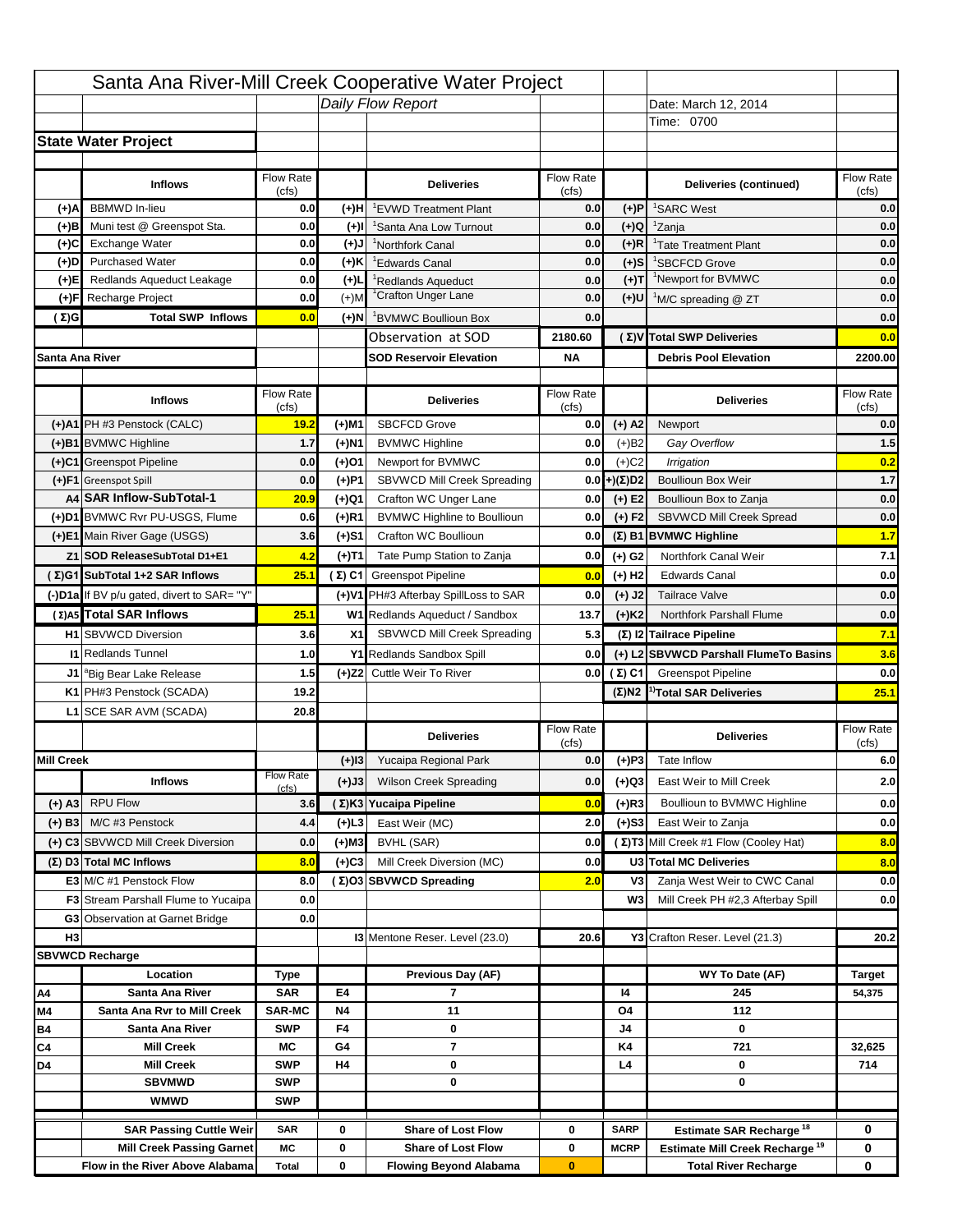|                   |                                                                     |                          |           | Santa Ana River-Mill Creek Cooperative Water Project       |                           |                      |                                                                           |                    |
|-------------------|---------------------------------------------------------------------|--------------------------|-----------|------------------------------------------------------------|---------------------------|----------------------|---------------------------------------------------------------------------|--------------------|
|                   |                                                                     |                          |           | Daily Flow Report                                          |                           |                      | Date: March 13, 2014                                                      |                    |
|                   |                                                                     |                          |           |                                                            |                           |                      | Time: 0645                                                                |                    |
|                   | <b>State Water Project</b>                                          |                          |           |                                                            |                           |                      |                                                                           |                    |
|                   |                                                                     |                          |           |                                                            |                           |                      |                                                                           |                    |
|                   | <b>Inflows</b>                                                      | Flow Rate<br>(cfs)       |           | <b>Deliveries</b>                                          | <b>Flow Rate</b><br>(cfs) |                      | Deliveries (continued)                                                    | Flow Rate<br>(cfs) |
| (+)A              | <b>BBMWD</b> In-lieu                                                | 0.0                      | (+)H      | 'EVWD Treatment Plant                                      | 0.0                       | (+)P                 | <sup>1</sup> SARC West                                                    | 0.0                |
| (+)B              | Muni test @ Greenspot Sta.                                          | 0.0                      | $(+)$ l   | 'Santa Ana Low Turnout                                     | 0.0                       | $(+)Q$               | <sup>1</sup> Zanja                                                        | 0.0                |
| (+)C              | Exchange Water                                                      | 0.0                      | $(L(+)$   | <sup>1</sup> Northfork Canal                               | 0.0                       | $(+)R$               | <sup>1</sup> Tate Treatment Plant                                         | 0.0                |
| (+)D              | <b>Purchased Water</b>                                              | 0.0                      | (+)K      | <sup>1</sup> Edwards Canal                                 | 0.0                       | $(+)$ S              | <sup>1</sup> SBCFCD Grove                                                 | 0.0                |
| (+)E              | Redlands Aqueduct Leakage                                           | 0.0                      | $(+)1$    | <sup>1</sup> Redlands Aqueduct                             | 0.0                       | $(+)T$               | <sup>1</sup> Newport for BVMWC                                            | 0.0                |
| (+)F              | Recharge Project                                                    | 0.0                      | $(+)$ M   | <sup>1</sup> Crafton Unger Lane                            | 0.0                       | $(+)$ U              | <sup>1</sup> M/C spreading @ ZT                                           | 0.0                |
| (Σ)G              | <b>Total SWP Inflows</b>                                            | 0.0                      | (+)N      | <sup>1</sup> BVMWC Boullioun Box                           | 0.0                       |                      |                                                                           | 0.0                |
|                   |                                                                     |                          |           | Observation at SOD                                         | ΝA                        |                      | (Σ) V Total SWP Deliveries                                                | 0.0                |
| Santa Ana River   |                                                                     |                          |           | <b>SOD Reservoir Elevation</b>                             | ΝA                        |                      | <b>Debris Pool Elevation</b>                                              | 2200.00            |
|                   |                                                                     |                          |           |                                                            |                           |                      |                                                                           |                    |
|                   | <b>Inflows</b>                                                      | Flow Rate                |           | <b>Deliveries</b>                                          | Flow Rate                 |                      | <b>Deliveries</b>                                                         | Flow Rate<br>(cfs) |
|                   | (+)A1 PH #3 Penstock (CALC)                                         | (cfs)<br>19.1            | (+)M1     | <b>SBCFCD Grove</b>                                        | (cfs)<br>0.0              | $(+)$ A2             | Newport                                                                   | 0.0                |
|                   | (+)B1 BVMWC Highline                                                | 1.6                      | (+)N1     | <b>BVMWC Highline</b>                                      | 0.0                       | $(+)B2$              | Gay Overflow                                                              | 1.2                |
|                   | (+)C1 Greenspot Pipeline                                            | 0.0                      | (+)01     | Newport for BVMWC                                          | 0.0                       | $(+)$ C <sub>2</sub> | Irrigation                                                                | 0.5                |
|                   | (+)F1 Greenspot Spill                                               | 0.0                      | (+)P1     | SBVWCD Mill Creek Spreading                                | 0.0                       | (+)(Σ)D2             | <b>Boullioun Box Weir</b>                                                 | $1.7$              |
|                   | A4 SAR Inflow-SubTotal-1                                            | 20.7                     | (+)Q1     | Crafton WC Unger Lane                                      | 0.0                       | $(+) E2$             | Boullioun Box to Zanja                                                    | 0.0                |
|                   | (+)D1 BVMWC Rvr PU-USGS, Flume                                      | 0.7                      | $(+)$ R1  | <b>BVMWC Highline to Boullioun</b>                         | 0.0                       | $(+) F2$             | <b>SBVWCD Mill Creek Spread</b>                                           | 0.0                |
|                   | (+)E1 Main River Gage (USGS)                                        | 3.8                      | (+)S1     | Crafton WC Boullioun                                       | 0.0                       |                      | $(\Sigma)$ B1 BVMWC Highline                                              | 1.7                |
|                   | Z1 SOD ReleaseSubTotal D1+E1                                        | 4.5                      |           | Tate Pump Station to Zanja                                 | 0.0                       |                      | Northfork Canal Weir                                                      | 7.1                |
|                   | (Σ)G1 SubTotal 1+2 SAR Inflows                                      | 25.2                     | (+)T1     |                                                            |                           | (+) G2               | <b>Edwards Canal</b>                                                      | 0.0                |
|                   |                                                                     |                          |           | (Σ) C1 Greenspot Pipeline                                  | 0.0                       | $(+)$ H <sub>2</sub> |                                                                           |                    |
|                   | (-)D1a If BV p/u gated, divert to SAR= "Y"                          |                          |           | (+)V1 PH#3 Afterbay SpillLoss to SAR                       | 0.0                       | $(+)$ J2             | <b>Tailrace Valve</b>                                                     | 0.0                |
|                   | (Σ) A5 Total SAR Inflows                                            | 25.2                     |           | W1 Redlands Aqueduct / Sandbox                             | 13.7                      | $(+)$ K <sub>2</sub> | <b>Northfork Parshall Flume</b>                                           | 0.0                |
|                   | <b>H1</b> SBVWCD Diversion                                          | 3.8                      | X1        | SBVWCD Mill Creek Spreading                                | 6.7                       |                      | (Σ) I2 Tailrace Pipeline                                                  | 7.1                |
|                   | <b>11 Redlands Tunnel</b>                                           | 1.0                      |           | Y1 Redlands Sandbox Spill                                  | 0.0                       |                      | (+) L2 SBVWCD Parshall FlumeTo Basins                                     | 3.8                |
|                   | J1 <sup>a</sup> Big Bear Lake Release                               | 1.5                      |           | (+)Z2 Cuttle Weir To River                                 |                           | 0.0 $(\Sigma)$ C1    | <b>Greenspot Pipeline</b>                                                 | 0.0                |
|                   | K1 PH#3 Penstock (SCADA)                                            | 20.2                     |           |                                                            |                           |                      | $(\Sigma)$ N2 <sup>1)</sup> Total SAR Deliveries                          | 25.2               |
|                   | L1 SCE SAR AVM (SCADA)                                              | 20.8                     |           |                                                            |                           |                      |                                                                           |                    |
|                   |                                                                     |                          |           | <b>Deliveries</b>                                          | <b>Flow Rate</b><br>(cfs) |                      | <b>Deliveries</b>                                                         | Flow Rate<br>(cfs) |
| <b>Mill Creek</b> |                                                                     |                          | $(+)$ 13  | Yucaipa Regional Park                                      | 0.0                       | $(+)P3$              | Tate Inflow                                                               | 6.0                |
|                   | <b>Inflows</b>                                                      | <b>Flow Rate</b>         | (+)J3     | <b>Wilson Creek Spreading</b>                              | 0.0                       | (+)Q3                | East Weir to Mill Creek                                                   | 0.0                |
|                   | <b>RPU Flow</b>                                                     | (cfs)                    |           | (Σ)K3 Yucaipa Pipeline                                     | 0.0                       | $(+)$ R3             | Boullioun to BVMWC Highline                                               |                    |
| (+) A3            |                                                                     | 3.6                      |           |                                                            |                           |                      |                                                                           | 0.0                |
| $(+)$ B3          | M/C #3 Penstock                                                     | 4.8                      | $(+)$ L3  | East Weir (MC)                                             | 0.0                       | $(+)$ S3             | East Weir to Zanja                                                        | 2.4                |
|                   | (+) C3 SBVWCD Mill Creek Diversion                                  | 0.0                      | (+)M3     | BVHL (SAR)                                                 | 0.0                       |                      | (Σ) T3 Mill Creek #1 Flow (Cooley Hat)                                    | 8.4                |
|                   | (Σ) D3 Total MC Inflows                                             | 8.4                      | $(+)C3$   | Mill Creek Diversion (MC)                                  | 0.0                       |                      | U3 Total MC Deliveries                                                    | 8.4                |
|                   | E3 M/C #1 Penstock Flow                                             | 8.4                      |           | (Σ)O3 SBVWCD Spreading                                     | 0.0                       | V3                   | Zanja West Weir to CWC Canal                                              | $1.2$              |
|                   | <b>F3</b> Stream Parshall Flume to Yucaipa                          | 0.0                      |           |                                                            |                           | W <sub>3</sub>       | Mill Creek PH #2,3 Afterbay Spill                                         | 0.0                |
|                   | G3 Observation at Garnet Bridge                                     | 0.0                      |           |                                                            |                           |                      |                                                                           |                    |
| H <sub>3</sub>    |                                                                     |                          |           | 13 Mentone Reser. Level (23.0)                             | 20.2                      |                      | Y3 Crafton Reser. Level (21.3)                                            | 21.0               |
|                   | <b>SBVWCD Recharge</b>                                              |                          |           |                                                            |                           |                      | WY To Date (AF)                                                           |                    |
|                   |                                                                     |                          |           |                                                            |                           |                      |                                                                           | <b>Target</b>      |
| Α4                | Location                                                            | Type                     |           | Previous Day (AF)                                          |                           |                      |                                                                           |                    |
|                   | Santa Ana River                                                     | <b>SAR</b>               | E4        | 8                                                          |                           | 14                   | 253                                                                       | 54,375             |
| M4                | Santa Ana Rvr to Mill Creek                                         | <b>SAR-MC</b>            | <b>N4</b> | 15                                                         |                           | O4                   | 127                                                                       |                    |
| Β4                | Santa Ana River                                                     | <b>SWP</b>               | F4        | 0                                                          |                           | J4                   | 0                                                                         |                    |
| C4                | <b>Mill Creek</b>                                                   | МC                       | G4        | 1                                                          |                           | K4                   | 722                                                                       | 32,625             |
| D4                | <b>Mill Creek</b>                                                   | <b>SWP</b><br><b>SWP</b> | H4        | 0<br>0                                                     |                           | L4                   | 0<br>0                                                                    | 714                |
|                   | <b>SBVMWD</b><br><b>WMWD</b>                                        | <b>SWP</b>               |           |                                                            |                           |                      |                                                                           |                    |
|                   |                                                                     |                          |           |                                                            |                           |                      |                                                                           |                    |
|                   | <b>SAR Passing Cuttle Weir</b>                                      | <b>SAR</b>               | 0         | <b>Share of Lost Flow</b>                                  | 0                         | <b>SARP</b>          | Estimate SAR Recharge <sup>18</sup>                                       | 0                  |
|                   | <b>Mill Creek Passing Garnet</b><br>Flow in the River Above Alabama | МC<br><b>Total</b>       | 0<br>0    | <b>Share of Lost Flow</b><br><b>Flowing Beyond Alabama</b> | 0<br>$\bf{0}$             | <b>MCRP</b>          | Estimate Mill Creek Recharge <sup>19</sup><br><b>Total River Recharge</b> | 0<br>0             |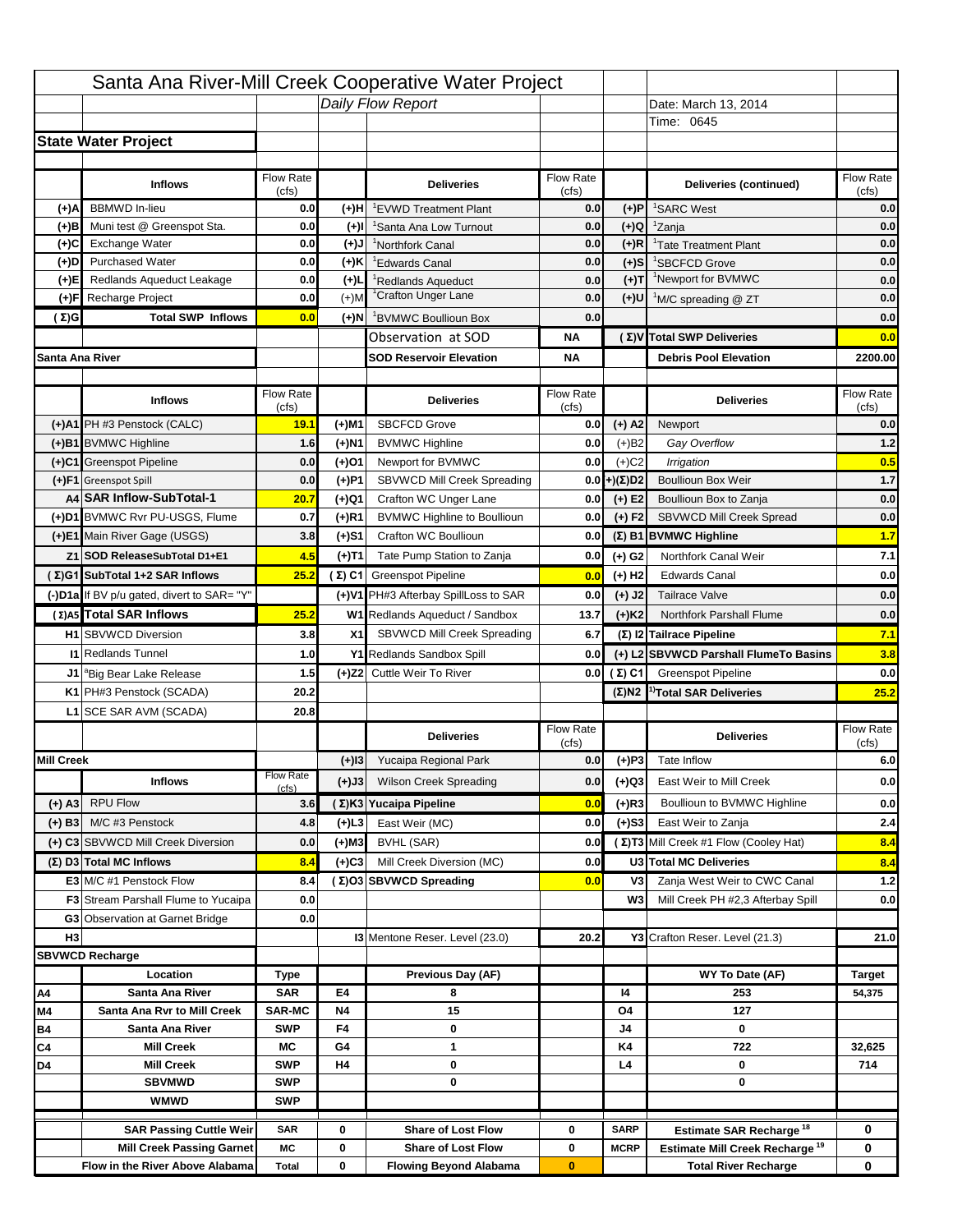|                   |                                                                    |                    |                | Santa Ana River-Mill Creek Cooperative Water Project   |                           |                                  |                                                                                   |                         |
|-------------------|--------------------------------------------------------------------|--------------------|----------------|--------------------------------------------------------|---------------------------|----------------------------------|-----------------------------------------------------------------------------------|-------------------------|
|                   |                                                                    |                    |                | Daily Flow Report                                      |                           |                                  | Date: March 14, 2014                                                              |                         |
|                   |                                                                    |                    |                |                                                        |                           |                                  | Time: 0715                                                                        |                         |
|                   | <b>State Water Project</b>                                         |                    |                |                                                        |                           |                                  |                                                                                   |                         |
|                   |                                                                    |                    |                |                                                        |                           |                                  |                                                                                   |                         |
|                   | <b>Inflows</b>                                                     | Flow Rate          |                | <b>Deliveries</b>                                      | <b>Flow Rate</b>          |                                  | Deliveries (continued)                                                            | Flow Rate               |
| (+)A              | <b>BBMWD</b> In-lieu                                               | (cfs)<br>0.0       | (+)H           | 'EVWD Treatment Plant                                  | (cfs)<br>0.0              | (+)P                             | <sup>1</sup> SARC West                                                            | (cfs)<br>0.0            |
| (+)B              | Muni test @ Greenspot Sta.                                         | 0.0                | $(+)$ l        | 'Santa Ana Low Turnout                                 | 0.0                       | $(+)Q$                           | <sup>1</sup> Zanja                                                                | 0.0                     |
| (+)C              | Exchange Water                                                     | 0.0                | $(L(+)$        | <sup>1</sup> Northfork Canal                           | 0.0                       | $(+)R$                           | <sup>1</sup> Tate Treatment Plant                                                 | 0.0                     |
| (+)D              | <b>Purchased Water</b>                                             | 0.0                | (+)K           | <sup>1</sup> Edwards Canal                             | 0.0                       | $(+)$ S                          | <sup>1</sup> SBCFCD Grove                                                         | 0.0                     |
| (+)E              | Redlands Aqueduct Leakage                                          | 0.0                | $(+)1$         | <sup>1</sup> Redlands Aqueduct                         | 0.0                       | $(+)$ T                          | <sup>1</sup> Newport for BVMWC                                                    | 0.0                     |
| (+)F              | Recharge Project                                                   | 0.0                | $(+)$ M        | <sup>1</sup> Crafton Unger Lane                        | 0.0                       | $(+)$ U                          | <sup>1</sup> M/C spreading @ ZT                                                   | 0.0                     |
| (Σ)G              | <b>Total SWP Inflows</b>                                           | 0.0                | (+)N           | <sup>1</sup> BVMWC Boullioun Box                       | 0.0                       |                                  |                                                                                   | 0.0                     |
|                   |                                                                    |                    |                | Observation at SOD                                     | 2180.80                   |                                  | (Σ) V Total SWP Deliveries                                                        | 0.0                     |
| Santa Ana River   |                                                                    |                    |                | <b>SOD Reservoir Elevation</b>                         | <b>NA</b>                 |                                  | <b>Debris Pool Elevation</b>                                                      | 2200.00                 |
|                   |                                                                    |                    |                |                                                        |                           |                                  |                                                                                   |                         |
|                   | <b>Inflows</b>                                                     | Flow Rate          |                | <b>Deliveries</b>                                      | Flow Rate                 |                                  | <b>Deliveries</b>                                                                 | Flow Rate               |
|                   | (+)A1 PH #3 Penstock (CALC)                                        | (cfs)<br>18.2      |                | <b>SBCFCD Grove</b>                                    | (cfs)<br>0.0              | $(+)$ A2                         | Newport                                                                           | (cfs)<br>0.0            |
|                   |                                                                    |                    | (+)M1          |                                                        |                           |                                  |                                                                                   |                         |
|                   | (+)B1 BVMWC Highline<br>(+)C1 Greenspot Pipeline                   | 1.7                | (+)N1          | <b>BVMWC Highline</b>                                  | 0.0<br>0.0                | $(+)B2$                          | Gay Overflow                                                                      | 1.1<br>0.6              |
|                   | (+)F1 Greenspot Spill                                              | 0.0<br>0.0         | (+)01          | Newport for BVMWC<br>SBVWCD Mill Creek Spreading       | 0.0                       | $(+)$ C <sub>2</sub><br>(+)(Σ)D2 | Irrigation<br><b>Boullioun Box Weir</b>                                           | $1.7$                   |
|                   | A4 SAR Inflow-SubTotal-1                                           | 19.9               | (+)P1<br>(+)Q1 | Crafton WC Unger Lane                                  | 0.0                       | $(+) E2$                         | Boullioun Box to Zanja                                                            | 0.0                     |
|                   | (+)D1 BVMWC Rvr PU-USGS, Flume                                     | 0.7                | $(+)$ R1       | <b>BVMWC Highline to Boullioun</b>                     | 0.0                       | $(+) F2$                         | <b>SBVWCD Mill Creek Spread</b>                                                   | 0.0                     |
|                   | (+)E1 Main River Gage (USGS)                                       | 4.0                | (+)S1          | Crafton WC Boullioun                                   | 0.0                       |                                  | $(\Sigma)$ B1 BVMWC Highline                                                      | 1.7                     |
|                   |                                                                    | 4.7                |                |                                                        |                           |                                  | Northfork Canal Weir                                                              |                         |
|                   | Z1 SOD ReleaseSubTotal D1+E1                                       |                    | (+)T1          | Tate Pump Station to Zanja                             | 0.0                       | (+) G2                           |                                                                                   | 7.1                     |
|                   | (Σ)G1 SubTotal 1+2 SAR Inflows                                     | 24.6               |                | (Σ) C1 Greenspot Pipeline                              | 0.0                       | $(+)$ H <sub>2</sub>             | <b>Edwards Canal</b>                                                              | 0.0                     |
|                   | (-)D1a If BV p/u gated, divert to SAR= "Y"                         |                    |                | (+)V1 PH#3 Afterbay SpillLoss to SAR                   | 0.0                       | $(+)$ J2                         | <b>Tailrace Valve</b>                                                             | 0.0                     |
|                   | (Σ) A5 Total SAR Inflows                                           | 24.6               |                | W1 Redlands Aqueduct / Sandbox                         | 12.8                      | $(+)$ K <sub>2</sub>             | <b>Northfork Parshall Flume</b>                                                   | 0.0                     |
|                   | <b>H1</b> SBVWCD Diversion                                         | 4.0                | X1             | SBVWCD Mill Creek Spreading                            | 6.6                       |                                  | (Σ) I2 Tailrace Pipeline                                                          | 7.1                     |
|                   | <b>11 Redlands Tunnel</b>                                          | 1.0                |                | Y1 Redlands Sandbox Spill                              | 0.0                       |                                  | (+) L2 SBVWCD Parshall FlumeTo Basins                                             | 4.0                     |
|                   | J1 <sup>a</sup> Big Bear Lake Release                              | 1.5                |                | (+)Z2 Cuttle Weir To River                             |                           | 0.0 $(\Sigma)$ C1                | <b>Greenspot Pipeline</b>                                                         | 0.0                     |
|                   | K1 PH#3 Penstock (SCADA)                                           | 17.3               |                |                                                        |                           |                                  | $(\Sigma)$ N2 <sup>1)</sup> Total SAR Deliveries                                  | 24.6                    |
|                   | L1 SCE SAR AVM (SCADA)                                             | 19.7               |                |                                                        |                           |                                  |                                                                                   |                         |
|                   |                                                                    |                    |                | <b>Deliveries</b>                                      | <b>Flow Rate</b><br>(cfs) |                                  | <b>Deliveries</b>                                                                 | Flow Rate<br>(cfs)      |
| <b>Mill Creek</b> |                                                                    |                    | $(+)$ 13       | Yucaipa Regional Park                                  | 0.0                       | $(+)P3$                          | Tate Inflow                                                                       | 8.5                     |
|                   | <b>Inflows</b>                                                     | <b>Flow Rate</b>   | (+)J3          | <b>Wilson Creek Spreading</b>                          | 0.0                       | (+)Q3                            | East Weir to Mill Creek                                                           | 0.0                     |
|                   | <b>RPU Flow</b>                                                    | (cfs)              |                |                                                        |                           | $(+)$ R3                         | Boullioun to BVMWC Highline                                                       |                         |
| (+) A3            |                                                                    | 3.9                |                | (Σ)K3 Yucaipa Pipeline                                 | 0.0                       |                                  |                                                                                   | 0.0                     |
| $(+)$ B3          | M/C #3 Penstock                                                    | 4.6                | $(+)$ L3       | East Weir (MC)                                         | 0.0                       | $(+)$ S3                         | East Weir to Zanja                                                                | 0.0                     |
|                   | (+) C3 SBVWCD Mill Creek Diversion                                 | 0.0                | (+)M3          | BVHL (SAR)                                             | 0.0                       |                                  | (Σ) T3 Mill Creek #1 Flow (Cooley Hat)                                            | 8.5                     |
|                   | (Σ) D3 Total MC Inflows                                            | 8.5                | $(+)C3$        | Mill Creek Diversion (MC)                              | 0.0                       |                                  | U3 Total MC Deliveries                                                            | 8.5                     |
|                   | E3 M/C #1 Penstock Flow                                            | 8.5                |                | (Σ)O3 SBVWCD Spreading                                 | 0.0                       | V3                               | Zanja West Weir to CWC Canal                                                      | 0.0                     |
|                   | <b>F3</b> Stream Parshall Flume to Yucaipa                         | 0.0                |                |                                                        |                           | W <sub>3</sub>                   | Mill Creek PH #2,3 Afterbay Spill                                                 | 0.0                     |
| H <sub>3</sub>    | G3 Observation at Garnet Bridge                                    | 0.0                |                | 13 Mentone Reser. Level (23.0)                         | 20.3                      |                                  | Y3 Crafton Reser. Level (21.3)                                                    | 21.1                    |
|                   |                                                                    |                    |                |                                                        |                           |                                  |                                                                                   |                         |
|                   | <b>SBVWCD Recharge</b><br>Location                                 |                    |                | Previous Day (AF)                                      |                           |                                  | WY To Date (AF)                                                                   |                         |
|                   | Santa Ana River                                                    | Type<br><b>SAR</b> | E4             | 8                                                      |                           | 14                               | 261                                                                               | <b>Target</b><br>54,375 |
| Α4<br>M4          | Santa Ana Rvr to Mill Creek                                        | <b>SAR-MC</b>      | <b>N4</b>      | 13                                                     |                           | O4                               | 140                                                                               |                         |
| Β4                | Santa Ana River                                                    | <b>SWP</b>         | F4             | 0                                                      |                           | J4                               | 0                                                                                 |                         |
| C4                | <b>Mill Creek</b>                                                  | МC                 | G4             | 0                                                      |                           | K4                               | 722                                                                               | 32,625                  |
| D4                |                                                                    |                    | H4             | 0                                                      |                           | L4                               | 0                                                                                 | 714                     |
|                   | <b>Mill Creek</b>                                                  | <b>SWP</b>         |                |                                                        |                           |                                  |                                                                                   |                         |
|                   | <b>SBVMWD</b>                                                      | <b>SWP</b>         |                | 0                                                      |                           |                                  | 0                                                                                 |                         |
|                   | <b>WMWD</b>                                                        | <b>SWP</b>         |                |                                                        |                           |                                  |                                                                                   |                         |
|                   |                                                                    |                    |                |                                                        |                           |                                  |                                                                                   |                         |
|                   | <b>SAR Passing Cuttle Weir</b><br><b>Mill Creek Passing Garnet</b> | <b>SAR</b><br>МC   | 0<br>0         | <b>Share of Lost Flow</b><br><b>Share of Lost Flow</b> | 0<br>0                    | <b>SARP</b><br><b>MCRP</b>       | Estimate SAR Recharge <sup>18</sup><br>Estimate Mill Creek Recharge <sup>19</sup> | 0<br>0                  |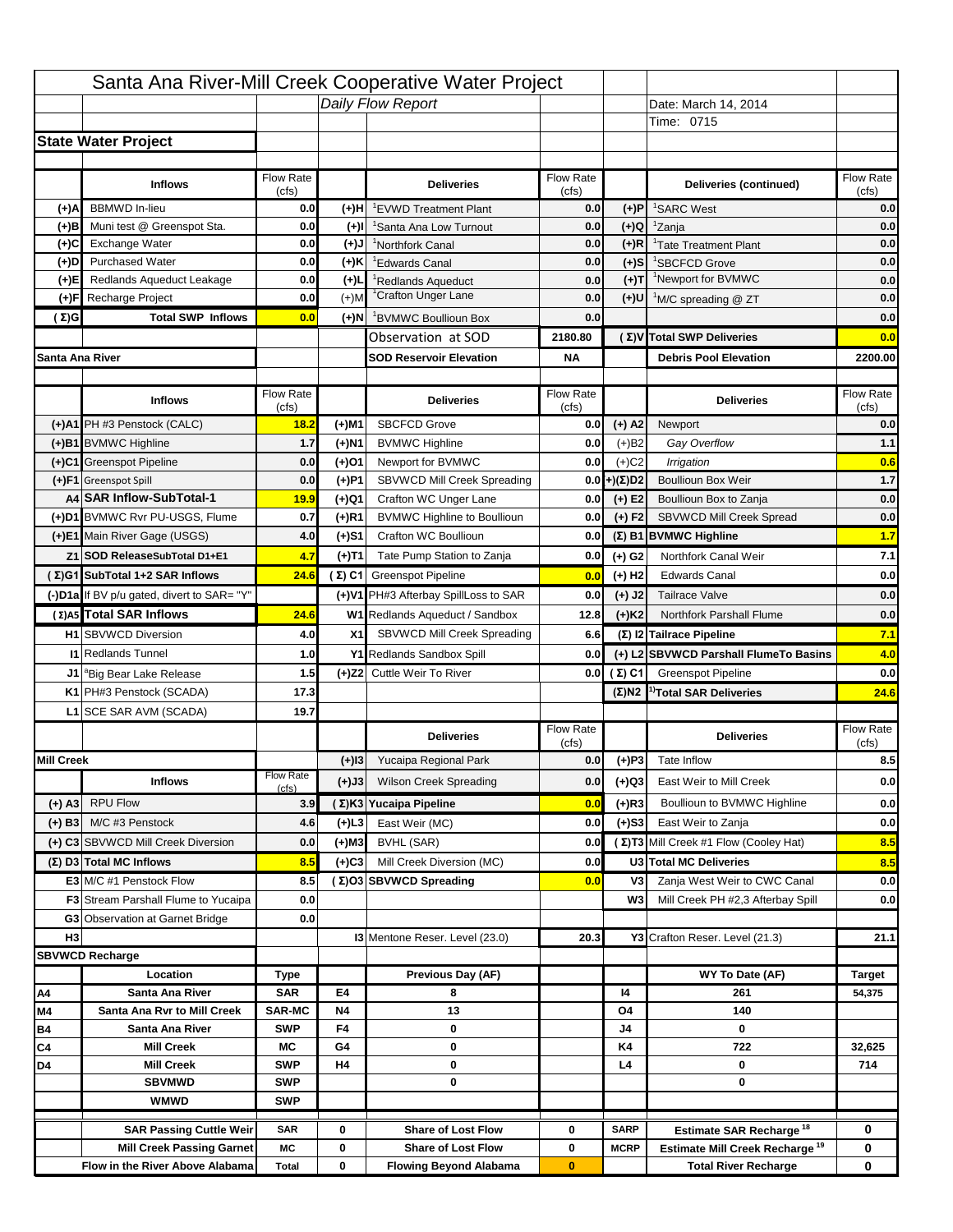|                   |                                                                     |                    |                   | Santa Ana River-Mill Creek Cooperative Water Project        |                  |                      |                                                                           |                                         |
|-------------------|---------------------------------------------------------------------|--------------------|-------------------|-------------------------------------------------------------|------------------|----------------------|---------------------------------------------------------------------------|-----------------------------------------|
|                   |                                                                     |                    |                   | Daily Flow Report                                           |                  |                      | Date: March 17, 2014                                                      |                                         |
|                   |                                                                     |                    |                   |                                                             |                  |                      | Time: 0730                                                                |                                         |
|                   | <b>State Water Project</b>                                          |                    |                   |                                                             |                  |                      |                                                                           |                                         |
|                   |                                                                     |                    |                   |                                                             |                  |                      |                                                                           |                                         |
|                   | <b>Inflows</b>                                                      | Flow Rate          |                   | <b>Deliveries</b>                                           | <b>Flow Rate</b> |                      | Deliveries (continued)                                                    | Flow Rate                               |
| (+)A              | <b>BBMWD</b> In-lieu                                                | (cfs)<br>0.0       | (+)H              | 'EVWD Treatment Plant                                       | (cfs)<br>0.0     | (+)P                 | <sup>1</sup> SARC West                                                    | (cfs)<br>0.0                            |
| (+)B              | Muni test @ Greenspot Sta.                                          | 0.0                | $(+)$ l           | 'Santa Ana Low Turnout                                      | 0.0              | $(+)Q$               | <sup>1</sup> Zanja                                                        | 0.0                                     |
| (+)C              | Exchange Water                                                      | 0.0                | $(L(+)$           | <sup>1</sup> Northfork Canal                                | 0.0              | $(+)R$               | <sup>1</sup> Tate Treatment Plant                                         | 0.0                                     |
| (+)D              | <b>Purchased Water</b>                                              | 0.0                | (+)K              | <sup>1</sup> Edwards Canal                                  | 0.0              | $(+)$ S              | <sup>1</sup> SBCFCD Grove                                                 | 0.0                                     |
| (+)E              | Redlands Aqueduct Leakage                                           | 0.0                | $(+)1$            | <sup>1</sup> Redlands Aqueduct                              | 0.0              | $(+)T$               | <sup>1</sup> Newport for BVMWC                                            | 0.0                                     |
| (+)F              | Recharge Project                                                    | 0.0                | $(+)$ M           | <sup>1</sup> Crafton Unger Lane                             | 0.0              | $(+)$ U              | <sup>1</sup> M/C spreading @ ZT                                           | 0.0                                     |
| (Σ)G              | <b>Total SWP Inflows</b>                                            | 0.0                | (+)N              | <sup>1</sup> BVMWC Boullioun Box                            | 0.0              |                      |                                                                           | 0.0                                     |
|                   |                                                                     |                    |                   | Observation at SOD                                          | 2181.00          |                      | (Σ) V Total SWP Deliveries                                                | 0.0                                     |
| Santa Ana River   |                                                                     |                    |                   | <b>SOD Reservoir Elevation</b>                              | <b>NA</b>        |                      | <b>Debris Pool Elevation</b>                                              | 2200.00                                 |
|                   |                                                                     |                    |                   |                                                             |                  |                      |                                                                           |                                         |
|                   | <b>Inflows</b>                                                      | Flow Rate          |                   | <b>Deliveries</b>                                           | Flow Rate        |                      | <b>Deliveries</b>                                                         | Flow Rate                               |
|                   |                                                                     | (cfs)              |                   |                                                             | (cfs)            |                      |                                                                           | (cfs)                                   |
|                   | (+)A1 PH #3 Penstock (CALC)                                         | 12.5               | (+)M1             | <b>SBCFCD Grove</b>                                         | 0.0              | $(+)$ A2             | Newport                                                                   | 0.0                                     |
|                   | (+)B1 BVMWC Highline                                                | 4.1                | (+)N1             | <b>BVMWC Highline</b>                                       | 0.0              | $(+)B2$              | Gay Overflow                                                              | 1.8                                     |
|                   | (+)C1 Greenspot Pipeline                                            | 0.0                | (+)01             | Newport for BVMWC                                           | 0.0              | $(+)$ C <sub>2</sub> | Irrigation                                                                | 2.3<br>4.1                              |
|                   | (+)F1 Greenspot Spill<br>A4 SAR Inflow-SubTotal-1                   | 0.0                | (+)P1             | SBVWCD Mill Creek Spreading                                 | 0.0              | (+)(Σ)D2             | <b>Boullioun Box Weir</b>                                                 |                                         |
|                   | (+)D1 BVMWC Rvr PU-USGS, Flume                                      | 16.6<br>0.3        | (+)Q1<br>$(+)$ R1 | Crafton WC Unger Lane<br><b>BVMWC Highline to Boullioun</b> | 0.0<br>0.0       | $(+) E2$<br>$(+) F2$ | Boullioun Box to Zanja<br><b>SBVWCD Mill Creek Spread</b>                 | 0.0<br>0.0                              |
|                   | (+)E1 Main River Gage (USGS)                                        | 3.8                |                   | Crafton WC Boullioun                                        | 0.0              |                      |                                                                           | 4.1                                     |
|                   |                                                                     |                    | (+)S1             |                                                             |                  |                      | $(\Sigma)$ B1 BVMWC Highline                                              |                                         |
|                   | Z1 SOD ReleaseSubTotal D1+E1                                        | 4.1                | (+)T1             | Tate Pump Station to Zanja                                  | 0.0              | (+) G2               | Northfork Canal Weir                                                      | 7.1                                     |
|                   | (Σ)G1 SubTotal 1+2 SAR Inflows                                      | 20.7               |                   | (Σ) C1 Greenspot Pipeline                                   | 0.0              | $(+)$ H <sub>2</sub> | <b>Edwards Canal</b>                                                      | 0.0                                     |
|                   | (-)D1a If BV p/u gated, divert to SAR= "Y"                          |                    |                   | (+)V1 PH#3 Afterbay SpillLoss to SAR                        | 0.0              | $(+)$ J2             | <b>Tailrace Valve</b>                                                     | 0.0                                     |
|                   | (Σ) A5 Total SAR Inflows                                            | 20.7               |                   | W1 Redlands Aqueduct / Sandbox                              | 6.7              | $(+)$ K <sub>2</sub> | Northfork Parshall Flume                                                  | 0.0                                     |
|                   | <b>H1</b> SBVWCD Diversion                                          | 3.8                | X1                | SBVWCD Mill Creek Spreading                                 | 0.0              |                      | (Σ) I2 Tailrace Pipeline                                                  | 7.1                                     |
|                   |                                                                     |                    |                   |                                                             |                  |                      |                                                                           |                                         |
|                   | <b>11 Redlands Tunnel</b>                                           | 1.0                |                   | Y1 Redlands Sandbox Spill                                   | 0.0              |                      | (+) L2 SBVWCD Parshall FlumeTo Basins                                     | 3.8                                     |
|                   | J1 <sup>a</sup> Big Bear Lake Release                               | 1.5                |                   | (+)Z2 Cuttle Weir To River                                  |                  | 0.0 $(\Sigma)$ C1    | <b>Greenspot Pipeline</b>                                                 |                                         |
|                   | K1 PH#3 Penstock (SCADA)                                            | 15.7               |                   |                                                             |                  |                      | $(\Sigma)$ N2 <sup>1)</sup> Total SAR Deliveries                          |                                         |
|                   | L1 SCE SAR AVM (SCADA)                                              | 18.3               |                   |                                                             |                  |                      |                                                                           |                                         |
|                   |                                                                     |                    |                   | <b>Deliveries</b>                                           | <b>Flow Rate</b> |                      | <b>Deliveries</b>                                                         | Flow Rate                               |
|                   |                                                                     |                    |                   |                                                             | (cfs)            |                      |                                                                           | (cfs)                                   |
| <b>Mill Creek</b> |                                                                     | <b>Flow Rate</b>   | $(+)$ 13          | Yucaipa Regional Park                                       | 0.0              | $(+)P3$              | Tate Inflow                                                               |                                         |
|                   | <b>Inflows</b>                                                      | (cfs)              | (+)J3             | <b>Wilson Creek Spreading</b>                               | 0.0              | (+)Q3                | East Weir to Mill Creek                                                   |                                         |
| (+) A3            | <b>RPU Flow</b>                                                     | 3.6                |                   | (Σ)K3 Yucaipa Pipeline                                      | 0.0              | $(+)$ R3             | Boullioun to BVMWC Highline                                               |                                         |
| $(+)$ B3          | M/C #3 Penstock                                                     | 4.2                | $(+)$ L3          | East Weir (MC)                                              | 0.0              | $(+)$ S3             | East Weir to Zanja                                                        | 0.0<br>20.7<br>6.0<br>0.0<br>0.0<br>1.8 |
|                   | (+) C3 SBVWCD Mill Creek Diversion                                  | 0.0                | (+)M3             | BVHL (SAR)                                                  | 0.0              |                      | (Σ) T3 Mill Creek #1 Flow (Cooley Hat)                                    | 7.8                                     |
|                   | (Σ) D3 Total MC Inflows                                             | 7.8                | $(+)C3$           | Mill Creek Diversion (MC)                                   | 0.0              |                      | U3 Total MC Deliveries                                                    | 7.8                                     |
|                   | E3 M/C #1 Penstock Flow                                             | 7.8                |                   | (Σ)O3 SBVWCD Spreading                                      | 0.0              | V3                   | Zanja West Weir to CWC Canal                                              |                                         |
|                   | <b>F3</b> Stream Parshall Flume to Yucaipa                          | 0.0                |                   |                                                             |                  | W <sub>3</sub>       | Mill Creek PH #2,3 Afterbay Spill                                         |                                         |
|                   | G3 Observation at Garnet Bridge                                     | 0.0                |                   |                                                             |                  |                      |                                                                           | 0.6<br>0.0                              |
| H <sub>3</sub>    |                                                                     |                    |                   | 13 Mentone Reser. Level (23.0)                              | 20.2             |                      | Y3 Crafton Reser. Level (21.3)                                            | 21.3                                    |
|                   | <b>SBVWCD Recharge</b>                                              |                    |                   |                                                             |                  |                      |                                                                           |                                         |
|                   | Location                                                            | Type               |                   | Previous Day (AF)                                           |                  |                      | WY To Date (AF)                                                           | <b>Target</b>                           |
| Α4                | Santa Ana River                                                     | <b>SAR</b>         | E4                | 23                                                          |                  | 14                   | 283                                                                       | 54,375                                  |
| M4                | Santa Ana Rvr to Mill Creek                                         | <b>SAR-MC</b>      | <b>N4</b>         | 4                                                           |                  | O4                   | 144                                                                       |                                         |
| Β4                | Santa Ana River                                                     | <b>SWP</b>         | F4                | 0                                                           |                  | J4                   | 0                                                                         |                                         |
| C4                | <b>Mill Creek</b>                                                   | МC                 | G4                | 0                                                           |                  | K4                   | 722                                                                       | 32,625                                  |
| D4                | <b>Mill Creek</b>                                                   | <b>SWP</b>         | H4                | 0                                                           |                  | L4                   | 0                                                                         | 714                                     |
|                   | <b>SBVMWD</b>                                                       | <b>SWP</b>         |                   | 0                                                           |                  |                      | 0                                                                         |                                         |
|                   | <b>WMWD</b>                                                         | <b>SWP</b>         |                   |                                                             |                  |                      |                                                                           |                                         |
|                   | <b>SAR Passing Cuttle Weir</b>                                      | <b>SAR</b>         | 0                 | <b>Share of Lost Flow</b>                                   | 0                | <b>SARP</b>          | Estimate SAR Recharge <sup>18</sup>                                       | 0                                       |
|                   | <b>Mill Creek Passing Garnet</b><br>Flow in the River Above Alabama | МC<br><b>Total</b> | 0<br>0            | <b>Share of Lost Flow</b><br><b>Flowing Beyond Alabama</b>  | 0<br>$\bf{0}$    | <b>MCRP</b>          | Estimate Mill Creek Recharge <sup>19</sup><br><b>Total River Recharge</b> | 0<br>0                                  |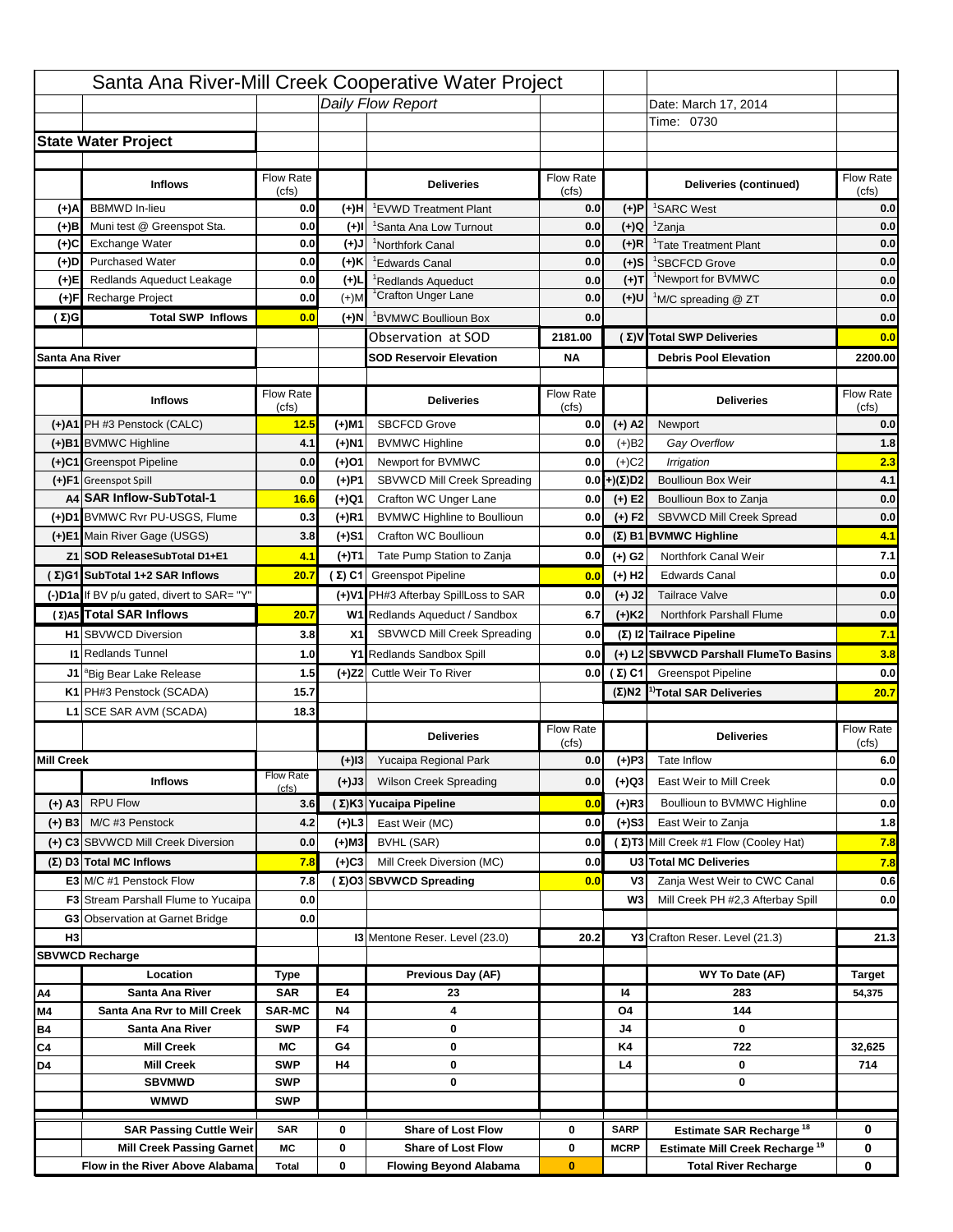|                   |                                                            |                           |           | Santa Ana River-Mill Creek Cooperative Water Project |                  |                      |                                                  |                                                       |
|-------------------|------------------------------------------------------------|---------------------------|-----------|------------------------------------------------------|------------------|----------------------|--------------------------------------------------|-------------------------------------------------------|
|                   |                                                            |                           |           | Daily Flow Report                                    |                  |                      | Date: March 18, 2014                             |                                                       |
|                   |                                                            |                           |           |                                                      |                  |                      | Time: 0715                                       |                                                       |
|                   | <b>State Water Project</b>                                 |                           |           |                                                      |                  |                      |                                                  |                                                       |
|                   |                                                            |                           |           |                                                      |                  |                      |                                                  |                                                       |
|                   | <b>Inflows</b>                                             | Flow Rate                 |           | <b>Deliveries</b>                                    | <b>Flow Rate</b> |                      | Deliveries (continued)                           | Flow Rate                                             |
| (+)A              | <b>BBMWD</b> In-lieu                                       | (cfs)<br>0.0              | (+)H      | 'EVWD Treatment Plant                                | (cfs)<br>0.0     | (+)P                 | <sup>1</sup> SARC West                           | (cfs)<br>0.0                                          |
| (+)B              | Muni test @ Greenspot Sta.                                 | 0.0                       | $(+)$ l   | 'Santa Ana Low Turnout                               | 0.0              | $(+)Q$               | <sup>1</sup> Zanja                               | 0.0                                                   |
| (+)C              | Exchange Water                                             | 0.0                       | $(L(+)$   | <sup>1</sup> Northfork Canal                         | 0.0              | $(+)R$               | <sup>1</sup> Tate Treatment Plant                | 0.0                                                   |
| (+)D              | <b>Purchased Water</b>                                     | 0.0                       | (+)K      | <sup>1</sup> Edwards Canal                           | 0.0              | $(+)$ S              | <sup>1</sup> SBCFCD Grove                        | 0.0                                                   |
| (+)E              | Redlands Aqueduct Leakage                                  | 0.0                       | $(+)1$    | <sup>1</sup> Redlands Aqueduct                       | 0.0              | $(+)$ T              | <sup>1</sup> Newport for BVMWC                   | 0.0                                                   |
| (+)F              | Recharge Project                                           | 0.0                       | $(+)$ M   | <sup>1</sup> Crafton Unger Lane                      | 0.0              | $(+)$ U              | <sup>1</sup> M/C spreading @ ZT                  | 0.0                                                   |
| (Σ)G              | <b>Total SWP Inflows</b>                                   | 0.0                       | (+)N      | <sup>1</sup> BVMWC Boullioun Box                     | 0.0              |                      |                                                  | 0.0                                                   |
|                   |                                                            |                           |           | Observation at SOD                                   | ΝA               |                      | (Σ) V Total SWP Deliveries                       | 0.0                                                   |
| Santa Ana River   |                                                            |                           |           | <b>SOD Reservoir Elevation</b>                       | ΝA               |                      | <b>Debris Pool Elevation</b>                     | 2200.00                                               |
|                   |                                                            |                           |           |                                                      |                  |                      |                                                  |                                                       |
|                   | <b>Inflows</b>                                             | Flow Rate                 |           | <b>Deliveries</b>                                    | Flow Rate        |                      | <b>Deliveries</b>                                | Flow Rate                                             |
|                   |                                                            | (cfs)                     |           |                                                      | (cfs)            |                      |                                                  | (cfs)                                                 |
|                   | (+)A1 PH #3 Penstock (CALC)                                | 10.1                      | (+)M1     | <b>SBCFCD Grove</b>                                  | 0.0              | $(+)$ A2             | Newport                                          | 0.0                                                   |
|                   | (+)B1 BVMWC Highline                                       | 4.1                       | (+)N1     | <b>BVMWC Highline</b>                                | 0.0              | $(+)B2$              | Gay Overflow                                     | 2.0                                                   |
|                   | (+)C1 Greenspot Pipeline                                   | 0.0                       | (+)01     | Newport for BVMWC                                    | 0.0              | $(+)$ C <sub>2</sub> | Irrigation                                       | 2.1                                                   |
|                   | (+)F1 Greenspot Spill                                      | 0.0                       | (+)P1     | SBVWCD Mill Creek Spreading                          | 0.0              | (+)(Σ)D2             | <b>Boullioun Box Weir</b>                        | 4.1                                                   |
|                   | A4 SAR Inflow-SubTotal-1<br>(+)D1 BVMWC Rvr PU-USGS, Flume | 14.2                      | (+)Q1     | Crafton WC Unger Lane                                | 0.0              | $(+) E2$             | Boullioun Box to Zanja                           | 0.0                                                   |
|                   |                                                            | 0.2                       | $(+)$ R1  | <b>BVMWC Highline to Boullioun</b>                   | 0.0              | $(+) F2$             | <b>SBVWCD Mill Creek Spread</b>                  | 0.0                                                   |
|                   | (+)E1 Main River Gage (USGS)                               | 4.0                       | (+)S1     | Crafton WC Boullioun                                 | 0.0              |                      | $(\Sigma)$ B1 BVMWC Highline                     | 4.1                                                   |
|                   | Z1 SOD ReleaseSubTotal D1+E1                               | 4.2                       | (+)T1     | Tate Pump Station to Zanja                           | 0.0              | (+) G2               | Northfork Canal Weir                             | 6.5                                                   |
|                   | (Σ)G1 SubTotal 1+2 SAR Inflows                             | 18.4                      |           | (Σ) C1 Greenspot Pipeline                            | 0.0              | $(+)$ H <sub>2</sub> | <b>Edwards Canal</b>                             | 0.9                                                   |
|                   | (-)D1a If BV p/u gated, divert to SAR= "Y"                 |                           |           | (+)V1 PH#3 Afterbay SpillLoss to SAR                 | 0.0              | $(+)$ J2             | <b>Tailrace Valve</b>                            | 0.0                                                   |
|                   | (Σ) A5 Total SAR Inflows                                   | 18.4                      |           | W1 Redlands Aqueduct / Sandbox                       | 3.9              | $(+)$ K <sub>2</sub> | <b>Northfork Parshall Flume</b>                  | 0.0                                                   |
|                   |                                                            |                           |           |                                                      |                  |                      |                                                  |                                                       |
|                   | <b>H1</b> SBVWCD Diversion                                 | 4.0                       | X1        | SBVWCD Mill Creek Spreading                          | 0.0              |                      | (Σ) I2 Tailrace Pipeline                         |                                                       |
|                   | <b>11 Redlands Tunnel</b>                                  | 1.0                       |           | Y1 Redlands Sandbox Spill                            | 0.0              |                      | (+) L2 SBVWCD Parshall FlumeTo Basins            |                                                       |
|                   | J1 <sup>a</sup> Big Bear Lake Release                      | 1.5                       |           | (+)Z2 Cuttle Weir To River                           |                  | 0.0 $(\Sigma)$ C1    | <b>Greenspot Pipeline</b>                        |                                                       |
|                   | K1 PH#3 Penstock (SCADA)                                   | 18.9                      |           |                                                      |                  |                      | $(\Sigma)$ N2 <sup>1)</sup> Total SAR Deliveries |                                                       |
|                   | L1 SCE SAR AVM (SCADA)                                     | 21.1                      |           |                                                      |                  |                      |                                                  |                                                       |
|                   |                                                            |                           |           | <b>Deliveries</b>                                    | <b>Flow Rate</b> |                      | <b>Deliveries</b>                                | Flow Rate                                             |
|                   |                                                            |                           |           |                                                      | (cfs)            |                      |                                                  | (cfs)                                                 |
| <b>Mill Creek</b> |                                                            |                           | $(+)$ 13  | Yucaipa Regional Park                                | 0.0              | $(+)P3$              | Tate Inflow                                      |                                                       |
|                   | <b>Inflows</b>                                             | <b>Flow Rate</b><br>(cfs) | (+)J3     | <b>Wilson Creek Spreading</b>                        | 0.0              | (+)Q3                | East Weir to Mill Creek                          |                                                       |
| (+) A3            | <b>RPU Flow</b>                                            | 3.9                       |           | (Σ)K3 Yucaipa Pipeline                               | 0.0              | $(+)$ R3             | Boullioun to BVMWC Highline                      |                                                       |
| $(+)$ B3          | M/C #3 Penstock                                            | 4.1                       | (+)L3     | East Weir (MC)                                       | 2.0              | $(+)$ S3             | East Weir to Zanja                               | 7.4<br>4.0<br>0.0<br>18.4<br>6.0<br>2.0<br>0.0<br>0.0 |
|                   | (+) C3 SBVWCD Mill Creek Diversion                         | 0.0                       | (+)M3     | BVHL (SAR)                                           | 0.0              |                      | (Σ) T3 Mill Creek #1 Flow (Cooley Hat)           | 8.0                                                   |
|                   | (Σ) D3 Total MC Inflows                                    | 8.0                       | $(+)C3$   | Mill Creek Diversion (MC)                            | 0.0              |                      | U3 Total MC Deliveries                           |                                                       |
|                   | E3 M/C #1 Penstock Flow                                    | 8.0                       |           | (Σ)O3 SBVWCD Spreading                               | 2.0              | V3                   | Zanja West Weir to CWC Canal                     | 8.0<br>0.0                                            |
|                   | <b>F3</b> Stream Parshall Flume to Yucaipa                 | 0.0                       |           |                                                      |                  | W <sub>3</sub>       | Mill Creek PH #2,3 Afterbay Spill                |                                                       |
|                   | G3 Observation at Garnet Bridge                            | 0.0                       |           |                                                      |                  |                      |                                                  |                                                       |
| H <sub>3</sub>    |                                                            |                           |           | 13 Mentone Reser. Level (23.0)                       | 20.4             |                      | Y3 Crafton Reser. Level (21.3)                   |                                                       |
|                   | <b>SBVWCD Recharge</b>                                     |                           |           |                                                      |                  |                      |                                                  | 0.0<br>21.3                                           |
|                   | Location                                                   | Type                      |           | Previous Day (AF)                                    |                  |                      | WY To Date (AF)                                  | <b>Target</b>                                         |
| Α4                | Santa Ana River                                            | <b>SAR</b>                | E4        | 8                                                    |                  | 14                   | 291                                              | 54,375                                                |
| M4                | Santa Ana Rvr to Mill Creek                                | <b>SAR-MC</b>             | <b>N4</b> | 0                                                    |                  | O4                   | 144                                              |                                                       |
| Β4                | Santa Ana River                                            | <b>SWP</b>                | F4        | 0                                                    |                  | J4                   | 0                                                |                                                       |
| C4                | <b>Mill Creek</b>                                          | МC                        | G4        | 3                                                    |                  | K4                   | 725                                              | 32,625                                                |
| D4                | <b>Mill Creek</b>                                          | <b>SWP</b>                | H4        | 0                                                    |                  | L4                   | 0                                                | 714                                                   |
|                   | <b>SBVMWD</b>                                              | <b>SWP</b>                |           | 0                                                    |                  |                      | 0                                                |                                                       |
|                   | <b>WMWD</b>                                                | <b>SWP</b>                |           |                                                      |                  |                      |                                                  |                                                       |
|                   | <b>SAR Passing Cuttle Weir</b>                             | <b>SAR</b>                | 0         | <b>Share of Lost Flow</b>                            | 0                | <b>SARP</b>          | Estimate SAR Recharge <sup>18</sup>              | 0                                                     |
|                   | <b>Mill Creek Passing Garnet</b>                           | МC                        | 0         | <b>Share of Lost Flow</b>                            | 0                | <b>MCRP</b>          | Estimate Mill Creek Recharge <sup>19</sup>       | 0                                                     |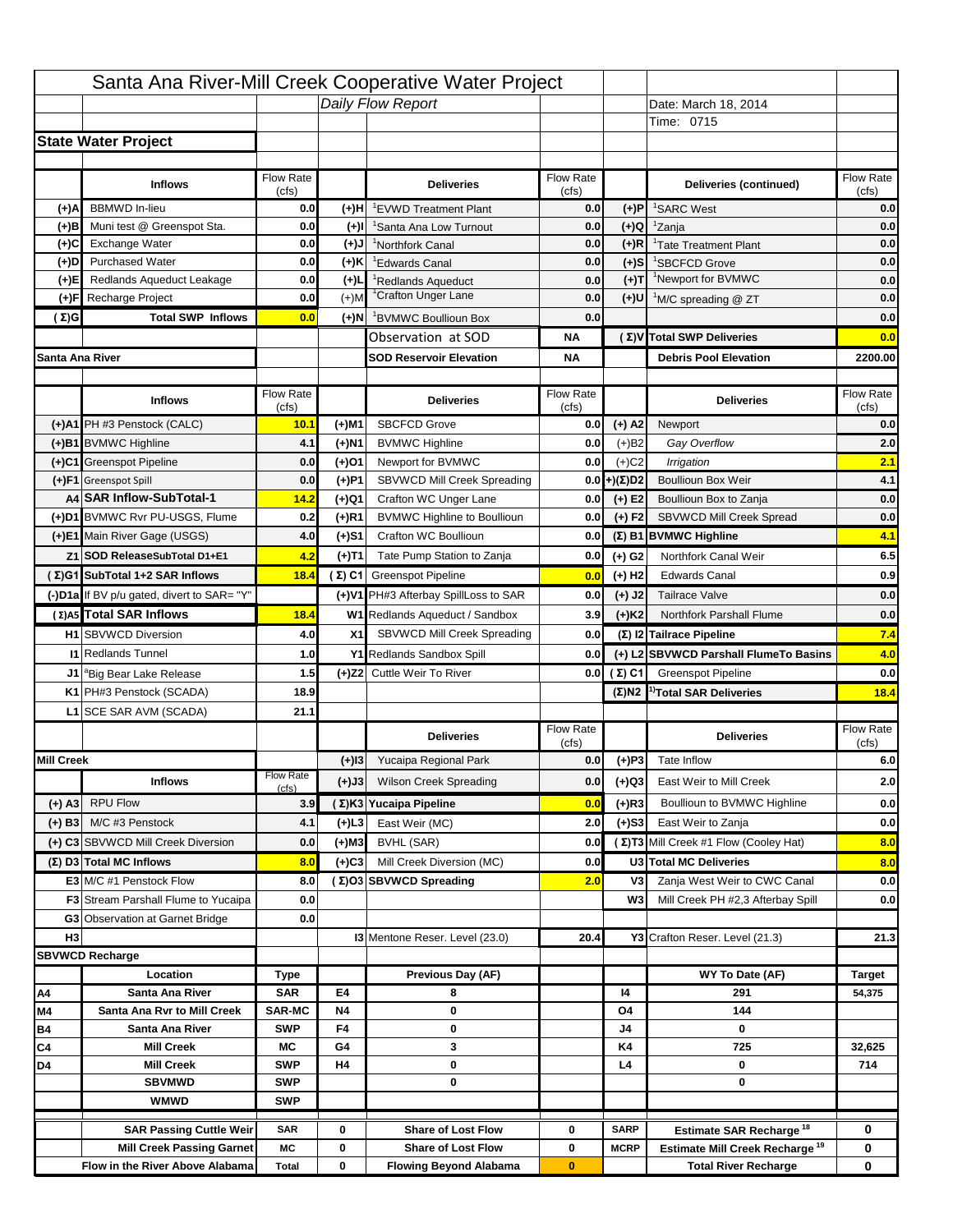|                   |                                                                    |                    |           | Santa Ana River-Mill Creek Cooperative Water Project   |                           |                            |                                                                                   |                    |
|-------------------|--------------------------------------------------------------------|--------------------|-----------|--------------------------------------------------------|---------------------------|----------------------------|-----------------------------------------------------------------------------------|--------------------|
|                   |                                                                    |                    |           | Daily Flow Report                                      |                           |                            | Date: March 19, 2014                                                              |                    |
|                   |                                                                    |                    |           |                                                        |                           |                            | Time: 0730                                                                        |                    |
|                   | <b>State Water Project</b>                                         |                    |           |                                                        |                           |                            |                                                                                   |                    |
|                   |                                                                    |                    |           |                                                        |                           |                            |                                                                                   |                    |
|                   | <b>Inflows</b>                                                     | Flow Rate<br>(cfs) |           | <b>Deliveries</b>                                      | <b>Flow Rate</b><br>(cfs) |                            | Deliveries (continued)                                                            | Flow Rate<br>(cfs) |
| (+)A              | <b>BBMWD</b> In-lieu                                               | 0.0                | (+)H      | 'EVWD Treatment Plant                                  | 0.0                       | (+)P                       | <sup>1</sup> SARC West                                                            | 0.0                |
| (+)B              | Muni test @ Greenspot Sta.                                         | 0.0                | $(+)$ l   | 'Santa Ana Low Turnout                                 | 0.0                       | $(+)Q$                     | <sup>1</sup> Zanja                                                                | 0.0                |
| (+)C              | Exchange Water                                                     | 0.0                | $(L(+)$   | <sup>1</sup> Northfork Canal                           | 0.0                       | $(+)R$                     | <sup>1</sup> Tate Treatment Plant                                                 | 0.0                |
| (+)D              | <b>Purchased Water</b>                                             | 0.0                | (+)K      | <sup>1</sup> Edwards Canal                             | 0.0                       | $(+)$ S                    | <sup>1</sup> SBCFCD Grove                                                         | 0.0                |
| (+)E              | Redlands Aqueduct Leakage                                          | 0.0                | $(+)1$    | <sup>1</sup> Redlands Aqueduct                         | 0.0                       | $(+)T$                     | <sup>1</sup> Newport for BVMWC                                                    | 0.0                |
| (+)F              | Recharge Project                                                   | 0.0                | $(+)$ M   | <sup>1</sup> Crafton Unger Lane                        | 0.0                       | $(+)$ U                    | <sup>1</sup> M/C spreading @ ZT                                                   | 0.0                |
| (Σ)G              | <b>Total SWP Inflows</b>                                           | 0.0                | (+)N      | <sup>1</sup> BVMWC Boullioun Box                       | 0.0                       |                            |                                                                                   | 0.0                |
|                   |                                                                    |                    |           | Observation at SOD                                     | 2181.30                   |                            | (Σ)V Total SWP Deliveries                                                         | 0.0                |
| Santa Ana River   |                                                                    |                    |           | <b>SOD Reservoir Elevation</b>                         | <b>NA</b>                 |                            | <b>Debris Pool Elevation</b>                                                      | 2200.00            |
|                   |                                                                    |                    |           |                                                        |                           |                            |                                                                                   |                    |
|                   | <b>Inflows</b>                                                     | Flow Rate          |           | <b>Deliveries</b>                                      | Flow Rate                 |                            | <b>Deliveries</b>                                                                 | Flow Rate<br>(cfs) |
|                   | (+)A1 PH #3 Penstock (CALC)                                        | (cfs)<br>10.1      | (+)M1     | <b>SBCFCD Grove</b>                                    | (cfs)<br>0.0              | $(+)$ A2                   | Newport                                                                           | 0.0                |
|                   | (+)B1 BVMWC Highline                                               | 3.7                | (+)N1     | <b>BVMWC Highline</b>                                  | 0.0                       | $(+)B2$                    | Gay Overflow                                                                      | 1.1                |
|                   | (+)C1 Greenspot Pipeline                                           | 0.0                | (+)01     | Newport for BVMWC                                      | 0.0                       | $(+)$ C <sub>2</sub>       | Irrigation                                                                        | 2.6                |
|                   | (+)F1 Greenspot Spill                                              | 0.0                | (+)P1     | SBVWCD Mill Creek Spreading                            | 0.0                       | (+)(Σ)D2                   | <b>Boullioun Box Weir</b>                                                         | 3.7                |
|                   | A4 SAR Inflow-SubTotal-1                                           | 13.8               | (+)Q1     | Crafton WC Unger Lane                                  | 0.0                       | $(+) E2$                   | Boullioun Box to Zanja                                                            | 0.0                |
|                   | (+)D1 BVMWC Rvr PU-USGS, Flume                                     | 3.8                | $(+)$ R1  | <b>BVMWC Highline to Boullioun</b>                     | 0.0                       | $(+) F2$                   | <b>SBVWCD Mill Creek Spread</b>                                                   | 0.0                |
|                   | (+)E1 Main River Gage (USGS)                                       | 0.0                | (+)S1     | Crafton WC Boullioun                                   | 0.0                       |                            | $(\Sigma)$ B1 BVMWC Highline                                                      | 3.7                |
|                   | Z1 SOD ReleaseSubTotal D1+E1                                       | 3.8                |           | Tate Pump Station to Zanja                             | 0.0                       |                            | Northfork Canal Weir                                                              | 6.5                |
|                   | (Σ)G1 SubTotal 1+2 SAR Inflows                                     | 17.6               | (+)T1     |                                                        |                           | (+) G2                     | <b>Edwards Canal</b>                                                              |                    |
|                   |                                                                    |                    |           | (Σ) C1 Greenspot Pipeline                              | 0.0                       | $(+)$ H <sub>2</sub>       |                                                                                   | 0.9                |
|                   | (-)D1a If BV p/u gated, divert to SAR= "Y"                         |                    |           | (+)V1 PH#3 Afterbay SpillLoss to SAR                   | 0.0                       | $(+)$ J2                   | <b>Tailrace Valve</b>                                                             | 0.0                |
|                   | (Σ) A5 Total SAR Inflows                                           | 17.6               |           | W1 Redlands Aqueduct / Sandbox                         | 7.5                       | $(+)$ K <sub>2</sub>       | <b>Northfork Parshall Flume</b>                                                   | 0.0                |
|                   | <b>H1</b> SBVWCD Diversion                                         | 0.0                | X1        | SBVWCD Mill Creek Spreading                            | 0.0                       |                            | (Σ) I2 Tailrace Pipeline                                                          | 7.4                |
|                   | <b>11 Redlands Tunnel</b>                                          | 1.0                |           | Y1 Redlands Sandbox Spill                              | 0.0                       |                            | (+) L2 SBVWCD Parshall FlumeTo Basins                                             | 0.0                |
|                   | J1 <sup>a</sup> Big Bear Lake Release                              | 1.5                |           | (+)Z2 Cuttle Weir To River                             |                           | 0.0 $(\Sigma)$ C1          | <b>Greenspot Pipeline</b>                                                         | 0.0                |
|                   | K1 PH#3 Penstock (SCADA)                                           | 16.7               |           |                                                        |                           |                            | $(\Sigma)$ N2 <sup>1)</sup> Total SAR Deliveries                                  | 17.6               |
|                   | L1 SCE SAR AVM (SCADA)                                             | 19.5               |           |                                                        |                           |                            |                                                                                   |                    |
|                   |                                                                    |                    |           | <b>Deliveries</b>                                      | <b>Flow Rate</b><br>(cfs) |                            | <b>Deliveries</b>                                                                 | Flow Rate<br>(cfs) |
| <b>Mill Creek</b> |                                                                    |                    | $(+)$ 13  | Yucaipa Regional Park                                  | 0.0                       | $(+)P3$                    | Tate Inflow                                                                       | 6.5                |
|                   | <b>Inflows</b>                                                     | <b>Flow Rate</b>   | (+)J3     | <b>Wilson Creek Spreading</b>                          | 0.0                       | (+)Q3                      | East Weir to Mill Creek                                                           | 0.0                |
|                   | <b>RPU Flow</b>                                                    | (cfs)<br>3.9       |           | (Σ)K3 Yucaipa Pipeline                                 | 0.0                       | $(+)$ R3                   | Boullioun to BVMWC Highline                                                       |                    |
| (+) A3            |                                                                    |                    |           |                                                        |                           |                            |                                                                                   | 0.0                |
| $(+)$ B3          | M/C #3 Penstock                                                    | 4.6                | $(+)$ L3  | East Weir (MC)                                         | 0.0                       | $(+)$ S3                   | East Weir to Zanja                                                                | 2.0                |
|                   | (+) C3 SBVWCD Mill Creek Diversion                                 | 0.0                | (+)M3     | BVHL (SAR)                                             | 0.0                       |                            | (Σ) T3 Mill Creek #1 Flow (Cooley Hat)                                            | 8.5                |
|                   | (Σ) D3 Total MC Inflows                                            | 8.5                | $(+)C3$   | Mill Creek Diversion (MC)                              | 0.0                       |                            | U3 Total MC Deliveries                                                            | 8.5                |
|                   | E3 M/C #1 Penstock Flow                                            | 8.5                |           | (Σ)O3 SBVWCD Spreading                                 | 0.0                       | V3                         | Zanja West Weir to CWC Canal                                                      | $1.2$              |
|                   | <b>F3</b> Stream Parshall Flume to Yucaipa                         | 0.0                |           |                                                        |                           | W <sub>3</sub>             | Mill Creek PH #2,3 Afterbay Spill                                                 | 0.0                |
| H <sub>3</sub>    | G3 Observation at Garnet Bridge                                    | 0.0                |           |                                                        |                           |                            |                                                                                   |                    |
|                   |                                                                    |                    |           | 13 Mentone Reser. Level (23.0)                         | 19.8                      |                            | Y3 Crafton Reser. Level (21.3)                                                    | 18.0               |
|                   | <b>SBVWCD Recharge</b><br>Location                                 |                    |           | Previous Day (AF)                                      |                           |                            | WY To Date (AF)                                                                   |                    |
| Α4                | Santa Ana River                                                    | Type<br><b>SAR</b> | E4        | 1                                                      |                           | 14                         | 292                                                                               | Target<br>54,375   |
| M4                | Santa Ana Rvr to Mill Creek                                        | <b>SAR-MC</b>      | <b>N4</b> | 0                                                      |                           | O4                         | 144                                                                               |                    |
| Β4                | Santa Ana River                                                    | <b>SWP</b>         | F4        | 0                                                      |                           | J4                         | 0                                                                                 |                    |
| C4                | <b>Mill Creek</b>                                                  | МC                 | G4        | 0                                                      |                           | K4                         | 725                                                                               | 32,625             |
| D4                |                                                                    | <b>SWP</b>         | H4        | 0                                                      |                           | L4                         | 0                                                                                 | 714                |
|                   | <b>Mill Creek</b>                                                  |                    |           |                                                        |                           |                            |                                                                                   |                    |
|                   | <b>SBVMWD</b>                                                      | <b>SWP</b>         |           | 0                                                      |                           |                            | 0                                                                                 |                    |
|                   | <b>WMWD</b>                                                        | <b>SWP</b>         |           |                                                        |                           |                            |                                                                                   |                    |
|                   |                                                                    |                    |           |                                                        |                           |                            |                                                                                   |                    |
|                   | <b>SAR Passing Cuttle Weir</b><br><b>Mill Creek Passing Garnet</b> | <b>SAR</b><br>МC   | 0<br>0    | <b>Share of Lost Flow</b><br><b>Share of Lost Flow</b> | 0<br>0                    | <b>SARP</b><br><b>MCRP</b> | Estimate SAR Recharge <sup>18</sup><br>Estimate Mill Creek Recharge <sup>19</sup> | 0<br>0             |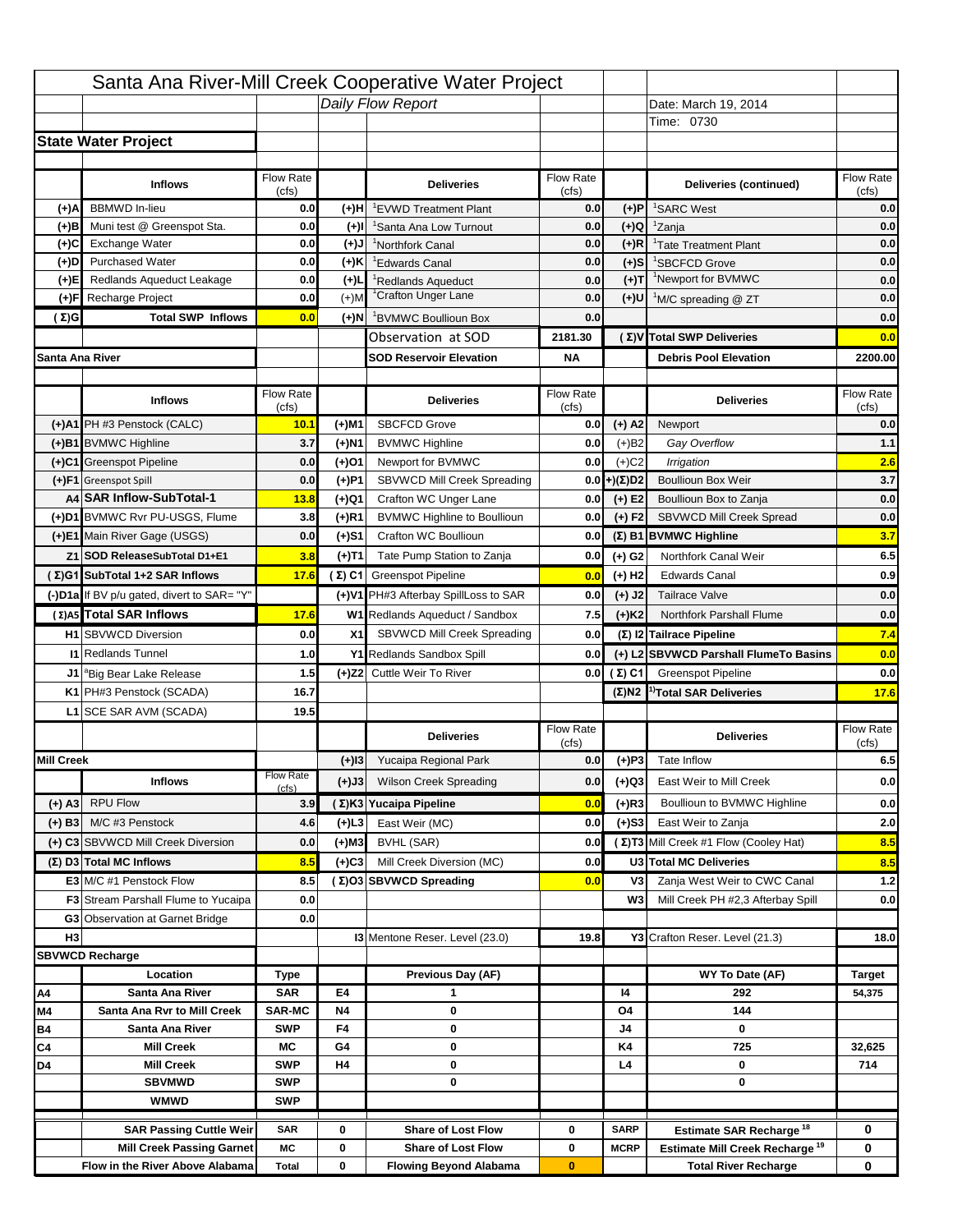|                   |                                                                    |                    |           | Santa Ana River-Mill Creek Cooperative Water Project   |                           |                            |                                                                                   |                          |
|-------------------|--------------------------------------------------------------------|--------------------|-----------|--------------------------------------------------------|---------------------------|----------------------------|-----------------------------------------------------------------------------------|--------------------------|
|                   |                                                                    |                    |           | Daily Flow Report                                      |                           |                            | Date: March 20, 2014                                                              |                          |
|                   |                                                                    |                    |           |                                                        |                           |                            | Time: 0645                                                                        |                          |
|                   | <b>State Water Project</b>                                         |                    |           |                                                        |                           |                            |                                                                                   |                          |
|                   |                                                                    |                    |           |                                                        |                           |                            |                                                                                   |                          |
|                   | <b>Inflows</b>                                                     | Flow Rate<br>(cfs) |           | <b>Deliveries</b>                                      | <b>Flow Rate</b><br>(cfs) |                            | Deliveries (continued)                                                            | Flow Rate<br>(cfs)       |
| (+)A              | <b>BBMWD</b> In-lieu                                               | 0.0                | (+)H      | 'EVWD Treatment Plant                                  | 0.0                       | (+)P                       | <sup>1</sup> SARC West                                                            | 0.0                      |
| (+)B              | Muni test @ Greenspot Sta.                                         | 0.0                | $(+)$ l   | 'Santa Ana Low Turnout                                 | 0.0                       | $(+)Q$                     | <sup>1</sup> Zanja                                                                | 0.0                      |
| (+)C              | Exchange Water                                                     | 0.0                | $(L(+)$   | <sup>1</sup> Northfork Canal                           | 0.0                       | $(+)R$                     | <sup>1</sup> Tate Treatment Plant                                                 | 0.0                      |
| (+)D              | <b>Purchased Water</b>                                             | 0.0                | (+)K      | <sup>1</sup> Edwards Canal                             | 0.0                       | $(+)$ S                    | <sup>1</sup> SBCFCD Grove                                                         | 0.0                      |
| (+)E              | Redlands Aqueduct Leakage                                          | 0.0                | $(+)1$    | <sup>1</sup> Redlands Aqueduct                         | 0.0                       | $(+)T$                     | <sup>1</sup> Newport for BVMWC                                                    | 0.0                      |
| (+)F              | Recharge Project                                                   | 0.0                | $(+)$ M   | <sup>1</sup> Crafton Unger Lane                        | 0.0                       | $(+)$ U                    | <sup>1</sup> M/C spreading @ ZT                                                   | 0.0                      |
| (Σ)G              | <b>Total SWP Inflows</b>                                           | 0.0                | (+)N      | <sup>1</sup> BVMWC Boullioun Box                       | 0.0                       |                            |                                                                                   | 0.0                      |
|                   |                                                                    |                    |           | Observation at SOD                                     | ΝA                        |                            | (Σ) V Total SWP Deliveries                                                        | 0.0                      |
| Santa Ana River   |                                                                    |                    |           | <b>SOD Reservoir Elevation</b>                         | ΝA                        |                            | <b>Debris Pool Elevation</b>                                                      | 2200.00                  |
|                   |                                                                    |                    |           |                                                        |                           |                            |                                                                                   |                          |
|                   | <b>Inflows</b>                                                     | Flow Rate<br>(cfs) |           | <b>Deliveries</b>                                      | Flow Rate<br>(cfs)        |                            | <b>Deliveries</b>                                                                 | Flow Rate<br>(cfs)       |
|                   | (+)A1 PH #3 Penstock (CALC)                                        | 14.6               | (+)M1     | <b>SBCFCD Grove</b>                                    | 0.0                       | $(+)$ A2                   | Newport                                                                           | 0.0                      |
|                   | (+)B1 BVMWC Highline                                               | 3.8                | (+)N1     | <b>BVMWC Highline</b>                                  | 0.0                       | $(+)B2$                    | Gay Overflow                                                                      | 1.3                      |
|                   | (+)C1 Greenspot Pipeline                                           | 0.0                | (+)01     | Newport for BVMWC                                      | 0.0                       | $(+)$ C <sub>2</sub>       | Irrigation                                                                        | 2.5                      |
|                   | (+)F1 Greenspot Spill                                              | 0.0                | (+)P1     | SBVWCD Mill Creek Spreading                            | 0.0                       | (+)(Σ)D2                   | <b>Boullioun Box Weir</b>                                                         | 3.8                      |
|                   | A4 SAR Inflow-SubTotal-1                                           | 18.4               | (+)Q1     | Crafton WC Unger Lane                                  | 0.0                       | $(+) E2$                   | Boullioun Box to Zanja                                                            | 0.0                      |
|                   | (+)D1 BVMWC Rvr PU-USGS, Flume                                     | 3.8                | $(+)$ R1  | <b>BVMWC Highline to Boullioun</b>                     | 0.0                       | $(+) F2$                   | <b>SBVWCD Mill Creek Spread</b>                                                   | 0.0                      |
|                   | (+)E1 Main River Gage (USGS)                                       | 0.0                | (+)S1     | Crafton WC Boullioun                                   | 0.0                       |                            | $(\Sigma)$ B1 BVMWC Highline                                                      | 3.8                      |
|                   | Z1 SOD ReleaseSubTotal D1+E1                                       | 3.8                | (+)T1     | Tate Pump Station to Zanja                             | 0.0                       | (+) G2                     | Northfork Canal Weir                                                              | 6.1                      |
|                   | (Σ)G1 SubTotal 1+2 SAR Inflows                                     | 22.2               |           | (Σ) C1 Greenspot Pipeline                              | 0.0                       | $(+)$ H <sub>2</sub>       | <b>Edwards Canal</b>                                                              | 0.9                      |
|                   | (-)D1a If BV p/u gated, divert to SAR= "Y"                         |                    |           | (+)V1 PH#3 Afterbay SpillLoss to SAR                   | 0.0                       | $(+)$ J2                   | <b>Tailrace Valve</b>                                                             | 0.0                      |
|                   | (Σ) A5 Total SAR Inflows                                           | 22.2               |           | W1 Redlands Aqueduct / Sandbox                         |                           |                            | <b>Northfork Parshall Flume</b>                                                   | 0.0                      |
|                   |                                                                    |                    |           |                                                        | 12.4                      | $(+)$ K <sub>2</sub>       | (Σ) I2 Tailrace Pipeline                                                          |                          |
|                   | <b>H1</b> SBVWCD Diversion                                         | 0.0                | X1        | SBVWCD Mill Creek Spreading                            | 0.0                       |                            |                                                                                   | 7.0                      |
|                   | <b>11 Redlands Tunnel</b>                                          | 1.0                |           | Y1 Redlands Sandbox Spill                              | 0.0                       |                            | (+) L2 SBVWCD Parshall FlumeTo Basins                                             | 0.0                      |
|                   | J1 <sup>a</sup> Big Bear Lake Release                              | 1.5                |           | (+)Z2 Cuttle Weir To River                             |                           | 0.0 $(\Sigma)$ C1          | <b>Greenspot Pipeline</b>                                                         | 0.0                      |
|                   | K1 PH#3 Penstock (SCADA)                                           | 13.0               |           |                                                        |                           |                            | $(\Sigma)$ N2 <sup>1)</sup> Total SAR Deliveries                                  | 22.2                     |
|                   | L1 SCE SAR AVM (SCADA)                                             | 17.0               |           |                                                        |                           |                            |                                                                                   |                          |
|                   |                                                                    |                    |           | <b>Deliveries</b>                                      | <b>Flow Rate</b><br>(cfs) |                            | <b>Deliveries</b>                                                                 | Flow Rate<br>(cfs)       |
| <b>Mill Creek</b> |                                                                    |                    |           |                                                        |                           |                            | Tate Inflow                                                                       |                          |
|                   |                                                                    |                    | $(+)$ 13  | Yucaipa Regional Park                                  | 0.0                       |                            |                                                                                   |                          |
|                   |                                                                    | <b>Flow Rate</b>   |           |                                                        |                           | $(+)P3$                    |                                                                                   |                          |
|                   | <b>Inflows</b>                                                     | (cfs)              | (+)J3     | <b>Wilson Creek Spreading</b>                          | 0.0                       | (+)Q3                      | East Weir to Mill Creek                                                           |                          |
| (+) A3            | <b>RPU Flow</b>                                                    | 3.9                |           | (Σ)K3 Yucaipa Pipeline                                 | 0.0                       | $(+)$ R3                   | Boullioun to BVMWC Highline                                                       |                          |
| $(+)$ B3          | M/C #3 Penstock                                                    | 4.7                | (+)L3     | East Weir (MC)                                         | 0.0                       | $(+)$ S3                   | East Weir to Zanja                                                                | 6.5<br>0.0<br>0.0<br>2.1 |
|                   | (+) C3 SBVWCD Mill Creek Diversion                                 | 0.0                | (+)M3     | BVHL (SAR)                                             | 0.0                       |                            | (Σ) T3 Mill Creek #1 Flow (Cooley Hat)                                            | 8.6                      |
|                   | (Σ) D3 Total MC Inflows                                            | 8.6                | $(+)C3$   | Mill Creek Diversion (MC)                              | 0.0                       |                            | U3 Total MC Deliveries                                                            | 8.6                      |
|                   | E3 M/C #1 Penstock Flow                                            | 8.6                |           | (Σ)O3 SBVWCD Spreading                                 | 0.0                       | V3                         | Zanja West Weir to CWC Canal                                                      |                          |
|                   | <b>F3</b> Stream Parshall Flume to Yucaipa                         | 0.0                |           |                                                        |                           | W <sub>3</sub>             | Mill Creek PH #2,3 Afterbay Spill                                                 |                          |
|                   | G3 Observation at Garnet Bridge                                    | 0.0                |           |                                                        |                           |                            |                                                                                   | 1.3<br>0.0               |
| H <sub>3</sub>    |                                                                    |                    |           | 13 Mentone Reser. Level (23.0)                         | 20.4                      |                            | Y3 Crafton Reser. Level (21.3)                                                    | 16.2                     |
|                   | <b>SBVWCD Recharge</b>                                             |                    |           |                                                        |                           |                            |                                                                                   |                          |
|                   | Location                                                           | Type               |           | Previous Day (AF)                                      |                           |                            | WY To Date (AF)                                                                   | <b>Target</b>            |
| Α4                | Santa Ana River                                                    | <b>SAR</b>         | E4        | 0                                                      |                           | 14                         | 292                                                                               | 54,375                   |
| M4                | Santa Ana Rvr to Mill Creek                                        | <b>SAR-MC</b>      | <b>N4</b> | 0                                                      |                           | O4                         | 144                                                                               |                          |
| Β4                | Santa Ana River<br><b>Mill Creek</b>                               | <b>SWP</b><br>МC   | F4<br>G4  | 0<br>0                                                 |                           | J4<br>K4                   | 0<br>725                                                                          | 32,625                   |
| C4<br>D4          | <b>Mill Creek</b>                                                  | <b>SWP</b>         | H4        | 0                                                      |                           | L4                         | 0                                                                                 | 714                      |
|                   | <b>SBVMWD</b>                                                      | <b>SWP</b>         |           | 0                                                      |                           |                            | 0                                                                                 |                          |
|                   | <b>WMWD</b>                                                        | <b>SWP</b>         |           |                                                        |                           |                            |                                                                                   |                          |
|                   |                                                                    |                    |           |                                                        |                           |                            |                                                                                   |                          |
|                   | <b>SAR Passing Cuttle Weir</b><br><b>Mill Creek Passing Garnet</b> | <b>SAR</b><br>МC   | 0<br>0    | <b>Share of Lost Flow</b><br><b>Share of Lost Flow</b> | 0<br>0                    | <b>SARP</b><br><b>MCRP</b> | Estimate SAR Recharge <sup>18</sup><br>Estimate Mill Creek Recharge <sup>19</sup> | 0<br>0                   |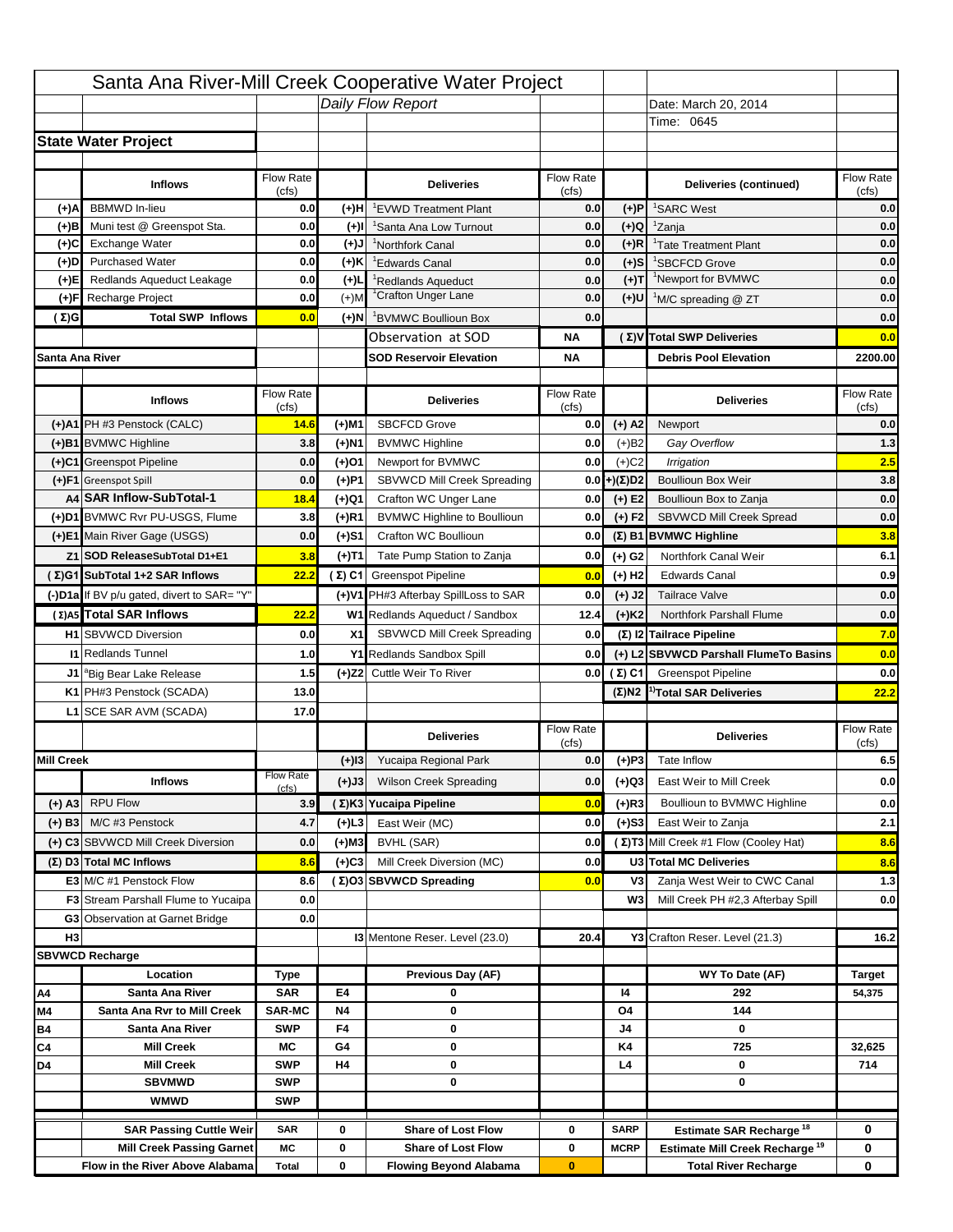|                   |                                            |                    |           | Santa Ana River-Mill Creek Cooperative Water Project |                    |                      |                                                  |                                  |
|-------------------|--------------------------------------------|--------------------|-----------|------------------------------------------------------|--------------------|----------------------|--------------------------------------------------|----------------------------------|
|                   |                                            |                    |           | Daily Flow Report                                    |                    |                      | Date: March 21, 2014                             |                                  |
|                   |                                            |                    |           |                                                      |                    |                      | Time: 0730                                       |                                  |
|                   | <b>State Water Project</b>                 |                    |           |                                                      |                    |                      |                                                  |                                  |
|                   |                                            |                    |           |                                                      |                    |                      |                                                  |                                  |
|                   | <b>Inflows</b>                             | Flow Rate          |           | <b>Deliveries</b>                                    | <b>Flow Rate</b>   |                      | Deliveries (continued)                           | Flow Rate                        |
| (+)A              | <b>BBMWD</b> In-lieu                       | (cfs)<br>0.0       | (+)H      | 'EVWD Treatment Plant                                | (cfs)<br>0.0       | (+)P                 | <sup>1</sup> SARC West                           | (cfs)<br>0.0                     |
| (+)B              | Muni test @ Greenspot Sta.                 | 0.0                | $(+)$ l   | 'Santa Ana Low Turnout                               | 0.0                | $(+)Q$               | <sup>1</sup> Zanja                               | 0.0                              |
| (+)C              | Exchange Water                             | 0.0                | $(L(+)$   | <sup>1</sup> Northfork Canal                         | 0.0                | $(+)R$               | <sup>1</sup> Tate Treatment Plant                | 0.0                              |
| (+)D              | <b>Purchased Water</b>                     | 0.0                | (+)K      | <sup>1</sup> Edwards Canal                           | 0.0                | $(+)$ S              | <sup>1</sup> SBCFCD Grove                        | 0.0                              |
| (+)E              | Redlands Aqueduct Leakage                  | 0.0                | $(+)1$    | <sup>1</sup> Redlands Aqueduct                       | 0.0                | $(+)T$               | <sup>1</sup> Newport for BVMWC                   | 0.0                              |
| (+)F              | Recharge Project                           | 0.0                | $(+)$ M   | <sup>1</sup> Crafton Unger Lane                      | 0.0                | $(+)$ U              | <sup>1</sup> M/C spreading @ ZT                  | 0.0                              |
| (Σ)G              | <b>Total SWP Inflows</b>                   | 0.0                | (+)N      | <sup>1</sup> BVMWC Boullioun Box                     | 0.0                |                      |                                                  | 0.0                              |
|                   |                                            |                    |           | Observation at SOD                                   | 2181.40            |                      | (Σ) V Total SWP Deliveries                       | 0.0                              |
| Santa Ana River   |                                            |                    |           | <b>SOD Reservoir Elevation</b>                       | <b>NA</b>          |                      | <b>Debris Pool Elevation</b>                     | 2200.00                          |
|                   |                                            |                    |           |                                                      |                    |                      |                                                  |                                  |
|                   | <b>Inflows</b>                             | Flow Rate<br>(cfs) |           | <b>Deliveries</b>                                    | Flow Rate<br>(cfs) |                      | <b>Deliveries</b>                                | Flow Rate<br>(cfs)               |
|                   | (+)A1 PH #3 Penstock (CALC)                | 10.2               | (+)M1     | <b>SBCFCD Grove</b>                                  | 0.0                | $(+)$ A2             | Newport                                          | 0.0                              |
|                   | (+)B1 BVMWC Highline                       | 3.9                | (+)N1     | <b>BVMWC Highline</b>                                | 0.0                | $(+)B2$              | Gay Overflow                                     | 1.4                              |
|                   | (+)C1 Greenspot Pipeline                   | 0.0                | (+)01     | Newport for BVMWC                                    | 0.0                | $(+)$ C <sub>2</sub> | Irrigation                                       | 2.5                              |
|                   | (+)F1 Greenspot Spill                      | 0.0                | (+)P1     | SBVWCD Mill Creek Spreading                          | 0.0                | (+)(Σ)D2             | <b>Boullioun Box Weir</b>                        | 3.9                              |
|                   | A4 SAR Inflow-SubTotal-1                   | 14.1               | (+)Q1     | Crafton WC Unger Lane                                | 0.0                | $(+) E2$             | Boullioun Box to Zanja                           | 0.0                              |
|                   | (+)D1 BVMWC Rvr PU-USGS, Flume             | 3.6                | $(+)$ R1  | <b>BVMWC Highline to Boullioun</b>                   | 0.0                | $(+) F2$             | <b>SBVWCD Mill Creek Spread</b>                  | 0.0                              |
|                   | (+)E1 Main River Gage (USGS)               | 0.0                | (+)S1     | Crafton WC Boullioun                                 | 0.0                |                      | $(\Sigma)$ B1 BVMWC Highline                     | 3.9                              |
|                   | Z1 SOD ReleaseSubTotal D1+E1               | 3.6                | (+)T1     | Tate Pump Station to Zanja                           | 0.0                | (+) G2               | Northfork Canal Weir                             | 1.1                              |
|                   | (Σ)G1 SubTotal 1+2 SAR Inflows             | 17.7               |           | (Σ) C1 Greenspot Pipeline                            | 0.0                | $(+)$ H <sub>2</sub> | <b>Edwards Canal</b>                             | 1.0                              |
|                   | (-)D1a If BV p/u gated, divert to SAR= "Y" |                    |           | (+)V1 PH#3 Afterbay SpillLoss to SAR                 | 0.0                | $(+)$ J2             | <b>Tailrace Valve</b>                            | 0.0                              |
|                   | (Σ) A5 Total SAR Inflows                   | 17.7               |           | W1 Redlands Aqueduct / Sandbox                       | 12.7               | $(+)$ K <sub>2</sub> | <b>Northfork Parshall Flume</b>                  | 0.0                              |
|                   |                                            |                    |           |                                                      |                    |                      |                                                  |                                  |
|                   |                                            |                    |           |                                                      |                    |                      |                                                  |                                  |
|                   | <b>H1</b> SBVWCD Diversion                 | 0.0                | X1        | SBVWCD Mill Creek Spreading                          | 0.0                |                      | (Σ) I2 Tailrace Pipeline                         | 2.1                              |
|                   | <b>11 Redlands Tunnel</b>                  | 1.0                |           | Y1 Redlands Sandbox Spill                            | 0.0                |                      | (+) L2 SBVWCD Parshall FlumeTo Basins            | 0.0                              |
|                   | J1 <sup>a</sup> Big Bear Lake Release      | 1.5                |           | (+)Z2 Cuttle Weir To River                           |                    | 0.0 $(\Sigma)$ C1    | <b>Greenspot Pipeline</b>                        |                                  |
|                   | K1 PH#3 Penstock (SCADA)                   | 16.6               |           |                                                      |                    |                      | $(\Sigma)$ N2 <sup>1)</sup> Total SAR Deliveries |                                  |
|                   | L1 SCE SAR AVM (SCADA)                     | 19.6               |           |                                                      |                    |                      |                                                  |                                  |
|                   |                                            |                    |           | <b>Deliveries</b>                                    | <b>Flow Rate</b>   |                      | <b>Deliveries</b>                                | Flow Rate<br>(cfs)               |
| <b>Mill Creek</b> |                                            |                    | $(+)$ 13  | Yucaipa Regional Park                                | (cfs)<br>0.0       | $(+)P3$              | Tate Inflow                                      |                                  |
|                   | <b>Inflows</b>                             | <b>Flow Rate</b>   |           | <b>Wilson Creek Spreading</b>                        | 0.0                |                      | East Weir to Mill Creek                          |                                  |
|                   |                                            | (cfs)              | (+)J3     |                                                      |                    | (+)Q3                |                                                  |                                  |
| (+) A3            | <b>RPU Flow</b>                            | 3.9                |           | (Σ)K3 Yucaipa Pipeline                               | 0.0                | $(+)$ R3             | Boullioun to BVMWC Highline                      | 0.0<br>17.7<br>6.5<br>0.0<br>0.0 |
| $(+)$ B3          | M/C #3 Penstock                            | 4.7                | (+)L3     | East Weir (MC)                                       | 0.0                | $(+)$ S3             | East Weir to Zanja                               | 2.1                              |
|                   | (+) C3 SBVWCD Mill Creek Diversion         | 0.0                | (+)M3     | BVHL (SAR)                                           | 0.0                |                      | (Σ) T3 Mill Creek #1 Flow (Cooley Hat)           | 8.6                              |
|                   | (Σ) D3 Total MC Inflows                    | 8.6                | $(+)C3$   | Mill Creek Diversion (MC)                            | 0.0                |                      | U3 Total MC Deliveries                           | 8.6                              |
|                   | E3 M/C #1 Penstock Flow                    | 8.6                |           | (Σ)O3 SBVWCD Spreading                               | 0.0                | V3                   | Zanja West Weir to CWC Canal                     |                                  |
|                   | <b>F3</b> Stream Parshall Flume to Yucaipa | 0.0                |           |                                                      |                    | W <sub>3</sub>       | Mill Creek PH #2,3 Afterbay Spill                | 1.3<br>0.0                       |
|                   | G3 Observation at Garnet Bridge            | 0.0                |           |                                                      |                    |                      |                                                  |                                  |
| H <sub>3</sub>    |                                            |                    |           | 13 Mentone Reser. Level (23.0)                       | 22.2               |                      | Y3 Crafton Reser. Level (21.3)                   | 16.0                             |
|                   | <b>SBVWCD Recharge</b>                     |                    |           |                                                      |                    |                      |                                                  |                                  |
| Α4                | Location<br>Santa Ana River                | Type<br><b>SAR</b> | E4        | Previous Day (AF)<br>0                               |                    | 14                   | WY To Date (AF)<br>292                           | Target<br>54,375                 |
| M4                | Santa Ana Rvr to Mill Creek                | <b>SAR-MC</b>      | <b>N4</b> | 0                                                    |                    | O4                   | 144                                              |                                  |
| Β4                | Santa Ana River                            | <b>SWP</b>         | F4        | 0                                                    |                    | J4                   | 0                                                |                                  |
| C4                | <b>Mill Creek</b>                          | МC                 | G4        | 0                                                    |                    | K4                   | 725                                              | 32,625                           |
| D4                | <b>Mill Creek</b>                          | <b>SWP</b>         | H4        | 0                                                    |                    | L4                   | 0                                                | 714                              |
|                   | <b>SBVMWD</b>                              | <b>SWP</b>         |           | 0                                                    |                    |                      | 0                                                |                                  |
|                   | <b>WMWD</b>                                | <b>SWP</b>         |           |                                                      |                    |                      |                                                  |                                  |
|                   | <b>SAR Passing Cuttle Weir</b>             | <b>SAR</b>         | 0         | <b>Share of Lost Flow</b>                            | 0                  | <b>SARP</b>          | Estimate SAR Recharge <sup>18</sup>              | 0                                |
|                   | <b>Mill Creek Passing Garnet</b>           | МC                 | 0         | <b>Share of Lost Flow</b>                            | 0                  | <b>MCRP</b>          | Estimate Mill Creek Recharge <sup>19</sup>       | 0                                |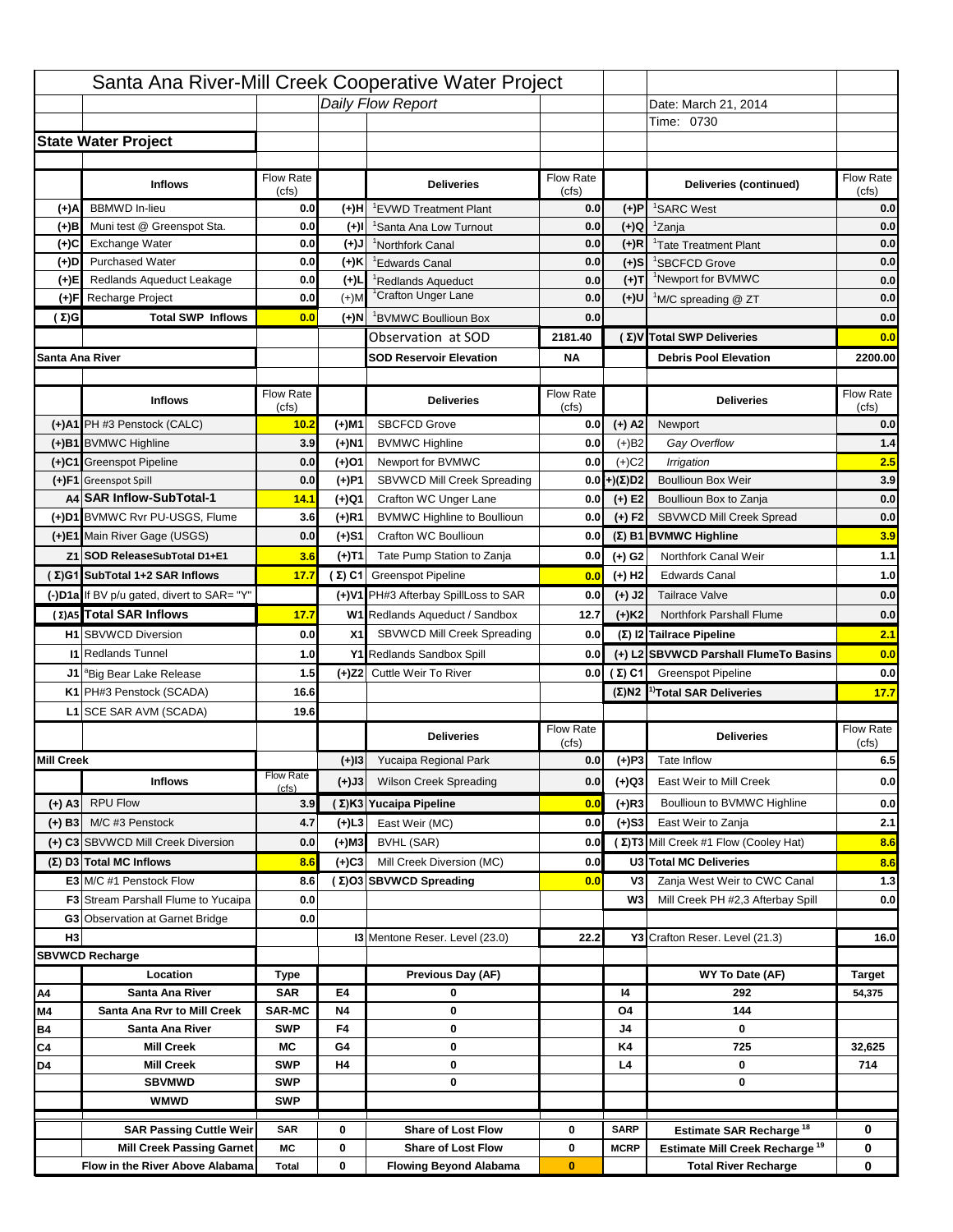|                   |                                                            |                           |           | Santa Ana River-Mill Creek Cooperative Water Project |                  |                      |                                                  |                                                              |
|-------------------|------------------------------------------------------------|---------------------------|-----------|------------------------------------------------------|------------------|----------------------|--------------------------------------------------|--------------------------------------------------------------|
|                   |                                                            |                           |           | Daily Flow Report                                    |                  |                      | Date: March 24, 2014                             |                                                              |
|                   |                                                            |                           |           |                                                      |                  |                      | Time: 0730                                       |                                                              |
|                   | <b>State Water Project</b>                                 |                           |           |                                                      |                  |                      |                                                  |                                                              |
|                   |                                                            |                           |           |                                                      |                  |                      |                                                  |                                                              |
|                   | <b>Inflows</b>                                             | Flow Rate                 |           | <b>Deliveries</b>                                    | <b>Flow Rate</b> |                      | Deliveries (continued)                           | Flow Rate                                                    |
| (+)A              | <b>BBMWD</b> In-lieu                                       | (cfs)<br>0.0              | (+)H      | 'EVWD Treatment Plant                                | (cfs)<br>0.0     | (+)P                 | <sup>1</sup> SARC West                           | (cfs)<br>0.0                                                 |
| (+)B              | Muni test @ Greenspot Sta.                                 | 0.0                       | $(+)$ l   | 'Santa Ana Low Turnout                               | 0.0              | $(+)Q$               | <sup>1</sup> Zanja                               | 0.0                                                          |
| (+)C              | Exchange Water                                             | 0.0                       | $(L(+)$   | <sup>1</sup> Northfork Canal                         | 0.0              | $(+)R$               | <sup>1</sup> Tate Treatment Plant                | 0.0                                                          |
| (+)D              | <b>Purchased Water</b>                                     | 0.8                       | (+)K      | <sup>1</sup> Edwards Canal                           | 0.0              | $(+)$ S              | <sup>1</sup> SBCFCD Grove                        | 0.0                                                          |
| (+)E              | Redlands Aqueduct Leakage                                  | 0.0                       | $(+)1$    | <sup>1</sup> Redlands Aqueduct                       | 0.0              | $(+)T$               | <sup>1</sup> Newport for BVMWC                   | 0.8                                                          |
| (+)F              | Recharge Project                                           | 0.0                       | $(+)$ M   | <sup>1</sup> Crafton Unger Lane                      | 0.0              | $(+)$ U              | <sup>1</sup> M/C spreading @ ZT                  | 0.0                                                          |
| (Σ)G              | <b>Total SWP Inflows</b>                                   | 0.8                       | (+)N      | <sup>1</sup> BVMWC Boullioun Box                     | 0.0              |                      |                                                  | 0.0                                                          |
|                   |                                                            |                           |           | Observation at SOD                                   | 2181.50          |                      | (Σ)V Total SWP Deliveries                        | 0.8                                                          |
| Santa Ana River   |                                                            |                           |           | <b>SOD Reservoir Elevation</b>                       | <b>NA</b>        |                      | <b>Debris Pool Elevation</b>                     | 2200.00                                                      |
|                   |                                                            |                           |           |                                                      |                  |                      |                                                  |                                                              |
|                   | <b>Inflows</b>                                             | Flow Rate                 |           | <b>Deliveries</b>                                    | Flow Rate        |                      | <b>Deliveries</b>                                | Flow Rate                                                    |
|                   |                                                            | (cfs)                     |           |                                                      | (cfs)            |                      |                                                  | (cfs)                                                        |
|                   | (+)A1 PH #3 Penstock (CALC)                                | 12.2                      | (+)M1     | <b>SBCFCD Grove</b>                                  | 0.0              | $(+)$ A2             | Newport                                          | 0.0                                                          |
|                   | (+)B1 BVMWC Highline                                       | 4.1                       | (+)N1     | <b>BVMWC Highline</b>                                | 0.0              | $(+)B2$              | Gay Overflow                                     | 1.8                                                          |
|                   | (+)C1 Greenspot Pipeline                                   | 0.0                       | (+)01     | Newport for BVMWC                                    | 0.0              | $(+)$ C <sub>2</sub> | Irrigation                                       | 2.3                                                          |
|                   | (+)F1 Greenspot Spill                                      | 0.0                       | (+)P1     | SBVWCD Mill Creek Spreading                          | 0.0              | (+)(Σ)D2             | <b>Boullioun Box Weir</b>                        | 4.1                                                          |
|                   | A4 SAR Inflow-SubTotal-1<br>(+)D1 BVMWC Rvr PU-USGS, Flume | 16.3                      | (+)Q1     | Crafton WC Unger Lane                                | 0.0              | $(+) E2$             | Boullioun Box to Zanja                           | 0.0                                                          |
|                   |                                                            | 3.8                       | $(+)$ R1  | <b>BVMWC Highline to Boullioun</b>                   | 0.0              | $(+) F2$             | <b>SBVWCD Mill Creek Spread</b>                  | 0.0                                                          |
|                   | (+)E1 Main River Gage (USGS)                               | 0.0                       | (+)S1     | Crafton WC Boullioun                                 | 0.0              |                      | $(\Sigma)$ B1 BVMWC Highline                     | 4.1                                                          |
|                   | Z1 SOD ReleaseSubTotal D1+E1                               | 3.8                       | (+)T1     | Tate Pump Station to Zanja                           | 0.0              | (+) G2               | Northfork Canal Weir                             | 1.1                                                          |
|                   | (Σ)G1 SubTotal 1+2 SAR Inflows                             | 20.1                      |           | (Σ) C1 Greenspot Pipeline                            | 0.0              | $(+)$ H <sub>2</sub> | <b>Edwards Canal</b>                             | 0.0                                                          |
|                   | (-)D1a If BV p/u gated, divert to SAR= "Y"                 |                           |           | (+)V1 PH#3 Afterbay SpillLoss to SAR                 | 0.0              | $(+)$ J2             | <b>Tailrace Valve</b>                            | 0.0                                                          |
|                   | (Σ) A5 Total SAR Inflows                                   | 20.1                      |           | W1 Redlands Aqueduct / Sandbox                       | 15.9             | $(+)$ K <sub>2</sub> | <b>Northfork Parshall Flume</b>                  | 0.0                                                          |
|                   |                                                            |                           |           |                                                      |                  |                      |                                                  |                                                              |
|                   | <b>H1</b> SBVWCD Diversion                                 | 0.0                       | X1        | SBVWCD Mill Creek Spreading                          | 0.0              |                      | (Σ) I2 Tailrace Pipeline                         |                                                              |
|                   | <b>11 Redlands Tunnel</b>                                  | 1.0                       |           | Y1 Redlands Sandbox Spill                            | 0.0              |                      | (+) L2 SBVWCD Parshall FlumeTo Basins            |                                                              |
|                   | J1 <sup>a</sup> Big Bear Lake Release                      | 1.5                       |           | (+)Z2 Cuttle Weir To River                           |                  | 0.0 $(\Sigma)$ C1    | <b>Greenspot Pipeline</b>                        |                                                              |
|                   | K1 PH#3 Penstock (SCADA)                                   | 11.6                      |           |                                                      |                  |                      | $(\Sigma)$ N2 <sup>1)</sup> Total SAR Deliveries |                                                              |
|                   | L1 SCE SAR AVM (SCADA)                                     | 17.2                      |           |                                                      |                  |                      |                                                  |                                                              |
|                   |                                                            |                           |           | <b>Deliveries</b>                                    | <b>Flow Rate</b> |                      | <b>Deliveries</b>                                | Flow Rate                                                    |
|                   |                                                            |                           |           |                                                      | (cfs)            |                      |                                                  | (cfs)                                                        |
| <b>Mill Creek</b> |                                                            |                           | $(+)$ 13  | Yucaipa Regional Park                                | 0.0              | $(+)P3$              | Tate Inflow                                      |                                                              |
|                   | <b>Inflows</b>                                             | <b>Flow Rate</b><br>(cfs) | (+)J3     | <b>Wilson Creek Spreading</b>                        | 0.0              | (+)Q3                | East Weir to Mill Creek                          |                                                              |
| (+) A3            | <b>RPU Flow</b>                                            | 4.1                       |           | (Σ)K3 Yucaipa Pipeline                               | 0.0              | $(+)$ R3             | Boullioun to BVMWC Highline                      |                                                              |
| $(+)$ B3          | M/C #3 Penstock                                            | 4.2                       | (+)L3     | East Weir (MC)                                       | 0.0              | $(+)$ S3             | East Weir to Zanja                               |                                                              |
|                   | (+) C3 SBVWCD Mill Creek Diversion                         | 0.0                       | (+)M3     | BVHL (SAR)                                           | 0.0              |                      | (Σ) T3 Mill Creek #1 Flow (Cooley Hat)           | 1.1<br>0.0<br>0.0<br>20.1<br>6.5<br>0.0<br>0.0<br>1.8<br>8.3 |
|                   | (Σ) D3 Total MC Inflows                                    | 8.3                       | $(+)C3$   | Mill Creek Diversion (MC)                            | 0.0              |                      | U3 Total MC Deliveries                           | 8.3                                                          |
|                   | E3 M/C #1 Penstock Flow                                    | 8.3                       |           | (Σ)O3 SBVWCD Spreading                               | 0.0              | V3                   | Zanja West Weir to CWC Canal                     | 0.6                                                          |
|                   | <b>F3</b> Stream Parshall Flume to Yucaipa                 | 0.0                       |           |                                                      |                  | W <sub>3</sub>       | Mill Creek PH #2,3 Afterbay Spill                | 0.0                                                          |
|                   | G3 Observation at Garnet Bridge                            | 0.0                       |           |                                                      |                  |                      |                                                  |                                                              |
| H <sub>3</sub>    |                                                            |                           |           | 13 Mentone Reser. Level (23.0)                       | 20.4             |                      | Y3 Crafton Reser. Level (21.3)                   | 12.5                                                         |
|                   | <b>SBVWCD Recharge</b>                                     |                           |           |                                                      |                  |                      |                                                  |                                                              |
|                   | Location                                                   | Type                      |           | Previous Day (AF)                                    |                  |                      | WY To Date (AF)                                  | <b>Target</b>                                                |
| Α4                | Santa Ana River                                            | <b>SAR</b>                | E4        | 0                                                    |                  | 14                   | 292                                              | 54,375                                                       |
| M4                | Santa Ana Rvr to Mill Creek                                | <b>SAR-MC</b>             | <b>N4</b> | 0                                                    |                  | O4                   | 144                                              |                                                              |
| Β4                | Santa Ana River                                            | <b>SWP</b>                | F4        | 0                                                    |                  | J4                   | 0                                                |                                                              |
| C4                | <b>Mill Creek</b>                                          | МC                        | G4        | 0                                                    |                  | K4                   | 725                                              | 32,625                                                       |
| D4                | <b>Mill Creek</b>                                          | <b>SWP</b>                | H4        | 0                                                    |                  | L4                   | 0                                                | 714                                                          |
|                   | <b>SBVMWD</b>                                              | <b>SWP</b>                |           | 0                                                    |                  |                      | 0                                                |                                                              |
|                   | <b>WMWD</b>                                                | <b>SWP</b>                |           |                                                      |                  |                      |                                                  |                                                              |
|                   | <b>SAR Passing Cuttle Weir</b>                             | <b>SAR</b>                | 0         | <b>Share of Lost Flow</b>                            | 0                | <b>SARP</b>          | Estimate SAR Recharge <sup>18</sup>              | 0                                                            |
|                   | <b>Mill Creek Passing Garnet</b>                           | МC                        | 0         | <b>Share of Lost Flow</b>                            | 0                | <b>MCRP</b>          | Estimate Mill Creek Recharge <sup>19</sup>       | 0                                                            |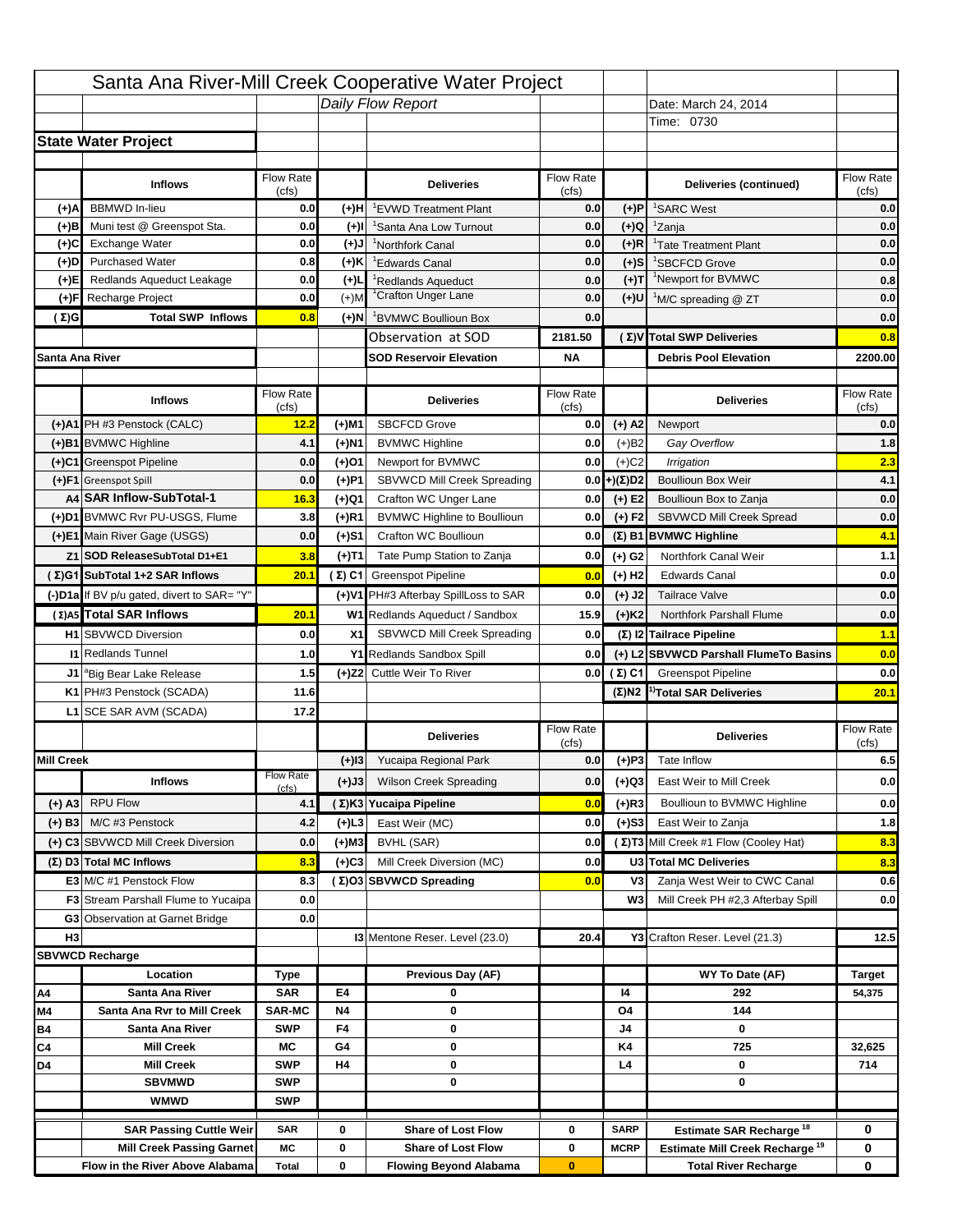|                   |                                                            |                           |           | Santa Ana River-Mill Creek Cooperative Water Project       |                  |                      |                                                  |                                                       |
|-------------------|------------------------------------------------------------|---------------------------|-----------|------------------------------------------------------------|------------------|----------------------|--------------------------------------------------|-------------------------------------------------------|
|                   |                                                            |                           |           | Daily Flow Report                                          |                  |                      | Date: March 25, 2014                             |                                                       |
|                   |                                                            |                           |           |                                                            |                  |                      | Time: 0715                                       |                                                       |
|                   | <b>State Water Project</b>                                 |                           |           |                                                            |                  |                      |                                                  |                                                       |
|                   |                                                            |                           |           |                                                            |                  |                      |                                                  |                                                       |
|                   | <b>Inflows</b>                                             | Flow Rate                 |           | <b>Deliveries</b>                                          | <b>Flow Rate</b> |                      | Deliveries (continued)                           | Flow Rate                                             |
| (+)A              | <b>BBMWD</b> In-lieu                                       | (cfs)<br>0.0              | (+)H      | 'EVWD Treatment Plant                                      | (cfs)<br>0.0     | (+)P                 | <sup>1</sup> SARC West                           | (cfs)<br>0.0                                          |
| (+)B              | Muni test @ Greenspot Sta.                                 | 0.0                       | $(+)$ l   | 'Santa Ana Low Turnout                                     | 0.0              | $(+)Q$               | <sup>1</sup> Zanja                               | 0.0                                                   |
| (+)C              | Exchange Water                                             | 0.0                       | $(L(+)$   | <sup>1</sup> Northfork Canal                               | 0.0              | $(+)R$               | <sup>1</sup> Tate Treatment Plant                | 0.0                                                   |
| (+)D              | <b>Purchased Water</b>                                     | 0.0                       | (+)K      | <sup>1</sup> Edwards Canal                                 | 0.0              | $(+)$ S              | <sup>1</sup> SBCFCD Grove                        | 0.0                                                   |
| (+)E              | Redlands Aqueduct Leakage                                  | 0.0                       | $(+)1$    | <sup>1</sup> Redlands Aqueduct                             | 0.0              | $(+)$ T              | <sup>1</sup> Newport for BVMWC                   | 0.0                                                   |
| (+)F              | Recharge Project                                           | 0.0                       | $(+)$ M   | <sup>1</sup> Crafton Unger Lane                            | 0.0              | $(+)$ U              | <sup>1</sup> M/C spreading @ ZT                  | 0.0                                                   |
| (Σ)G              | <b>Total SWP Inflows</b>                                   | 0.0                       | (+)N      | <sup>1</sup> BVMWC Boullioun Box                           | 0.0              |                      |                                                  | 0.0                                                   |
|                   |                                                            |                           |           | Observation at SOD                                         | ΝA               |                      | (Σ) V Total SWP Deliveries                       | 0.0                                                   |
| Santa Ana River   |                                                            |                           |           | <b>SOD Reservoir Elevation</b>                             | <b>NA</b>        |                      | <b>Debris Pool Elevation</b>                     | 2200.00                                               |
|                   |                                                            |                           |           |                                                            |                  |                      |                                                  |                                                       |
|                   | <b>Inflows</b>                                             | Flow Rate                 |           | <b>Deliveries</b>                                          | Flow Rate        |                      | <b>Deliveries</b>                                | Flow Rate                                             |
|                   |                                                            | (cfs)                     |           |                                                            | (cfs)            |                      |                                                  | (cfs)                                                 |
|                   | (+)A1 PH #3 Penstock (CALC)                                | 11.0                      | (+)M1     | <b>SBCFCD Grove</b>                                        | 0.0              | $(+)$ A2             | Newport                                          | 0.0                                                   |
|                   | (+)B1 BVMWC Highline                                       | 6.1                       | (+)N1     | <b>BVMWC Highline</b>                                      | 0.0              | $(+)B2$              | Gay Overflow                                     | 2.6                                                   |
|                   | (+)C1 Greenspot Pipeline                                   | 0.0                       | (+)01     | Newport for BVMWC                                          | 0.0              | $(+)$ C <sub>2</sub> | Irrigation                                       | 3.5                                                   |
|                   | (+)F1 Greenspot Spill                                      | 0.0                       | (+)P1     | SBVWCD Mill Creek Spreading                                | 0.0              | (+)(Σ)D2             | <b>Boullioun Box Weir</b>                        | 6.1                                                   |
|                   | A4 SAR Inflow-SubTotal-1<br>(+)D1 BVMWC Rvr PU-USGS, Flume | 17.1                      | (+)Q1     | Crafton WC Unger Lane                                      | 0.0              | $(+) E2$             | Boullioun Box to Zanja                           | 0.0                                                   |
|                   |                                                            | 3.8                       | $(+)$ R1  | <b>BVMWC Highline to Boullioun</b>                         | 0.0              | $(+) F2$             | <b>SBVWCD Mill Creek Spread</b>                  | 0.0                                                   |
|                   | (+)E1 Main River Gage (USGS)                               | 0.0                       | (+)S1     | Crafton WC Boullioun                                       | 0.0              |                      | $(\Sigma)$ B1 BVMWC Highline                     | 6.1                                                   |
|                   | Z1 SOD ReleaseSubTotal D1+E1                               | 3.8                       | (+)T1     | Tate Pump Station to Zanja                                 | 0.0              | (+) G2               | Northfork Canal Weir                             | 1.5                                                   |
|                   | (Σ)G1 SubTotal 1+2 SAR Inflows                             | 20.9                      |           | (Σ) C1 Greenspot Pipeline                                  | 0.0              | $(+)$ H <sub>2</sub> | <b>Edwards Canal</b>                             | 0.9                                                   |
|                   | (-)D1a If BV p/u gated, divert to SAR= "Y"                 |                           |           | (+)V1 PH#3 Afterbay SpillLoss to SAR                       | 0.0              | $(+)$ J2             | <b>Tailrace Valve</b>                            | 0.0                                                   |
|                   | (Σ) A5 Total SAR Inflows                                   | 20.9                      |           | W1 Redlands Aqueduct / Sandbox                             | 13.4             | $(+)$ K <sub>2</sub> | <b>Northfork Parshall Flume</b>                  | 0.0                                                   |
|                   | <b>H1</b> SBVWCD Diversion                                 |                           |           |                                                            |                  |                      |                                                  |                                                       |
|                   |                                                            | 0.0                       | X1        | SBVWCD Mill Creek Spreading                                | 0.0              |                      | (Σ) I2 Tailrace Pipeline                         |                                                       |
|                   | <b>11 Redlands Tunnel</b>                                  | 1.0                       |           | Y1 Redlands Sandbox Spill                                  | 0.0              |                      | (+) L2 SBVWCD Parshall FlumeTo Basins            |                                                       |
|                   | J1 <sup>a</sup> Big Bear Lake Release                      | 1.5                       |           | (+)Z2 Cuttle Weir To River                                 |                  |                      | <b>0.0 (Σ) C1</b> Greenspot Pipeline             |                                                       |
|                   | K1 PH#3 Penstock (SCADA)                                   | 10.9                      |           |                                                            |                  |                      | $(\Sigma)$ N2 <sup>1)</sup> Total SAR Deliveries |                                                       |
|                   | L1 SCE SAR AVM (SCADA)                                     | 17.2                      |           |                                                            |                  |                      |                                                  |                                                       |
|                   |                                                            |                           |           | <b>Deliveries</b>                                          | <b>Flow Rate</b> |                      | <b>Deliveries</b>                                | Flow Rate                                             |
|                   |                                                            |                           |           |                                                            | (cfs)            |                      |                                                  | (cfs)                                                 |
| <b>Mill Creek</b> |                                                            |                           | $(+)$ 13  | Yucaipa Regional Park                                      | 0.0              | $(+)P3$              | Tate Inflow                                      |                                                       |
|                   | <b>Inflows</b>                                             | <b>Flow Rate</b><br>(cfs) | (+)J3     | <b>Wilson Creek Spreading</b>                              | 0.0              | (+)Q3                | East Weir to Mill Creek                          |                                                       |
| (+) A3            | <b>RPU Flow</b>                                            | 3.8                       |           | (Σ)K3 Yucaipa Pipeline                                     | 0.0              | $(+)$ R3             | Boullioun to BVMWC Highline                      |                                                       |
| $(+)$ B3          | M/C #3 Penstock                                            | 4.8                       | $(+)$ L3  | East Weir (MC)                                             | 0.0              | $(+)$ S3             | East Weir to Zanja                               | 2.4<br>0.0<br>0.0<br>20.9<br>6.5<br>0.0<br>0.0<br>2.1 |
|                   | (+) C3 SBVWCD Mill Creek Diversion                         | 0.0                       | (+)M3     | BVHL (SAR)                                                 | 0.0              |                      | (Σ) T3 Mill Creek #1 Flow (Cooley Hat)           | 8.6                                                   |
|                   | (Σ) D3 Total MC Inflows                                    | 8.6                       | $(+)C3$   | Mill Creek Diversion (MC)                                  | 0.0              |                      | U3 Total MC Deliveries                           |                                                       |
|                   | E3 M/C #1 Penstock Flow                                    | 8.6                       |           | (Σ)O3 SBVWCD Spreading                                     | 0.0              | V3                   | Zanja West Weir to CWC Canal                     |                                                       |
|                   | <b>F3</b> Stream Parshall Flume to Yucaipa                 | 0.0                       |           |                                                            |                  | W <sub>3</sub>       | Mill Creek PH #2,3 Afterbay Spill                |                                                       |
|                   | G3 Observation at Garnet Bridge                            | 0.0                       |           |                                                            |                  |                      |                                                  |                                                       |
| H <sub>3</sub>    |                                                            |                           |           | 13 Mentone Reser. Level (23.0)                             | 20.5             |                      | Y3 Crafton Reser. Level (21.3)                   |                                                       |
|                   | <b>SBVWCD Recharge</b>                                     |                           |           |                                                            |                  |                      |                                                  |                                                       |
|                   | Location                                                   | Type                      |           | Previous Day (AF)                                          |                  |                      | WY To Date (AF)                                  | <b>Target</b>                                         |
| Α4                | Santa Ana River                                            | <b>SAR</b>                | E4        | 0                                                          |                  | 14                   | 292                                              | 54,375                                                |
| M4                | Santa Ana Rvr to Mill Creek                                | <b>SAR-MC</b>             | <b>N4</b> | 0                                                          |                  | O4                   | 144                                              |                                                       |
| Β4                | Santa Ana River                                            | <b>SWP</b>                | F4        | 0                                                          |                  | J4                   | 0                                                |                                                       |
| C4                | <b>Mill Creek</b>                                          | МC                        | G4        | 0                                                          |                  | K4                   | 725                                              | 32,625                                                |
| D4                | <b>Mill Creek</b>                                          | <b>SWP</b>                | H4        | 0                                                          |                  | L4                   | 0                                                | 714                                                   |
|                   | <b>SBVMWD</b>                                              | <b>SWP</b>                |           | 0                                                          |                  |                      | 0                                                |                                                       |
|                   | <b>WMWD</b>                                                | <b>SWP</b>                |           |                                                            |                  |                      |                                                  |                                                       |
|                   | <b>SAR Passing Cuttle Weir</b>                             | <b>SAR</b>                | 0         | <b>Share of Lost Flow</b>                                  | 0                | <b>SARP</b>          | Estimate SAR Recharge <sup>18</sup>              | 0                                                     |
|                   | <b>Mill Creek Passing Garnet</b>                           | МC                        | 0         | <b>Share of Lost Flow</b><br><b>Flowing Beyond Alabama</b> | 0                | <b>MCRP</b>          | Estimate Mill Creek Recharge <sup>19</sup>       | 8.6<br>$1.2$<br>0.0<br>12.3<br>0                      |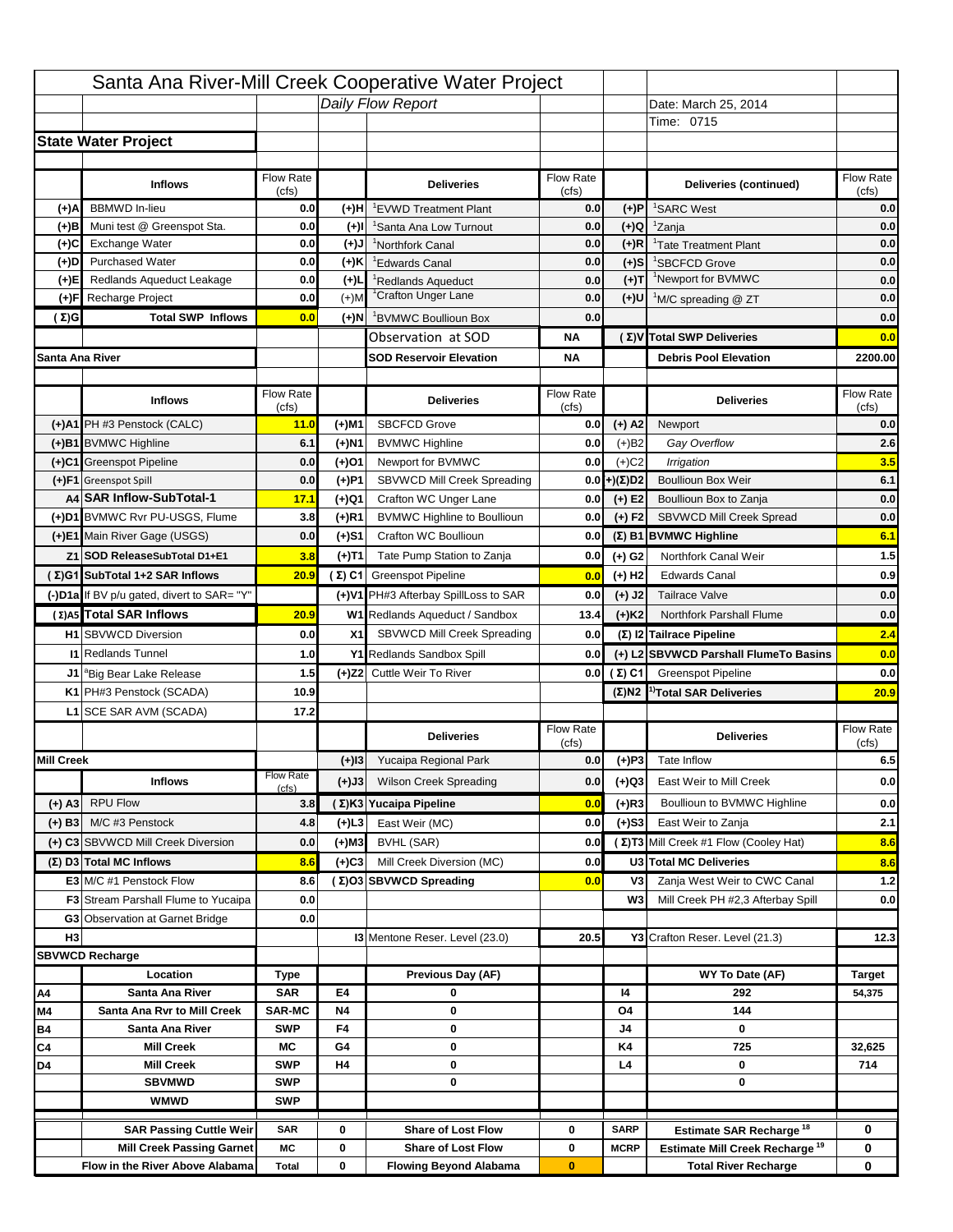|                   |                                                                    |                    |           | Santa Ana River-Mill Creek Cooperative Water Project   |                           |                            |                                                                                   |                          |
|-------------------|--------------------------------------------------------------------|--------------------|-----------|--------------------------------------------------------|---------------------------|----------------------------|-----------------------------------------------------------------------------------|--------------------------|
|                   |                                                                    |                    |           | Daily Flow Report                                      |                           |                            | Date: March 26, 2014                                                              |                          |
|                   |                                                                    |                    |           |                                                        |                           |                            | Time: 0700                                                                        |                          |
|                   | <b>State Water Project</b>                                         |                    |           |                                                        |                           |                            |                                                                                   |                          |
|                   |                                                                    |                    |           |                                                        |                           |                            |                                                                                   |                          |
|                   | <b>Inflows</b>                                                     | Flow Rate<br>(cfs) |           | <b>Deliveries</b>                                      | <b>Flow Rate</b><br>(cfs) |                            | Deliveries (continued)                                                            | Flow Rate<br>(cfs)       |
| (+)A              | <b>BBMWD</b> In-lieu                                               | 0.0                | (+)H      | 'EVWD Treatment Plant                                  | 0.0                       | (+)P                       | <sup>1</sup> SARC West                                                            | 0.0                      |
| (+)B              | Muni test @ Greenspot Sta.                                         | 0.0                | $(+)$ l   | 'Santa Ana Low Turnout                                 | 0.0                       | $(+)Q$                     | <sup>1</sup> Zanja                                                                | 0.0                      |
| (+)C              | Exchange Water                                                     | 0.0                | $(L(+)$   | <sup>1</sup> Northfork Canal                           | 0.0                       | $(+)R$                     | <sup>1</sup> Tate Treatment Plant                                                 | 0.0                      |
| (+)D              | <b>Purchased Water</b>                                             | 0.0                | (+)K      | <sup>1</sup> Edwards Canal                             | 0.0                       | $(+)$ S                    | <sup>1</sup> SBCFCD Grove                                                         | 0.0                      |
| (+)E              | Redlands Aqueduct Leakage                                          | 0.0                | $(+)1$    | <sup>1</sup> Redlands Aqueduct                         | 0.0                       | $(+)T$                     | <sup>1</sup> Newport for BVMWC                                                    | 0.0                      |
| (+)F              | Recharge Project                                                   | 0.0                | $(+)$ M   | <sup>1</sup> Crafton Unger Lane                        | 0.0                       | $(+)$ U                    | <sup>1</sup> M/C spreading @ ZT                                                   | 0.0                      |
| (Σ)G              | <b>Total SWP Inflows</b>                                           | 0.0                | (+)N      | <sup>1</sup> BVMWC Boullioun Box                       | 0.0                       |                            |                                                                                   | 0.0                      |
|                   |                                                                    |                    |           | Observation at SOD                                     | 2181.70                   |                            | (Σ) V Total SWP Deliveries                                                        | 0.0                      |
| Santa Ana River   |                                                                    |                    |           | <b>SOD Reservoir Elevation</b>                         | <b>NA</b>                 |                            | <b>Debris Pool Elevation</b>                                                      | 2200.00                  |
|                   |                                                                    |                    |           |                                                        |                           |                            |                                                                                   |                          |
|                   | <b>Inflows</b>                                                     | Flow Rate          |           | <b>Deliveries</b>                                      | Flow Rate                 |                            | <b>Deliveries</b>                                                                 | Flow Rate<br>(cfs)       |
|                   | (+)A1 PH #3 Penstock (CALC)                                        | (cfs)<br>9.7       | (+)M1     | <b>SBCFCD Grove</b>                                    | (cfs)<br>0.0              | $(+)$ A2                   | Newport                                                                           | 0.0                      |
|                   | (+)B1 BVMWC Highline                                               | 6.3                | (+)N1     | <b>BVMWC Highline</b>                                  | 0.0                       | $(+)B2$                    | Gay Overflow                                                                      | 2.2                      |
|                   | (+)C1 Greenspot Pipeline                                           | 0.0                | (+)01     | Newport for BVMWC                                      | 0.0                       | $(+)$ C <sub>2</sub>       | Irrigation                                                                        | 4.1                      |
|                   | (+)F1 Greenspot Spill                                              | 0.2                | (+)P1     | SBVWCD Mill Creek Spreading                            | 0.0                       | (+)(Σ)D2                   | <b>Boullioun Box Weir</b>                                                         | 6.3                      |
|                   | A4 SAR Inflow-SubTotal-1                                           | 16.2               | (+)Q1     | Crafton WC Unger Lane                                  | 0.0                       | $(+) E2$                   | Boullioun Box to Zanja                                                            | 0.0                      |
|                   | (+)D1 BVMWC Rvr PU-USGS, Flume                                     | 3.9                | $(+)$ R1  | <b>BVMWC Highline to Boullioun</b>                     | 0.0                       | $(+) F2$                   | <b>SBVWCD Mill Creek Spread</b>                                                   | 0.0                      |
|                   | (+)E1 Main River Gage (USGS)                                       | 0.0                | (+)S1     | Crafton WC Boullioun                                   | 0.0                       |                            | $(\Sigma)$ B1 BVMWC Highline                                                      | 6.3                      |
|                   | Z1 SOD ReleaseSubTotal D1+E1                                       | 3.9                |           | Tate Pump Station to Zanja                             | 0.0                       |                            | Northfork Canal Weir                                                              | $1.5$                    |
|                   | (Σ)G1 SubTotal 1+2 SAR Inflows                                     | 20.1               | (+)T1     | (Σ) C1 Greenspot Pipeline                              |                           | (+) G2                     | <b>Edwards Canal</b>                                                              | 0.9                      |
|                   |                                                                    |                    |           |                                                        | 0.0                       | $(+)$ H <sub>2</sub>       |                                                                                   |                          |
|                   | (-)D1a If BV p/u gated, divert to SAR= "Y"                         |                    |           | (+)V1 PH#3 Afterbay SpillLoss to SAR                   | 0.0                       | $(+)$ J2                   | <b>Tailrace Valve</b>                                                             | 0.0                      |
|                   | (Σ) A5 Total SAR Inflows                                           | 20.1               |           | W1 Redlands Aqueduct / Sandbox                         | 12.4                      | $(+)$ K <sub>2</sub>       | <b>Northfork Parshall Flume</b>                                                   | 0.0                      |
|                   | <b>H1</b> SBVWCD Diversion                                         | 0.0                | X1        | SBVWCD Mill Creek Spreading                            | 0.0                       |                            | (Σ) I2 Tailrace Pipeline                                                          | 2.4                      |
|                   | <b>11 Redlands Tunnel</b>                                          | 1.0                |           | Y1 Redlands Sandbox Spill                              | 0.0                       |                            | (+) L2 SBVWCD Parshall FlumeTo Basins                                             | 0.0                      |
|                   | J1 <sup>a</sup> Big Bear Lake Release                              | 1.5                |           | (+)Z2 Cuttle Weir To River                             |                           | 0.0 $(\Sigma)$ C1          | <b>Greenspot Pipeline</b>                                                         | 0.0                      |
|                   | K1 PH#3 Penstock (SCADA)                                           | 10.7               |           |                                                        |                           |                            | $(\Sigma)$ N2 <sup>1)</sup> Total SAR Deliveries                                  | 20.1                     |
|                   | L1 SCE SAR AVM (SCADA)                                             | 17.1               |           |                                                        |                           |                            |                                                                                   |                          |
|                   |                                                                    |                    |           |                                                        |                           |                            |                                                                                   |                          |
|                   |                                                                    |                    |           | <b>Deliveries</b>                                      | <b>Flow Rate</b>          |                            | <b>Deliveries</b>                                                                 | Flow Rate                |
| <b>Mill Creek</b> |                                                                    |                    |           |                                                        | (cfs)                     |                            | Tate Inflow                                                                       | (cfs)                    |
|                   |                                                                    | <b>Flow Rate</b>   | $(+)$ 13  | Yucaipa Regional Park                                  | 0.0                       | $(+)P3$                    |                                                                                   |                          |
|                   | <b>Inflows</b>                                                     | (cfs)              | (+)J3     | <b>Wilson Creek Spreading</b>                          | 0.0                       | (+)Q3                      | East Weir to Mill Creek                                                           |                          |
| (+) A3            | <b>RPU Flow</b>                                                    | 3.9                |           | (Σ)K3 Yucaipa Pipeline                                 | 0.0                       | $(+)$ R3                   | Boullioun to BVMWC Highline                                                       |                          |
| $(+)$ B3          | M/C #3 Penstock                                                    | 4.9                | $(+)$ L3  | East Weir (MC)                                         | 0.0                       | $(+)$ S3                   | East Weir to Zanja                                                                | 6.5<br>0.0<br>0.0<br>2.3 |
|                   | (+) C3 SBVWCD Mill Creek Diversion                                 | 0.0                | (+)M3     | BVHL (SAR)                                             | 0.0                       |                            | (Σ) T3 Mill Creek #1 Flow (Cooley Hat)                                            | 8.8                      |
|                   | (Σ) D3 Total MC Inflows                                            | 8.8                | $(+)C3$   | Mill Creek Diversion (MC)                              | 0.0                       |                            | U3 Total MC Deliveries                                                            | 8.8                      |
|                   | E3 M/C #1 Penstock Flow                                            | 8.8                |           | (Σ)O3 SBVWCD Spreading                                 | 0.0                       | V3                         | Zanja West Weir to CWC Canal                                                      |                          |
|                   | <b>F3</b> Stream Parshall Flume to Yucaipa                         | 0.0                |           |                                                        |                           | W <sub>3</sub>             | Mill Creek PH #2,3 Afterbay Spill                                                 |                          |
|                   | G3 Observation at Garnet Bridge                                    | 0.0                |           |                                                        |                           |                            |                                                                                   |                          |
| H <sub>3</sub>    |                                                                    |                    |           | 13 Mentone Reser. Level (23.0)                         | 20.8                      |                            | Y3 Crafton Reser. Level (21.3)                                                    | 1.6<br>0.0<br>11.7       |
|                   | <b>SBVWCD Recharge</b>                                             |                    |           |                                                        |                           |                            |                                                                                   |                          |
|                   | Location                                                           | Type               |           | Previous Day (AF)                                      |                           |                            | WY To Date (AF)                                                                   | <b>Target</b>            |
| Α4                | Santa Ana River                                                    | <b>SAR</b>         | E4        | 0                                                      |                           | 14                         | 292                                                                               | 54,375                   |
| M4                | Santa Ana Rvr to Mill Creek                                        | <b>SAR-MC</b>      | <b>N4</b> | 0                                                      |                           | O4                         | 144                                                                               |                          |
| Β4                | Santa Ana River<br><b>Mill Creek</b>                               | <b>SWP</b><br>МC   | F4<br>G4  | 0<br>0                                                 |                           | J4<br>K4                   | 0<br>725                                                                          | 32,625                   |
| C4<br>D4          | <b>Mill Creek</b>                                                  | <b>SWP</b>         | H4        | 0                                                      |                           | L4                         | 0                                                                                 | 714                      |
|                   | <b>SBVMWD</b>                                                      | <b>SWP</b>         |           | 0                                                      |                           |                            | 0                                                                                 |                          |
|                   | <b>WMWD</b>                                                        | <b>SWP</b>         |           |                                                        |                           |                            |                                                                                   |                          |
|                   |                                                                    |                    |           |                                                        |                           |                            |                                                                                   |                          |
|                   | <b>SAR Passing Cuttle Weir</b><br><b>Mill Creek Passing Garnet</b> | <b>SAR</b><br>МC   | 0<br>0    | <b>Share of Lost Flow</b><br><b>Share of Lost Flow</b> | 0<br>0                    | <b>SARP</b><br><b>MCRP</b> | Estimate SAR Recharge <sup>18</sup><br>Estimate Mill Creek Recharge <sup>19</sup> | 0<br>0                   |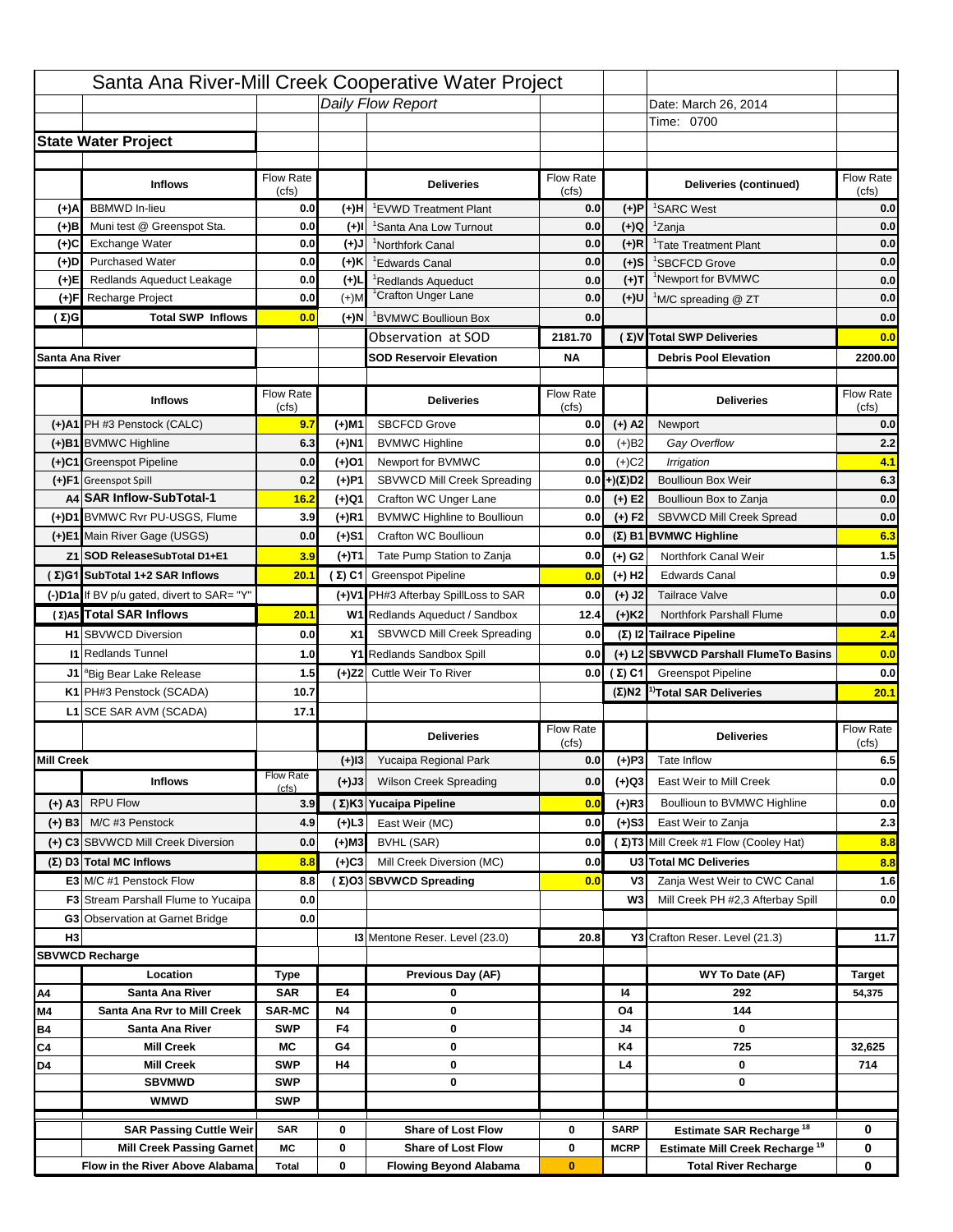|                   |                                                                    |                    |           | Santa Ana River-Mill Creek Cooperative Water Project   |                           |                            |                                                                                   |                    |
|-------------------|--------------------------------------------------------------------|--------------------|-----------|--------------------------------------------------------|---------------------------|----------------------------|-----------------------------------------------------------------------------------|--------------------|
|                   |                                                                    |                    |           | Daily Flow Report                                      |                           |                            | Date: March 27, 2014                                                              |                    |
|                   |                                                                    |                    |           |                                                        |                           |                            | Time: 0715                                                                        |                    |
|                   | <b>State Water Project</b>                                         |                    |           |                                                        |                           |                            |                                                                                   |                    |
|                   |                                                                    |                    |           |                                                        |                           |                            |                                                                                   |                    |
|                   | <b>Inflows</b>                                                     | Flow Rate<br>(cfs) |           | <b>Deliveries</b>                                      | <b>Flow Rate</b><br>(cfs) |                            | Deliveries (continued)                                                            | Flow Rate<br>(cfs) |
| (+)A              | <b>BBMWD</b> In-lieu                                               | 0.0                | (+)H      | 'EVWD Treatment Plant                                  | 0.0                       | (+)P                       | <sup>1</sup> SARC West                                                            | 0.0                |
| (+)B              | Muni test @ Greenspot Sta.                                         | 0.0                | $(+)$ l   | 'Santa Ana Low Turnout                                 | 0.0                       | $(+)Q$                     | <sup>1</sup> Zanja                                                                | 0.0                |
| (+)C              | Exchange Water                                                     | 0.0                | $(L(+)$   | <sup>1</sup> Northfork Canal                           | 0.0                       | $(+)R$                     | <sup>1</sup> Tate Treatment Plant                                                 | 0.0                |
| (+)D              | <b>Purchased Water</b>                                             | 0.0                | (+)K      | <sup>1</sup> Edwards Canal                             | 0.0                       | $(+)$ S                    | <sup>1</sup> SBCFCD Grove                                                         | 0.0                |
| (+)E              | Redlands Aqueduct Leakage                                          | 0.0                | $(+)1$    | <sup>1</sup> Redlands Aqueduct                         | 0.0                       | $(+)$ T                    | <sup>1</sup> Newport for BVMWC                                                    | 0.0                |
| (+)F              | Recharge Project                                                   | 0.0                | $(+)$ M   | <sup>1</sup> Crafton Unger Lane                        | 0.0                       | $(+)$ U                    | <sup>1</sup> M/C spreading @ ZT                                                   | 0.0                |
| (Σ)G              | <b>Total SWP Inflows</b>                                           | 0.0                | (+)N      | <sup>1</sup> BVMWC Boullioun Box                       | 0.0                       |                            |                                                                                   | 0.0                |
|                   |                                                                    |                    |           | Observation at SOD                                     | ΝA                        |                            | (Σ) V Total SWP Deliveries                                                        | 0.0                |
| Santa Ana River   |                                                                    |                    |           | <b>SOD Reservoir Elevation</b>                         | 2181.59                   |                            | <b>Debris Pool Elevation</b>                                                      | 2200.00            |
|                   |                                                                    |                    |           |                                                        |                           |                            |                                                                                   |                    |
|                   | <b>Inflows</b>                                                     | Flow Rate<br>(cfs) |           | <b>Deliveries</b>                                      | Flow Rate<br>(cfs)        |                            | <b>Deliveries</b>                                                                 | Flow Rate<br>(cfs) |
|                   | (+)A1 PH #3 Penstock (CALC)                                        | 12.8               | (+)M1     | <b>SBCFCD Grove</b>                                    | 0.0                       | $(+)$ A2                   | Newport                                                                           | 0.0                |
|                   | (+)B1 BVMWC Highline                                               | 6.4                | (+)N1     | <b>BVMWC Highline</b>                                  | 0.0                       | $(+)B2$                    | Gay Overflow                                                                      | 2.6                |
|                   | (+)C1 Greenspot Pipeline                                           | 0.0                | (+)01     | Newport for BVMWC                                      | 0.0                       | $(+)$ C <sub>2</sub>       | Irrigation                                                                        | 3.8                |
|                   | (+)F1 Greenspot Spill                                              | 0.0                | (+)P1     | SBVWCD Mill Creek Spreading                            | 0.0                       | (+)(Σ)D2                   | <b>Boullioun Box Weir</b>                                                         | 6.4                |
|                   | A4 SAR Inflow-SubTotal-1                                           | 19.2               | (+)Q1     | Crafton WC Unger Lane                                  | 0.0                       | $(+) E2$                   | Boullioun Box to Zanja                                                            | 0.0                |
|                   | (+)D1 BVMWC Rvr PU-USGS, Flume                                     | 3.1                | $(+)$ R1  | <b>BVMWC Highline to Boullioun</b>                     | 0.0                       | $(+) F2$                   | <b>SBVWCD Mill Creek Spread</b>                                                   | 0.0                |
|                   | (+)E1 Main River Gage (USGS)                                       | 0.0                | (+)S1     | Crafton WC Boullioun                                   | 0.0                       |                            | $(\Sigma)$ B1 BVMWC Highline                                                      | 6.4                |
|                   | Z1 SOD ReleaseSubTotal D1+E1                                       | 3.1                | (+)T1     | Tate Pump Station to Zanja                             | 0.0                       | (+) G2                     | Northfork Canal Weir                                                              | 2.3                |
|                   | (Σ)G1 SubTotal 1+2 SAR Inflows                                     | 22.3               |           | (Σ) C1 Greenspot Pipeline                              | 0.0                       | $(+)$ H <sub>2</sub>       | <b>Edwards Canal</b>                                                              | 0.9                |
|                   | (-)D1a If BV p/u gated, divert to SAR= "Y"                         |                    |           | (+)V1 PH#3 Afterbay SpillLoss to SAR                   | 0.0                       | $(+)$ J2                   | <b>Tailrace Valve</b>                                                             | 0.0                |
|                   | (Σ) A5 Total SAR Inflows                                           | 22.3               |           | W1 Redlands Aqueduct / Sandbox                         |                           |                            | <b>Northfork Parshall Flume</b>                                                   | 0.0                |
|                   |                                                                    |                    |           |                                                        | 13.7                      | $(+)$ K <sub>2</sub>       | (Σ) I2 Tailrace Pipeline                                                          | 3.2                |
|                   | <b>H1</b> SBVWCD Diversion                                         | 0.0                | X1        | SBVWCD Mill Creek Spreading                            | 0.0                       |                            |                                                                                   |                    |
|                   | <b>11 Redlands Tunnel</b>                                          | 1.0                |           | Y1 Redlands Sandbox Spill                              | 0.0                       |                            | (+) L2 SBVWCD Parshall FlumeTo Basins                                             | 0.0                |
|                   | J1 <sup>a</sup> Big Bear Lake Release                              | 1.5                |           | (+)Z2 Cuttle Weir To River                             |                           |                            | <b>0.0 (Σ) C1</b> Greenspot Pipeline                                              | 0.0                |
|                   | K1 PH#3 Penstock (SCADA)                                           | 15.9               |           |                                                        |                           |                            | $(\Sigma)$ N2 <sup>1</sup> Total SAR Deliveries                                   | 22.3               |
|                   | L1 SCE SAR AVM (SCADA)                                             | 21.7               |           |                                                        |                           |                            |                                                                                   |                    |
|                   |                                                                    |                    |           | <b>Deliveries</b>                                      | <b>Flow Rate</b><br>(cfs) |                            | <b>Deliveries</b>                                                                 | Flow Rate<br>(cfs) |
| <b>Mill Creek</b> |                                                                    |                    | $(+)$ 13  | Yucaipa Regional Park                                  | 0.0                       | $(+)P3$                    | Tate Inflow                                                                       | 6.5                |
|                   | <b>Inflows</b>                                                     | <b>Flow Rate</b>   | (+)J3     | <b>Wilson Creek Spreading</b>                          | 0.0                       | (+)Q3                      | East Weir to Mill Creek                                                           | 0.0                |
| (+) A3            | <b>RPU Flow</b>                                                    | (cfs)<br>4.8       |           |                                                        |                           |                            |                                                                                   |                    |
|                   | M/C #3 Penstock                                                    |                    |           |                                                        |                           |                            |                                                                                   |                    |
| $(+)$ B3          |                                                                    |                    |           | (Σ)K3 Yucaipa Pipeline                                 | 0.0                       | $(+)$ R3                   | Boullioun to BVMWC Highline                                                       |                    |
|                   |                                                                    | 5.4                | $(+)$ L3  | East Weir (MC)                                         | 0.0                       | $(+)$ S3                   | East Weir to Zanja                                                                | 0.0<br>3.7         |
|                   | (+) C3 SBVWCD Mill Creek Diversion                                 | 0.0                | (+)M3     | BVHL (SAR)                                             | 0.0                       |                            | (Σ) T3 Mill Creek #1 Flow (Cooley Hat)                                            | 10.2               |
|                   | (Σ) D3 Total MC Inflows                                            | 10.2               | $(+)C3$   | Mill Creek Diversion (MC)                              | 0.0                       |                            | U3 Total MC Deliveries                                                            | 10.2               |
|                   | E3 M/C #1 Penstock Flow                                            | 10.2               |           | (Σ)O3 SBVWCD Spreading                                 | 0.0                       | V3                         | Zanja West Weir to CWC Canal                                                      |                    |
|                   | <b>F3</b> Stream Parshall Flume to Yucaipa                         | 0.0                |           |                                                        |                           | W <sub>3</sub>             | Mill Creek PH #2,3 Afterbay Spill                                                 |                    |
|                   | G3 Observation at Garnet Bridge                                    | 0.0                |           |                                                        |                           |                            |                                                                                   | 2.4<br>0.0         |
| H <sub>3</sub>    |                                                                    |                    |           | 13 Mentone Reser. Level (23.0)                         | 21.7                      |                            | Y3 Crafton Reser. Level (21.3)                                                    | 11.8               |
|                   | <b>SBVWCD Recharge</b>                                             |                    |           |                                                        |                           |                            |                                                                                   |                    |
|                   | Location                                                           | Type               |           | Previous Day (AF)                                      |                           |                            | WY To Date (AF)                                                                   | <b>Target</b>      |
| Α4                | Santa Ana River                                                    | <b>SAR</b>         | E4        | 0                                                      |                           | 14                         | 292                                                                               | 54,375             |
| M4                | Santa Ana Rvr to Mill Creek                                        | <b>SAR-MC</b>      | <b>N4</b> | 0                                                      |                           | O4                         | 144                                                                               |                    |
| Β4                | Santa Ana River<br><b>Mill Creek</b>                               | <b>SWP</b><br>МC   | F4<br>G4  | 0<br>0                                                 |                           | J4<br>K4                   | 0<br>725                                                                          | 32,625             |
| C4<br>D4          | <b>Mill Creek</b>                                                  | <b>SWP</b>         | H4        | 0                                                      |                           | L4                         | 0                                                                                 | 714                |
|                   | <b>SBVMWD</b>                                                      | <b>SWP</b>         |           | 0                                                      |                           |                            | 0                                                                                 |                    |
|                   | <b>WMWD</b>                                                        | <b>SWP</b>         |           |                                                        |                           |                            |                                                                                   |                    |
|                   |                                                                    |                    |           |                                                        |                           |                            |                                                                                   |                    |
|                   | <b>SAR Passing Cuttle Weir</b><br><b>Mill Creek Passing Garnet</b> | <b>SAR</b><br>МC   | 0<br>0    | <b>Share of Lost Flow</b><br><b>Share of Lost Flow</b> | 0<br>0                    | <b>SARP</b><br><b>MCRP</b> | Estimate SAR Recharge <sup>18</sup><br>Estimate Mill Creek Recharge <sup>19</sup> | 0<br>0             |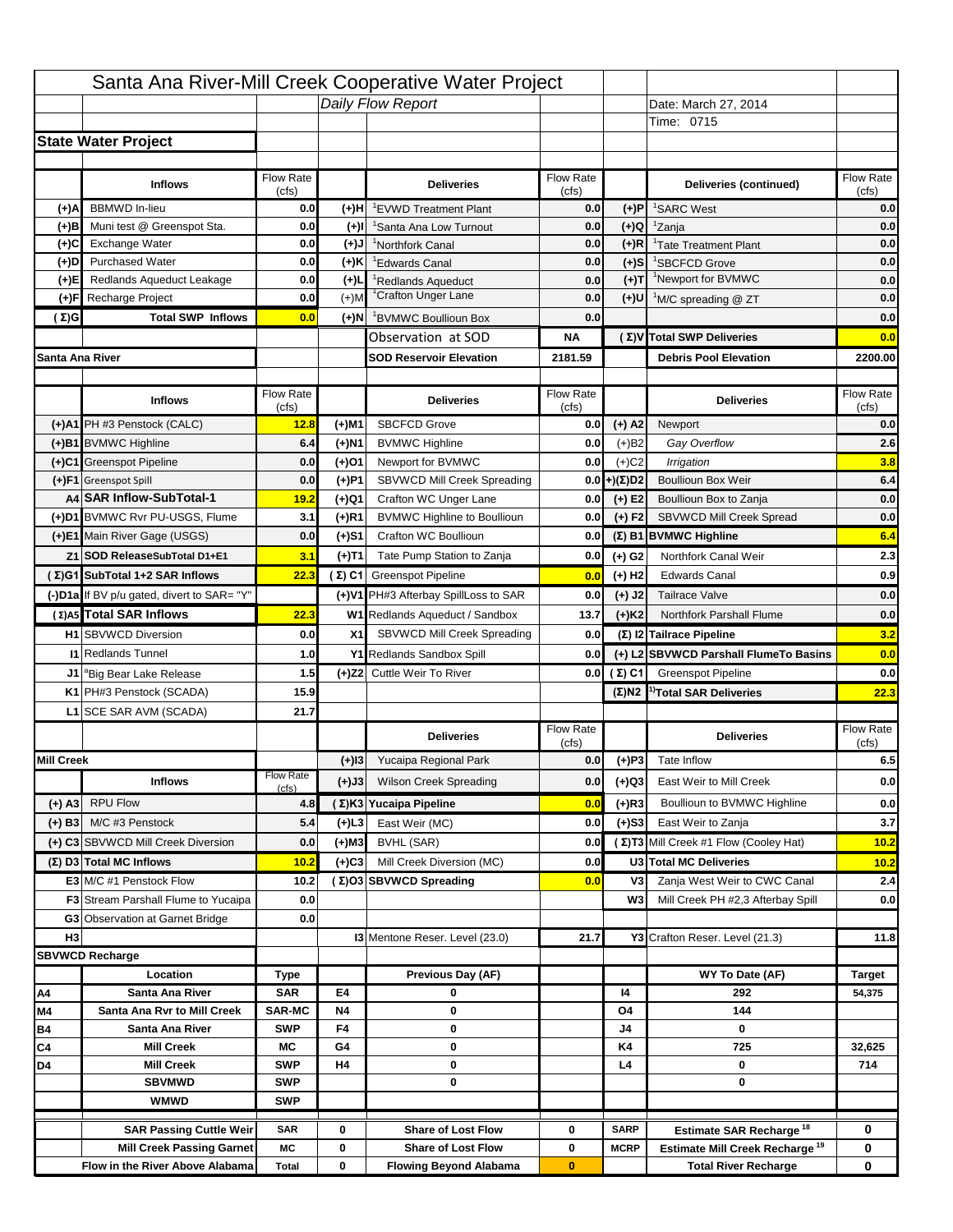|                   |                                                                    |                             |                 | Santa Ana River-Mill Creek Cooperative Water Project   |                  |                            |                                                                                   |                                         |
|-------------------|--------------------------------------------------------------------|-----------------------------|-----------------|--------------------------------------------------------|------------------|----------------------------|-----------------------------------------------------------------------------------|-----------------------------------------|
|                   |                                                                    |                             |                 | Daily Flow Report                                      |                  |                            | Date: March 28, 2014                                                              |                                         |
|                   |                                                                    |                             |                 |                                                        |                  |                            | Time: 0745                                                                        |                                         |
|                   | <b>State Water Project</b>                                         |                             |                 |                                                        |                  |                            |                                                                                   |                                         |
|                   |                                                                    |                             |                 |                                                        |                  |                            |                                                                                   |                                         |
|                   | <b>Inflows</b>                                                     | Flow Rate                   |                 | <b>Deliveries</b>                                      | <b>Flow Rate</b> |                            | Deliveries (continued)                                                            | Flow Rate                               |
| (+)A              | <b>BBMWD</b> In-lieu                                               | (cfs)<br>0.0                | (+)H            | 'EVWD Treatment Plant                                  | (cfs)<br>0.0     | (+)P                       | <sup>1</sup> SARC West                                                            | (cfs)<br>0.0                            |
| (+)B              | Muni test @ Greenspot Sta.                                         | 0.0                         | $(+)$ l         | 'Santa Ana Low Turnout                                 | 0.0              | $(+)Q$                     | <sup>1</sup> Zanja                                                                | 0.0                                     |
| (+)C              | Exchange Water                                                     | 0.0                         | $(L(+)$         | <sup>1</sup> Northfork Canal                           | 0.0              | $(+)R$                     | <sup>1</sup> Tate Treatment Plant                                                 | 0.0                                     |
| (+)D              | <b>Purchased Water</b>                                             | 0.6                         | (+)K            | <sup>1</sup> Edwards Canal                             | 0.0              | $(+)$ S                    | <sup>1</sup> SBCFCD Grove                                                         | 0.0                                     |
| (+)E              | Redlands Aqueduct Leakage                                          | 0.0                         | $(+)1$          | <sup>1</sup> Redlands Aqueduct                         | 0.0              | $(+)T$                     | <sup>1</sup> Newport for BVMWC                                                    | 0.6                                     |
| (+)F              | Recharge Project                                                   | 0.0                         | $(+)$ M         | <sup>1</sup> Crafton Unger Lane                        | 0.0              | $(+)$ U                    | <sup>1</sup> M/C spreading @ ZT                                                   | 0.0                                     |
| (Σ)G              | <b>Total SWP Inflows</b>                                           | 0.6                         | (+)N            | <sup>1</sup> BVMWC Boullioun Box                       | 0.0              |                            |                                                                                   | 0.0                                     |
|                   |                                                                    |                             |                 | Observation at SOD                                     | 2181.80          |                            | (Σ) V Total SWP Deliveries                                                        | 0.6                                     |
| Santa Ana River   |                                                                    |                             |                 | <b>SOD Reservoir Elevation</b>                         | 2181.65          |                            | <b>Debris Pool Elevation</b>                                                      | 2200.00                                 |
|                   |                                                                    |                             |                 |                                                        |                  |                            |                                                                                   |                                         |
|                   | <b>Inflows</b>                                                     | Flow Rate                   |                 | <b>Deliveries</b>                                      | Flow Rate        |                            | <b>Deliveries</b>                                                                 | Flow Rate                               |
|                   | (+)A1 PH #3 Penstock (CALC)                                        | (cfs)<br>12.1               | (+)M1           | <b>SBCFCD Grove</b>                                    | (cfs)<br>0.0     | $(+)$ A2                   | Newport                                                                           | (cfs)<br>0.0                            |
|                   | (+)B1 BVMWC Highline                                               | 6.1                         | (+)N1           | <b>BVMWC Highline</b>                                  | 0.0              | $(+)B2$                    | Gay Overflow                                                                      | 2.2                                     |
|                   | (+)C1 Greenspot Pipeline                                           | 0.0                         | (+)01           | Newport for BVMWC                                      | 0.0              | $(+)$ C <sub>2</sub>       | Irrigation                                                                        | 3.9                                     |
|                   | (+)F1 Greenspot Spill                                              | 0.0                         | (+)P1           | SBVWCD Mill Creek Spreading                            | 0.0              | (+)(Σ)D2                   | <b>Boullioun Box Weir</b>                                                         | 6.1                                     |
|                   | A4 SAR Inflow-SubTotal-1                                           | 18.2                        | (+)Q1           | Crafton WC Unger Lane                                  | 0.0              | $(+) E2$                   | Boullioun Box to Zanja                                                            | 0.0                                     |
|                   | (+)D1 BVMWC Rvr PU-USGS, Flume                                     | 3.2                         | $(+)$ R1        | <b>BVMWC Highline to Boullioun</b>                     | 0.0              | $(+) F2$                   | <b>SBVWCD Mill Creek Spread</b>                                                   | 0.0                                     |
|                   | (+)E1 Main River Gage (USGS)                                       | 0.0                         | (+)S1           | Crafton WC Boullioun                                   | 0.0              |                            | $(\Sigma)$ B1 BVMWC Highline                                                      | 6.1                                     |
|                   | Z1 SOD ReleaseSubTotal D1+E1                                       | 3.2                         | (+)T1           | Tate Pump Station to Zanja                             | 0.0              | (+) G2                     | Northfork Canal Weir                                                              | 2.3                                     |
|                   | (Σ)G1 SubTotal 1+2 SAR Inflows                                     | 21.4                        |                 | (Σ) C1 Greenspot Pipeline                              | 0.0              | $(+)$ H <sub>2</sub>       | <b>Edwards Canal</b>                                                              | 0.9                                     |
|                   |                                                                    |                             |                 | (+)V1 PH#3 Afterbay SpillLoss to SAR                   |                  |                            |                                                                                   | 0.0                                     |
|                   | (-)D1a If BV p/u gated, divert to SAR= "Y"                         |                             |                 |                                                        | 0.0              | $(+)$ J2                   | <b>Tailrace Valve</b>                                                             |                                         |
|                   | (Σ) A5 Total SAR Inflows                                           | 21.4                        |                 | W1 Redlands Aqueduct / Sandbox                         | 13.1             | $(+)$ K <sub>2</sub>       | <b>Northfork Parshall Flume</b>                                                   | 0.0                                     |
|                   |                                                                    |                             |                 |                                                        |                  |                            |                                                                                   |                                         |
|                   | <b>H1</b> SBVWCD Diversion                                         | 0.0                         | X1              | SBVWCD Mill Creek Spreading                            | 0.0              |                            | (Σ) I2 Tailrace Pipeline                                                          | 3.2                                     |
|                   | <b>11 Redlands Tunnel</b>                                          | 1.0                         |                 | Y1 Redlands Sandbox Spill                              | 0.0              |                            | (+) L2 SBVWCD Parshall FlumeTo Basins                                             |                                         |
|                   | J1 <sup>a</sup> Big Bear Lake Release                              | 1.5                         |                 | (+)Z2 Cuttle Weir To River                             |                  | 0.0 $(\Sigma)$ C1          | <b>Greenspot Pipeline</b>                                                         |                                         |
|                   | K1 PH#3 Penstock (SCADA)                                           | 12.9                        |                 |                                                        |                  |                            | $(\Sigma)$ N2 <sup>1</sup> Total SAR Deliveries                                   |                                         |
|                   | L1 SCE SAR AVM (SCADA)                                             | 17.9                        |                 |                                                        |                  |                            |                                                                                   |                                         |
|                   |                                                                    |                             |                 | <b>Deliveries</b>                                      | <b>Flow Rate</b> |                            | <b>Deliveries</b>                                                                 | Flow Rate                               |
| <b>Mill Creek</b> |                                                                    |                             | $(+)$ 13        | Yucaipa Regional Park                                  | (cfs)<br>0.0     |                            | Tate Inflow                                                                       | (cfs)                                   |
|                   |                                                                    | <b>Flow Rate</b>            |                 |                                                        |                  | $(+)P3$                    |                                                                                   |                                         |
|                   | <b>Inflows</b>                                                     | (cfs)                       | (+)J3           | <b>Wilson Creek Spreading</b>                          | 0.0              | (+)Q3                      | East Weir to Mill Creek                                                           |                                         |
| (+) A3            | <b>RPU Flow</b>                                                    | 4.5                         |                 | (Σ)K3 Yucaipa Pipeline                                 | 0.0              | $(+)$ R3                   | Boullioun to BVMWC Highline                                                       | 0.0<br>0.0<br>21.4<br>6.5<br>0.0<br>0.0 |
| $(+)$ B3          | M/C #3 Penstock                                                    | 4.9                         | $(+)$ L3        | East Weir (MC)                                         | 0.0              | $(+)$ S3                   | East Weir to Zanja                                                                | 2.9                                     |
|                   | (+) C3 SBVWCD Mill Creek Diversion                                 | 0.0                         | (+)M3           | BVHL (SAR)                                             | 0.0              |                            | (Σ) T3 Mill Creek #1 Flow (Cooley Hat)                                            | 9.4                                     |
|                   | (Σ) D3 Total MC Inflows                                            | 9.4                         | $(+)C3$         | Mill Creek Diversion (MC)                              | 0.0              |                            | U3 Total MC Deliveries                                                            | 9.4                                     |
|                   | E3 M/C #1 Penstock Flow                                            | 9.4                         |                 | (Σ)O3 SBVWCD Spreading                                 | 0.0              | V3                         | Zanja West Weir to CWC Canal                                                      | 1.1                                     |
|                   | <b>F3</b> Stream Parshall Flume to Yucaipa                         | 0.0                         |                 |                                                        |                  | W <sub>3</sub>             | Mill Creek PH #2,3 Afterbay Spill                                                 |                                         |
|                   | G3 Observation at Garnet Bridge                                    | 0.0                         |                 |                                                        |                  |                            |                                                                                   | 0.0                                     |
| H <sub>3</sub>    |                                                                    |                             |                 | 13 Mentone Reser. Level (23.0)                         | 21.3             |                            | Y3 Crafton Reser. Level (21.3)                                                    | 12.0                                    |
|                   | <b>SBVWCD Recharge</b>                                             |                             |                 |                                                        |                  |                            |                                                                                   |                                         |
|                   | Location                                                           | Type                        |                 | Previous Day (AF)                                      |                  |                            | WY To Date (AF)                                                                   | <b>Target</b>                           |
| Α4                | Santa Ana River                                                    | <b>SAR</b>                  | E4              | 1                                                      |                  | 14                         | 293                                                                               | 54,375                                  |
| M4                | Santa Ana Rvr to Mill Creek                                        | <b>SAR-MC</b><br><b>SWP</b> | <b>N4</b><br>F4 | 0<br>0                                                 |                  | O4<br>J4                   | 144<br>0                                                                          |                                         |
| Β4<br>C4          | Santa Ana River<br><b>Mill Creek</b>                               | МC                          | G4              | 0                                                      |                  | K4                         | 725                                                                               | 32,625                                  |
| D4                | <b>Mill Creek</b>                                                  | <b>SWP</b>                  | H4              | 0                                                      |                  | L4                         | 0                                                                                 | 714                                     |
|                   | <b>SBVMWD</b>                                                      | <b>SWP</b>                  |                 | 0                                                      |                  |                            | 0                                                                                 |                                         |
|                   | <b>WMWD</b>                                                        | <b>SWP</b>                  |                 |                                                        |                  |                            |                                                                                   |                                         |
|                   |                                                                    |                             |                 |                                                        |                  |                            |                                                                                   |                                         |
|                   | <b>SAR Passing Cuttle Weir</b><br><b>Mill Creek Passing Garnet</b> | <b>SAR</b><br>МC            | 0<br>0          | <b>Share of Lost Flow</b><br><b>Share of Lost Flow</b> | 0<br>0           | <b>SARP</b><br><b>MCRP</b> | Estimate SAR Recharge <sup>18</sup><br>Estimate Mill Creek Recharge <sup>19</sup> | 0<br>0                                  |